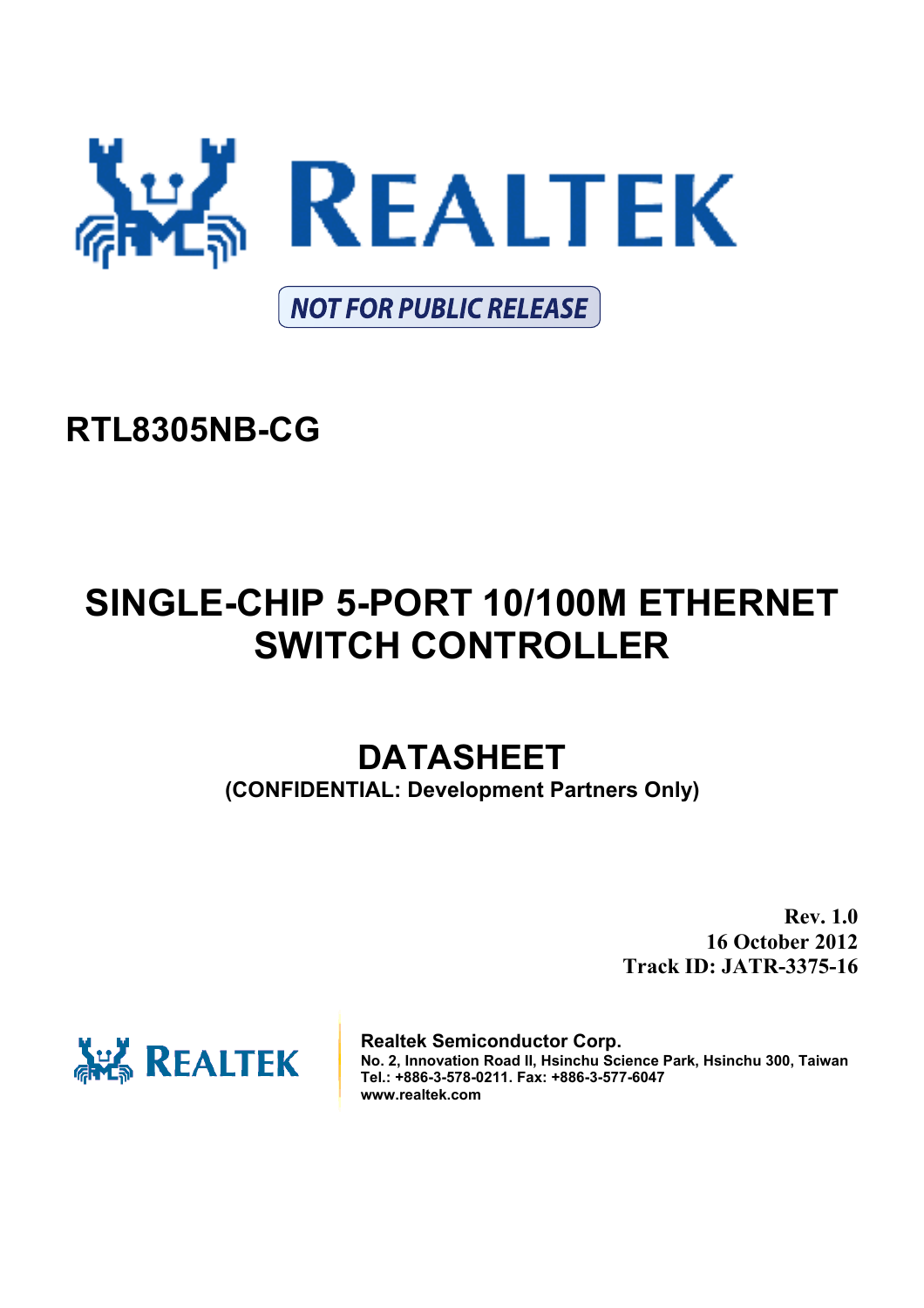

#### **COPYRIGHT**

©2012 Realtek Semiconductor Corp. All rights reserved. No part of this document may be reproduced, transmitted, transcribed, stored in a retrieval system, or translated into any language in any form or by any means without the written permission of Realtek Semiconductor Corp.

#### **DISCLAIMER**

Realtek provides this document 'as is', without warranty of any kind. Realtek may make improvements and/or changes in this document or in the product described in this document at any time. This document could include technical inaccuracies or typographical errors.

#### **TRADEMARKS**

Realtek is a trademark of Realtek Semiconductor Corporation. Other names mentioned in this document are trademarks/registered trademarks of their respective owners.

#### **USING THIS DOCUMENT**

This document is intended for the software engineer's reference and provides detailed programming information.

Though every effort has been made to ensure that this document is current and accurate, more information may have become available subsequent to the production of this guide.

#### **REVISION HISTORY**

| $\mathbf{r}$<br><b>cevision</b> | Date<br>Release | ımmarv                               |
|---------------------------------|-----------------|--------------------------------------|
| 1.0                             | 2012/10/16      | $\blacksquare$<br>F irst<br>release. |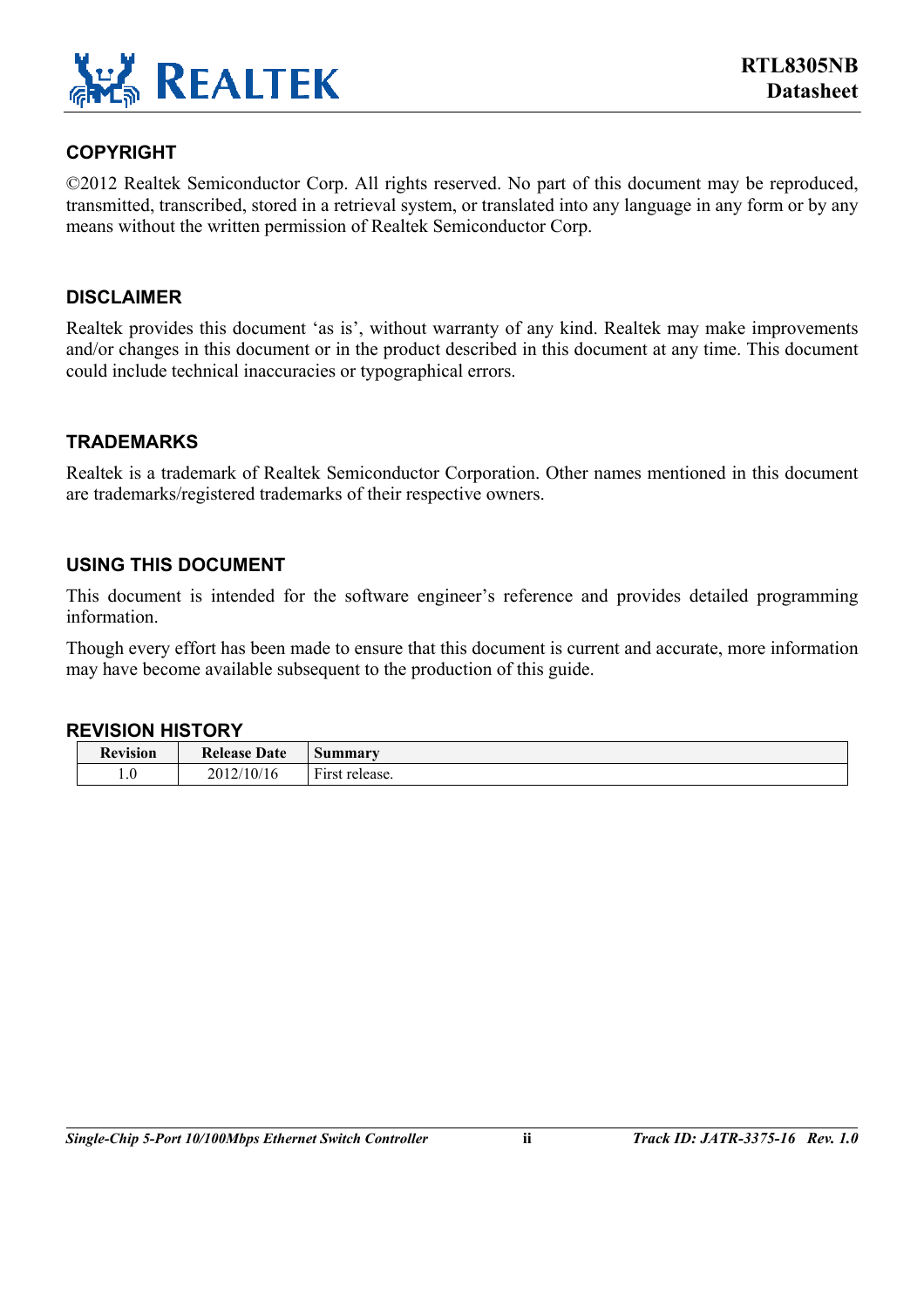

## **Table of Contents**

| 1. |                    |               |  |
|----|--------------------|---------------|--|
| 2. |                    |               |  |
| 3. |                    |               |  |
| 4. |                    |               |  |
|    |                    |               |  |
| 5. |                    |               |  |
|    | 5.1.               |               |  |
|    | 5.2.<br>5.3.       |               |  |
|    |                    |               |  |
| 6. |                    |               |  |
|    | 6.1.               |               |  |
|    | 6.2.               |               |  |
|    | 6.3.               |               |  |
|    | 6.4.<br>6.5.       |               |  |
|    | 6.6.               |               |  |
|    | 6.7.               |               |  |
|    |                    |               |  |
| 7. |                    |               |  |
|    | 7.1.               |               |  |
|    |                    |               |  |
|    | 7.1.1.1<br>7.1.1.2 |               |  |
|    | 7.1.2.             |               |  |
|    | 7.1.3.             |               |  |
|    | 7.1.4.             |               |  |
|    | 7.1.5.             |               |  |
|    | 7.2.               |               |  |
|    | 7.2.1.             |               |  |
|    | 7.2.2.             |               |  |
|    | 7.2.3.             |               |  |
|    | 7.2.4.             |               |  |
|    | 7.2.5.<br>7.2.6.   |               |  |
|    | 7.2.7.             |               |  |
|    | 7.2.8.             |               |  |
|    | 7.2.9.             |               |  |
|    | 7.3.               |               |  |
|    | 7.3.1.             |               |  |
|    | 7.3.2.             |               |  |
|    | 7.3.3.             |               |  |
|    | 7.3.3.1<br>7.3.3.2 |               |  |
|    | 7.3.4.             |               |  |
|    | 7.3.5.             |               |  |
|    | 7.3.6.             |               |  |
|    | 7.3.7.             |               |  |
|    | 7.3.8.             |               |  |
|    | 7.3.9.             |               |  |
|    | 7.3.10.            | Crystal/O. 22 |  |

Single-Chip 5-Port 10/100Mbps Ethernet Switch Controller

iii

Track ID: JATR-3375-16 Rev. 1.0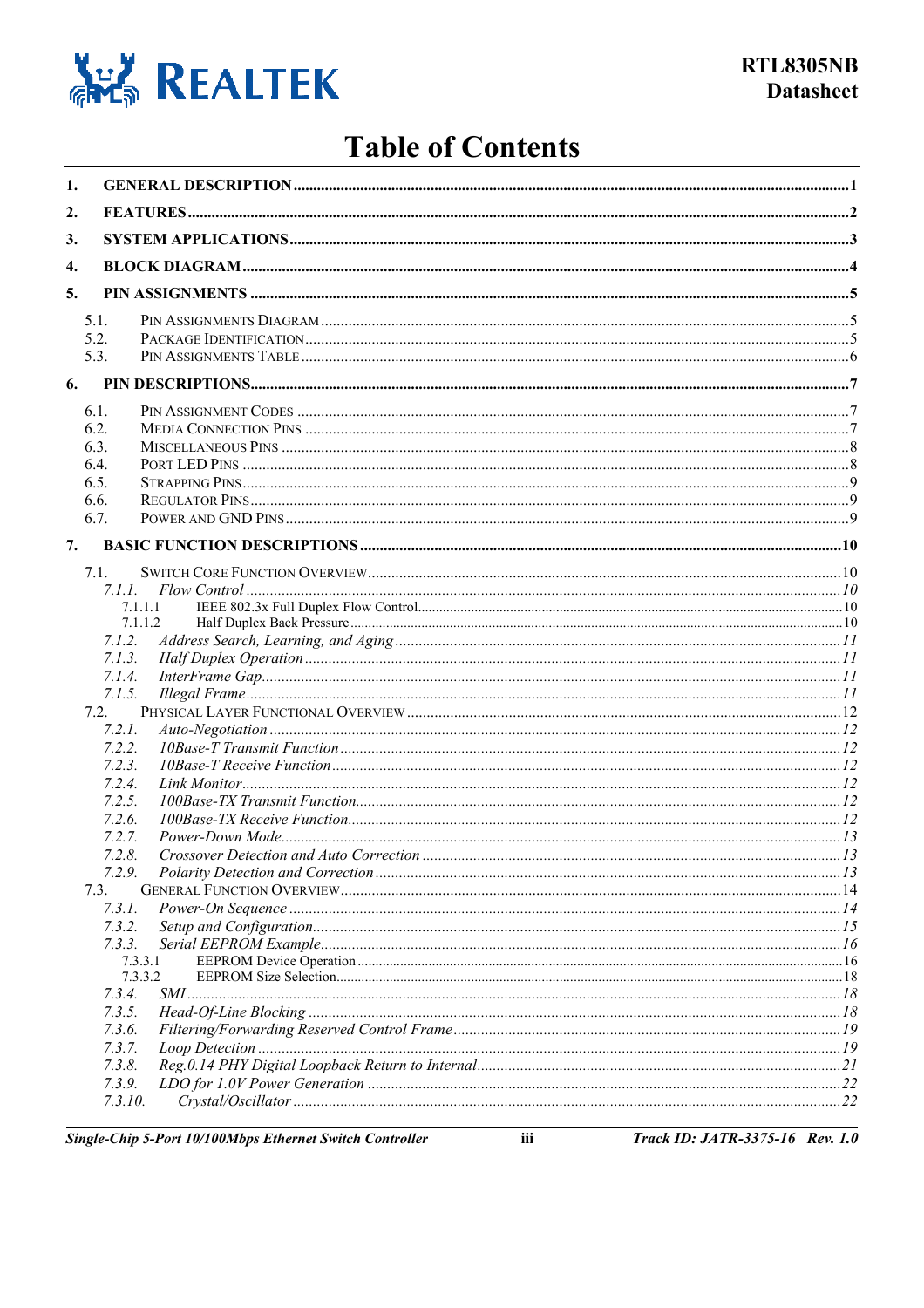

| 8.                                          |     |
|---------------------------------------------|-----|
| 8.1.                                        |     |
| 8.1.1.                                      |     |
| 8.1.2.                                      |     |
| 8.1.3.                                      |     |
| 8.1.4.                                      |     |
| 8.1.5.                                      |     |
| 8.2.                                        |     |
| 8.3.                                        |     |
|                                             |     |
| 8.3.1.1                                     |     |
| 8.3.1.2                                     |     |
|                                             |     |
| 8.3.2.1                                     |     |
| 8.3.2.2                                     |     |
| 8.3.2.3                                     |     |
| 8.3.2.4                                     |     |
| 8.3.2.5<br>8.3.2.6                          |     |
| 8.3.2.7                                     |     |
| 8.3.2.8                                     |     |
| 8.4.                                        |     |
|                                             |     |
| 8.4.2.                                      |     |
| 8.4.3.                                      |     |
| 8.5.                                        |     |
| 8.6.                                        |     |
| 8.7.                                        |     |
| 8.8.                                        |     |
| 8.9.                                        |     |
| 9.                                          |     |
| 9.1.                                        |     |
| 9.2.                                        |     |
| 9.3.                                        |     |
| 9.4.                                        |     |
| 9.4.1.                                      |     |
| 9.4.2.                                      |     |
| 95<br><b>DIGITAL TIMING CHARACTERISTICS</b> | .37 |
| 9.5.1.                                      |     |
| 9.5.2.                                      |     |
| 9.5.3.                                      |     |
| 10.                                         |     |
| 10.1.                                       |     |
|                                             |     |
| 11.                                         |     |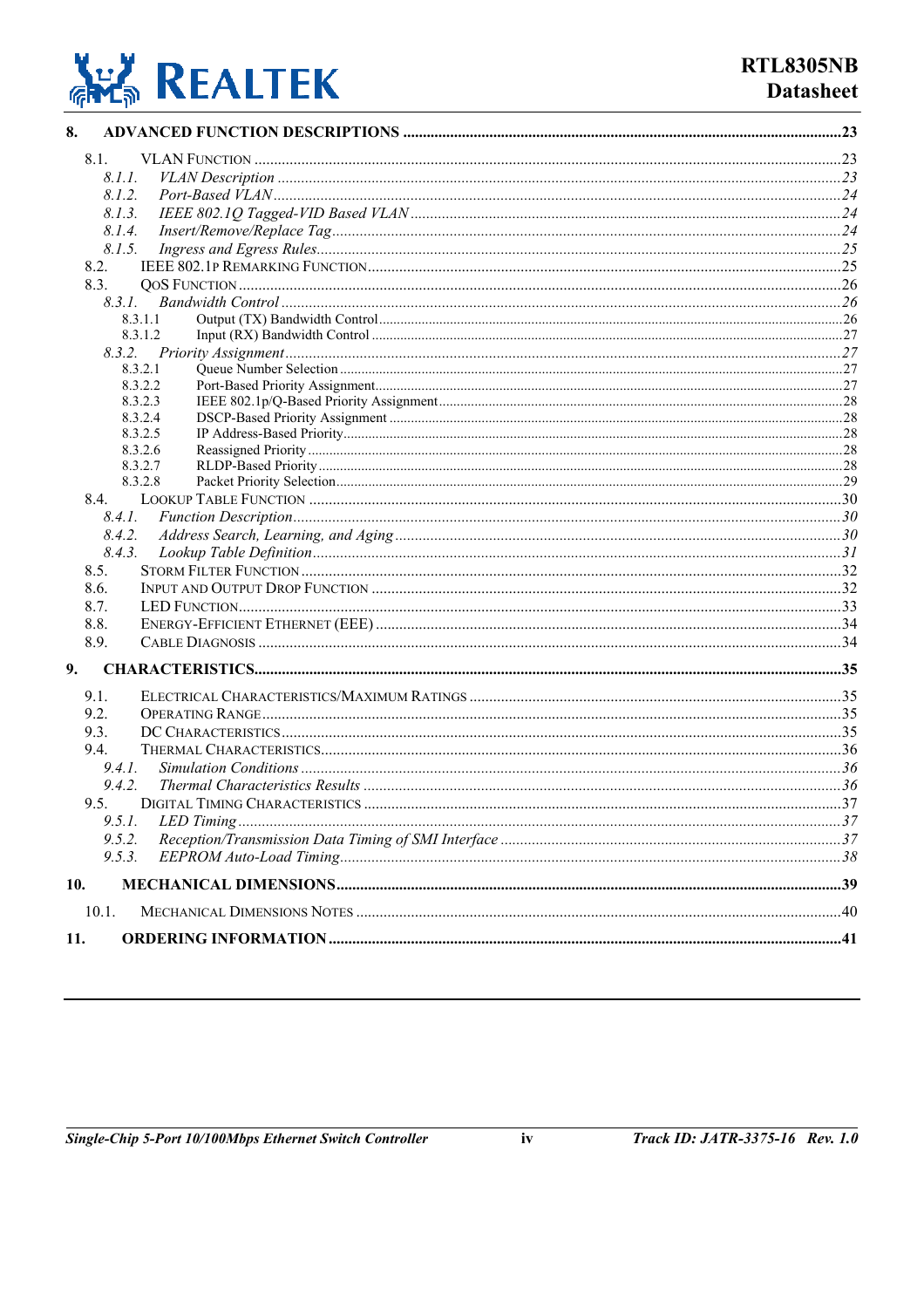

## **List of Tables**

 $\mathbf{v}$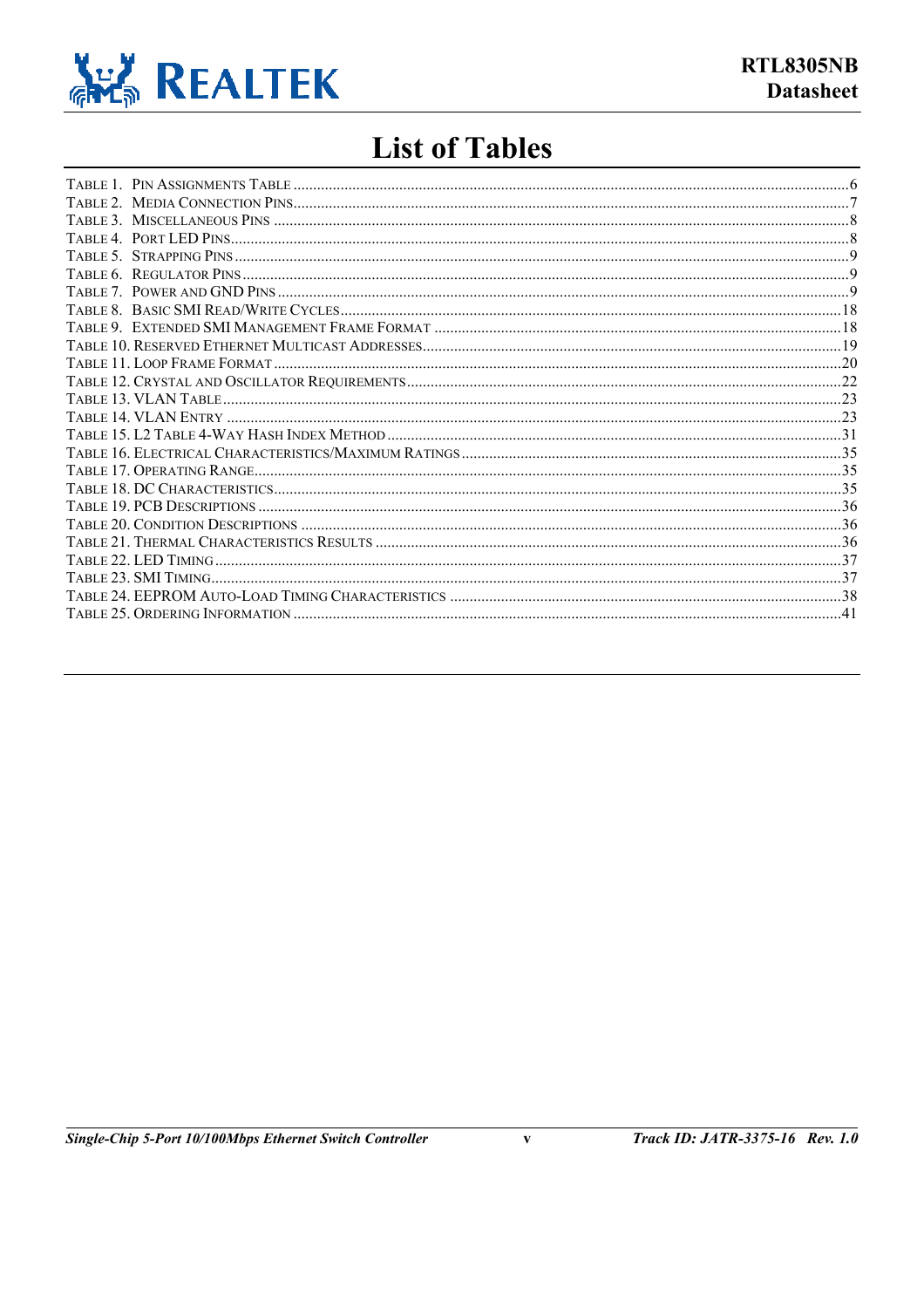

# **List of Figures**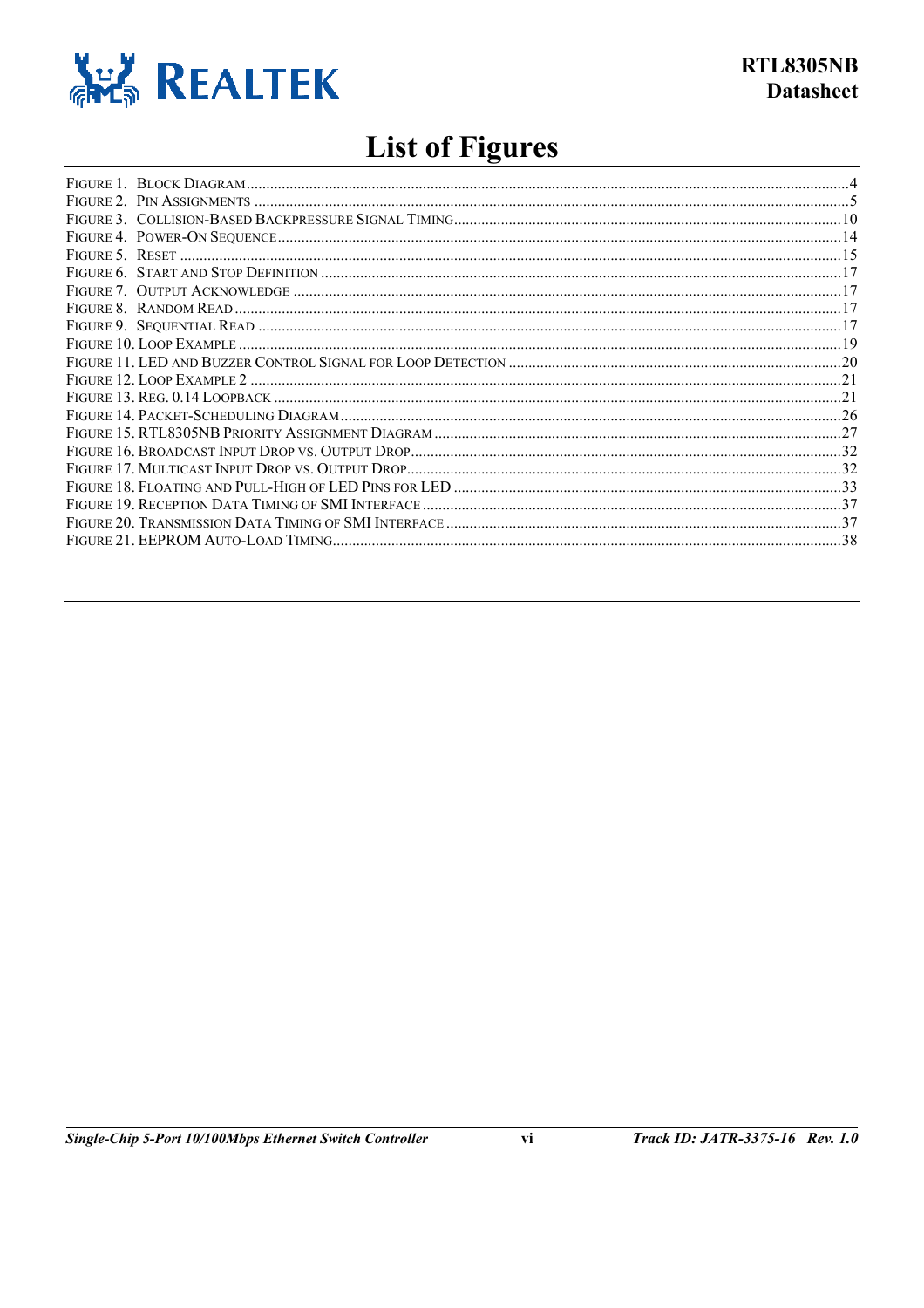

## <span id="page-6-0"></span>**1. General Description**

The RTL8305NB is a 5-port 10/100M Ethernet switch controller that integrates memory, five MACs, and five physical layer transceivers for 10Base-T and 100Base-TX operation into a single chip.

In order to accomplish diagnostics in complex network systems, the RTL8305NB provides a loopback feature in each port.

The RTL8305NB supports several advanced QoS functions with four-level priority queues to improve multimedia or real-time networking applications, including:

- Multi-priority assignment
- Differential queue weight
- Port-based rate limitation
- Queue-based rate limitation

The RTL8305NB supports 16 VLAN groups. These can be configured as port-based VLANs and/or 802.1Q tag-based VLANs. The RTL8305NB also supports VLAN learning, with four Independent VLAN Learning (IVL) filtering databases.

The RTL8305NB contains a 2K-entry address lookup table. A 4-way associative hash algorithm avoids hash collisions and maintains forwarding performance.

Maximum packet length can be 2048 bytes. Three types of independent storm filter are provided to filter packet storms, and an intelligent switch engine prevents Head-of-Line blocking problems.

The RTL8305NB supports Energy-Efficient Ethernet mode (EEE; defined in IEEE 802.3az) to minimize system power consumption. Energy-Efficient Ethernet (EEE) supports Low Power Idle Mode. When Low Power Idle Mode is enabled, systems on both sides of the link can disable portions of the functionality and save power during periods of low link utilization.

To simplify the peripheral power circuit, the RTL8305NB integrates one LDO regulator to generate 1.0V from a 3.3V input power, and needs only one external diode.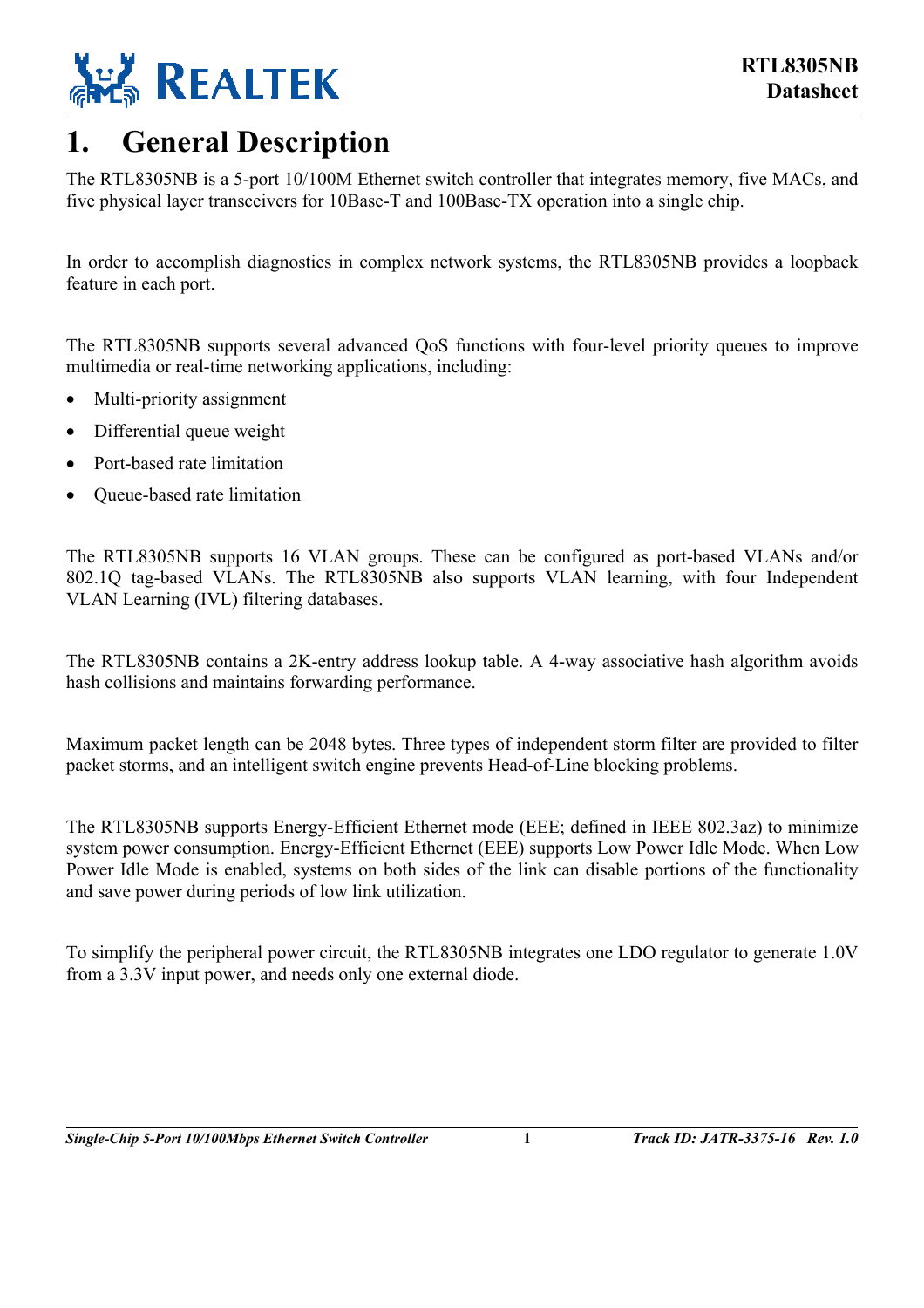

## <span id="page-7-0"></span>**2. Features**

#### **Basic Switching Functions**

- 5-port switch controller with memory and transceiver for 10Base-T and 100Base-TX
- Non-blocking wire-speed reception and transmission and non-head-of-line-blocking forwarding
- Complies with IEEE 802.3/802.3u autonegotiation
- Built-in high efficiency SRAM for packet buffer, with 2K-entry lookup table and two 4-way associative hash algorithms
- 2048 byte maximum packet length
- Flow control fully supported
	- ◆ Half duplex: Back pressure flow control
	- $\blacklozenge$  Full duplex: IEEE 802.3x flow control

#### **Service Quality**

- Supports high performance QoS function on each port
	- $\triangle$  Supports 4-level priority queues
	- ◆ Weighted round robin service
	- $\triangleleft$  Supports strict priority
	- ◆ Input/Output port bandwidth control
	- ◆ Queue-based bandwidth control
	- 1Q-based, Port-based, DSCP-based, IP address-based, and other types of priority assignments
- Supports IEEE 802.1p Traffic Remarking

#### **Security and Management**

- Supports reserved control frame filtering
- Supports advanced storm filtering

*Single-Chip 5-Port 10/100Mbps Ethernet Switch Controller* **2** *Track ID: JATR-3375-16 Rev. 1.0*

■ Optional EEPROM interface for configuration

#### **VLAN Functions**

- $\blacksquare$  Supports up to 16 VLAN groups
- Flexible 802.1Q port/tag-based VLAN
- Supports four IVLs
- **Leaky VLAN** for unicast/multicast/broadcast/ARP packets

#### **Power Saving Functions**

- Supports Energy-Efficient Ethernet (EEE) function (IEEE 802.3az)
- **Link Down Power Saving Mode**

#### **Diagnostic Functions**

- Supports hardware loop detection function with LEDs and buzzer to indicate the existence of a loop
- Supports cable diagnosis (RTCT function)
- **Flexible LED indicators** 
	- RTCT status indication
	- Loop status indication
	- LEDs blink upon reset for LED diagnostics

#### **Other Features**

- Optional MDI/MDIX auto crossover for plug-and-play
- **Physical layer port Polarity Detection and** Correction function
- Robust baseline wander correction for improved 100Base-TX performance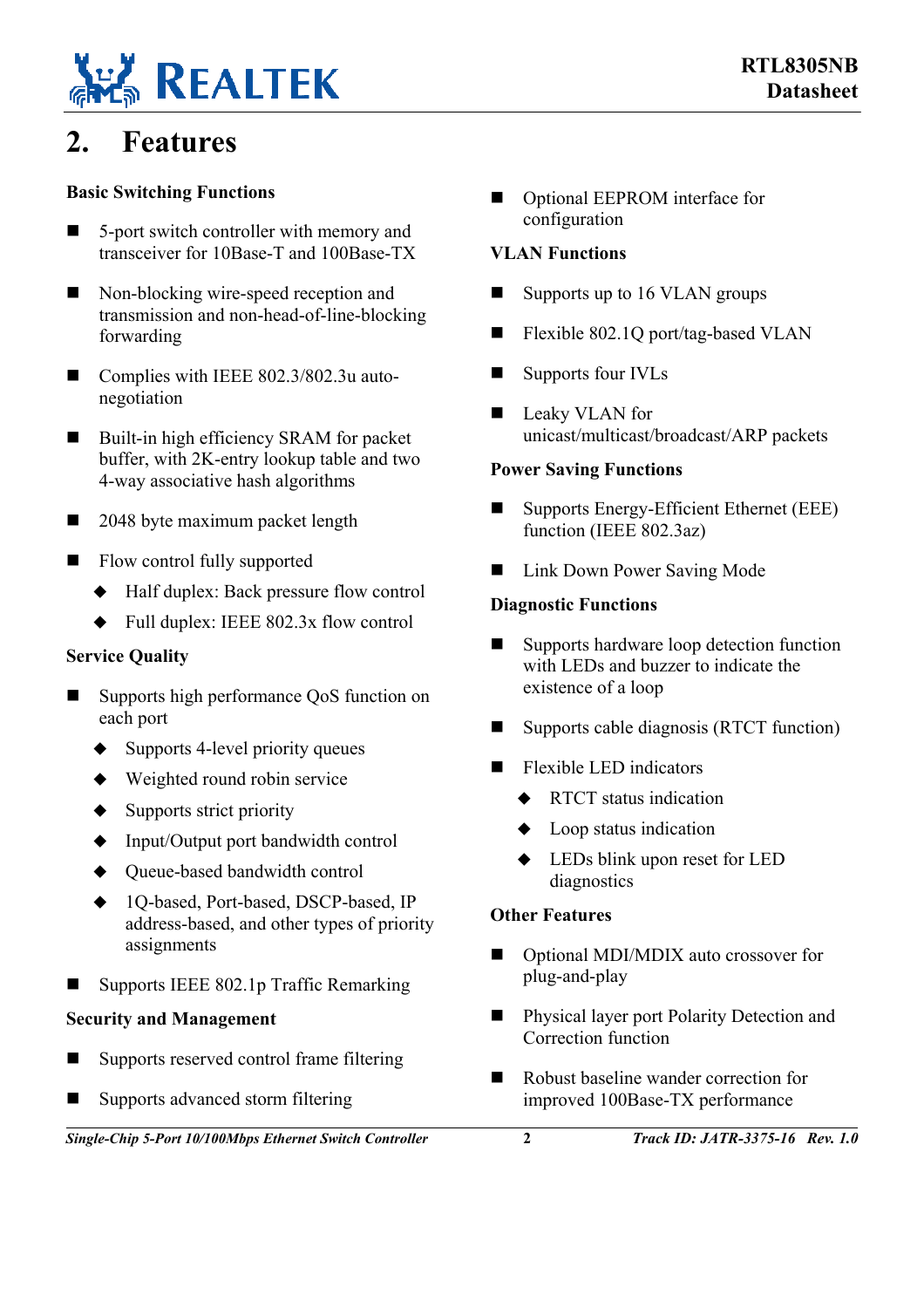

- 25MHz crystal or 3.3V OSC input
- Single 3.3V power input can be transformed by integrating an LDO regulator to generate 1.0V from 3.3V via a low-cost external diode

## <span id="page-8-0"></span>**3. System Applications**

5-port switch (10Base-T  $&$  100Base-TX)

- $\blacksquare$  Low power, 1.0/3.3V, 55nm CMOS technology
- 48-pin QFN 'Green' package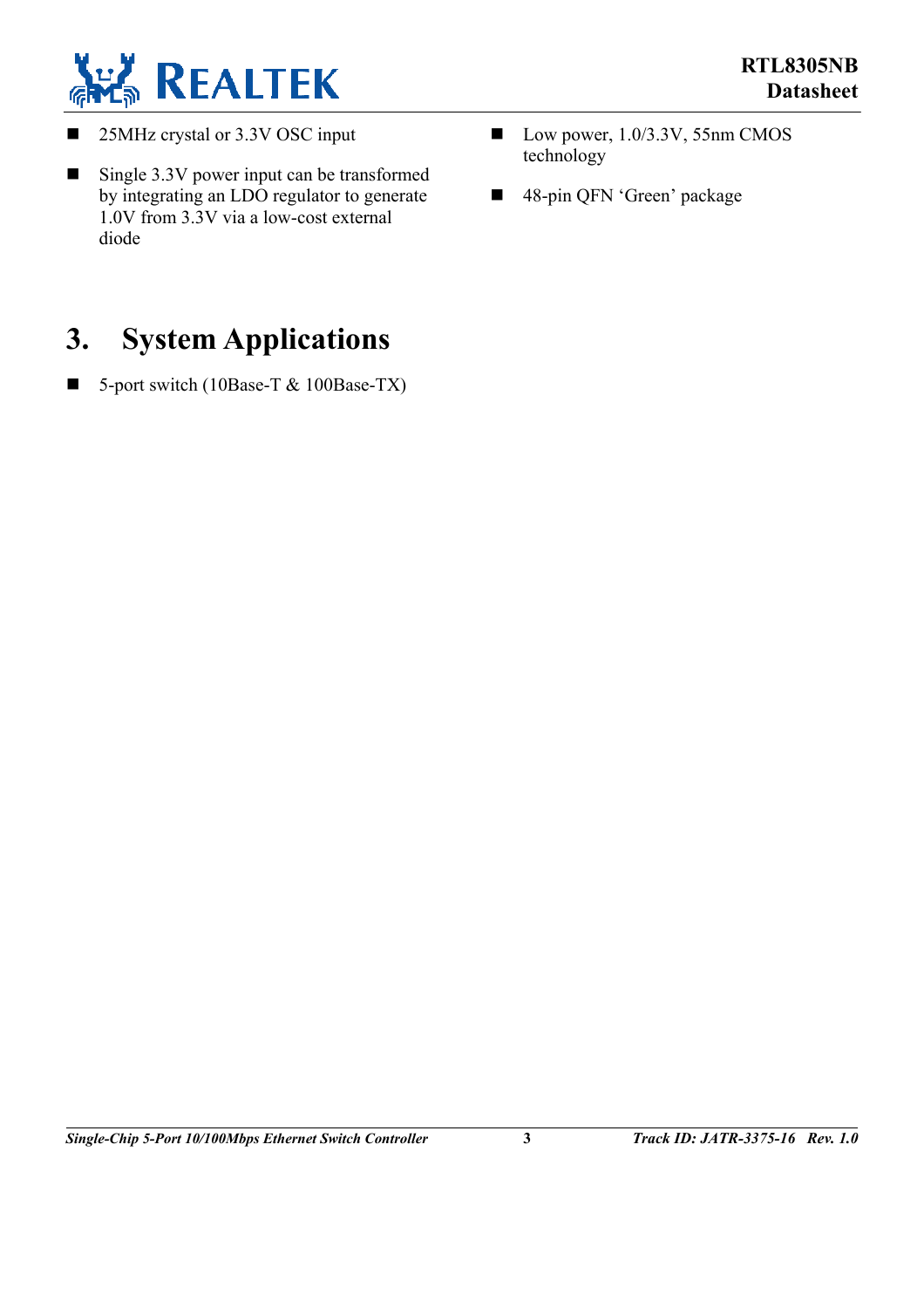

# <span id="page-9-0"></span>**4. Block Diagram**

<span id="page-9-1"></span>

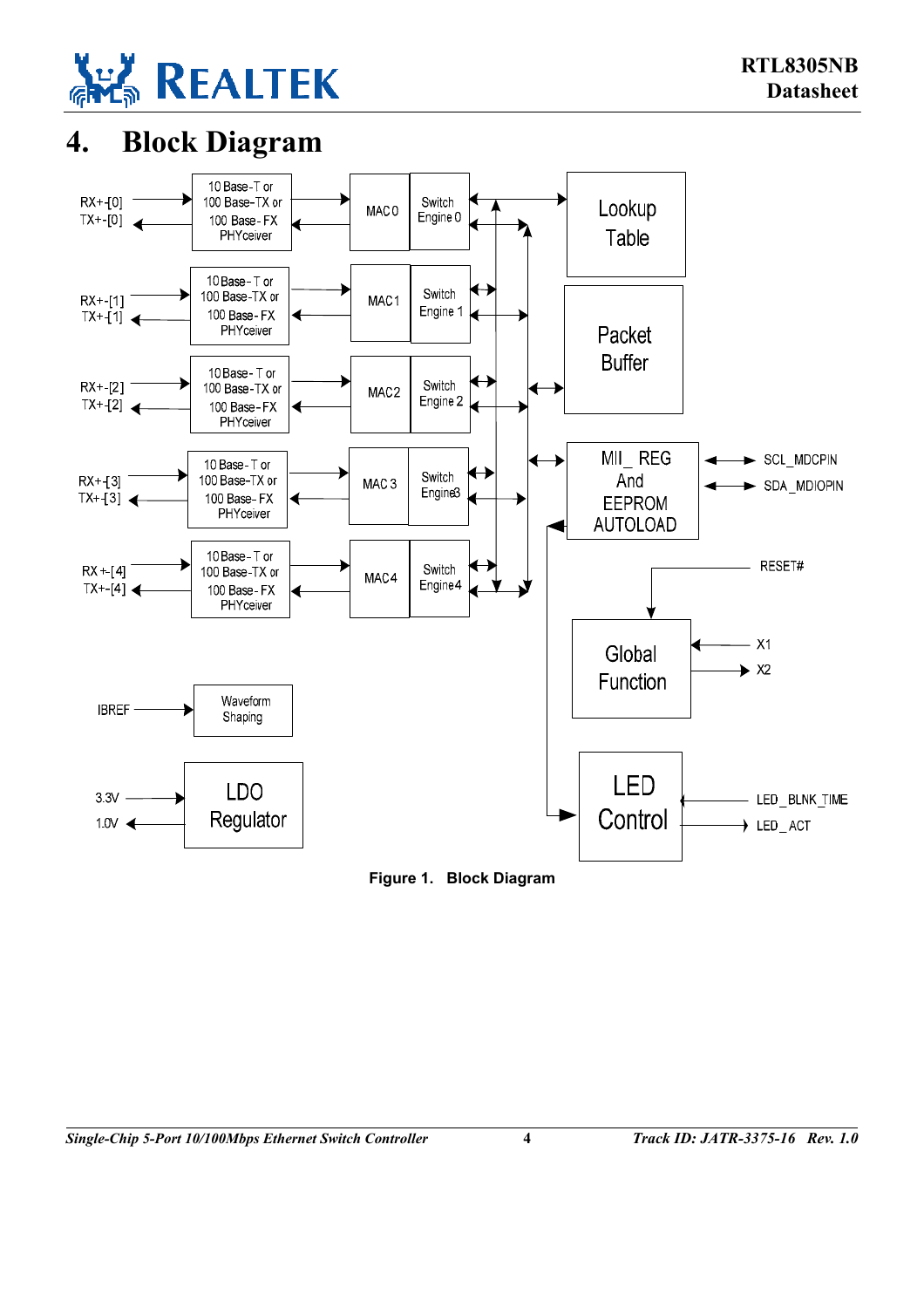

## <span id="page-10-0"></span>**5. Pin Assignments**

## **5.1. Pin Assignments Diagram**

<span id="page-10-3"></span><span id="page-10-1"></span>

## <span id="page-10-2"></span>**5.2. Package Identification**

Green package is indicated by a 'G' in the location marked 'TXXXX' in [Figure 2.](#page-10-3)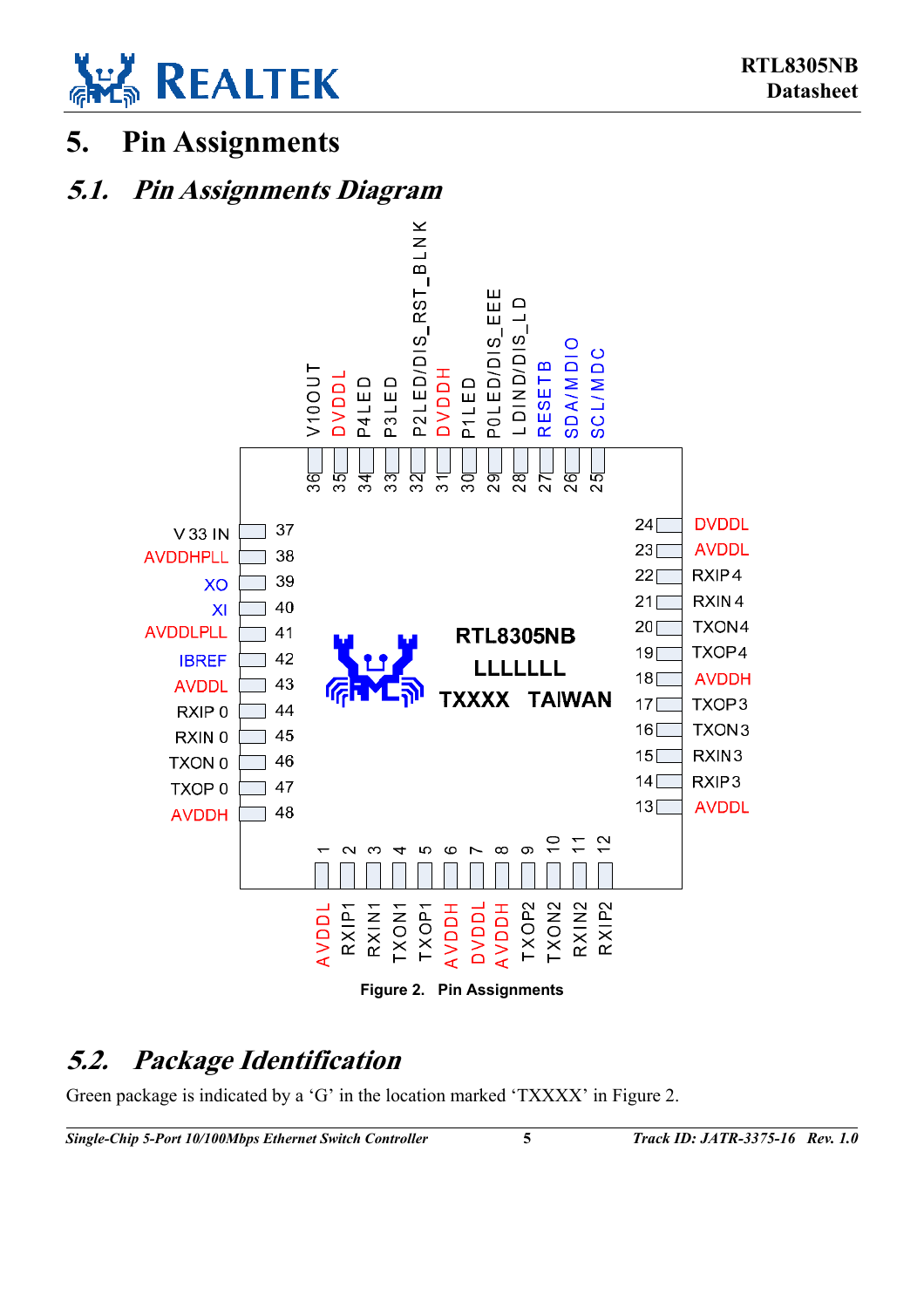

## <span id="page-11-0"></span>**5.3. Pin Assignments Table**

'Type' codes used in the following table: A=Analog, D=Digital, I=Input, O=Output, I/O=Input/Output, I<sub>PU</sub>=Input Pin with Pull-Up Resistor, I<sub>PD</sub>=Input Pin with Pull-Down Resistor.

| <b>Name</b>       | Pin No.                 | <b>Type</b>    |
|-------------------|-------------------------|----------------|
| <b>AVDDL</b>      | 1                       | AP             |
| RXIP1             | $\overline{2}$          | AI/O           |
| RXIN1             | $\overline{\mathbf{3}}$ | AI/O           |
| TXON1             | $\overline{4}$          | AI/O           |
| TXOP1             | 5                       | AI/O           |
| <b>AVDDH</b>      | 6                       | AP             |
| <b>DVDDL</b>      | $\overline{7}$          | P              |
| <b>AVDDH</b>      | 8                       | $\mathbf{P}$   |
| TXOP2             | 9                       | AI/O           |
| TXON2             | 10                      | AI/O           |
| RXIN <sub>2</sub> | 11                      | AI/O           |
| RXIP2             | 12                      | AI/O           |
| <b>AVDDL</b>      | 13                      | AP             |
| RXIP3             | 14                      | AI/O           |
| RXIN3             | 15                      | AI/O           |
| TXON3             | 16                      | AI/O           |
| TXOP3             | 17                      | AI/O           |
| <b>AVDDH</b>      | 18                      | AP             |
| TXOP4             | 19                      | AI/O           |
| TXON4             | 20                      | AI/O           |
| RXIN4             | 21                      | AI/O           |
| RXIP4             | 22                      | AI/O           |
| <b>AVDDL</b>      | 23                      | AP             |
| <b>DVDDL</b>      | 24                      | P              |
| <b>SCL/MDC</b>    | 25                      | $\rm I/O_{PU}$ |

<span id="page-11-1"></span>**Table 1. Pin Assignments Table** 

| Name                 | Pin No. | <b>Type</b>    |
|----------------------|---------|----------------|
| SDA/MDIO             | 26      | $I/O_{PU}$     |
| <b>RESETB</b>        | 27      | $I_{PU}$       |
| <b>LDIND/DIS LD</b>  | 28      | $I/O_{PU}$     |
| <b>POLED/DIS EEE</b> | 29      | $I/O_{PD}$     |
| P1LED                | 30      | $\rm I/O_{PD}$ |
| <b>DVDDH</b>         | 31      | P              |
| P2LED/DIS RST BLNK   | 32      | $\rm I/O_{PD}$ |
| P3LED                | 33      | $I/O_{PD}$     |
| P4LED                | 34      | $I/O_{PD}$     |
| <b>DVDDL</b>         | 35      | P              |
| V10OUT               | 36      | AO             |
| V33IN                | 37      | AP             |
| <b>AVDDHPLL</b>      | 38      | AP             |
| X <sub>O</sub>       | 39      | A <sub>O</sub> |
| XI                   | 40      | AI             |
| <b>AVDDLPLL</b>      | 41      | AP             |
| <b>IBREF</b>         | 42      | AO             |
| <b>AVDDL</b>         | 43      | AP             |
| RXIP <sub>0</sub>    | 44      | AI/O           |
| RXIN0                | 45      | AI/O           |
| TXON <sub>0</sub>    | 46      | AI/O           |
| TXOP0                | 47      | AI/O           |
| <b>AVDDH</b>         | 48      | AP             |
| E-PAD                | E-PAD   | G              |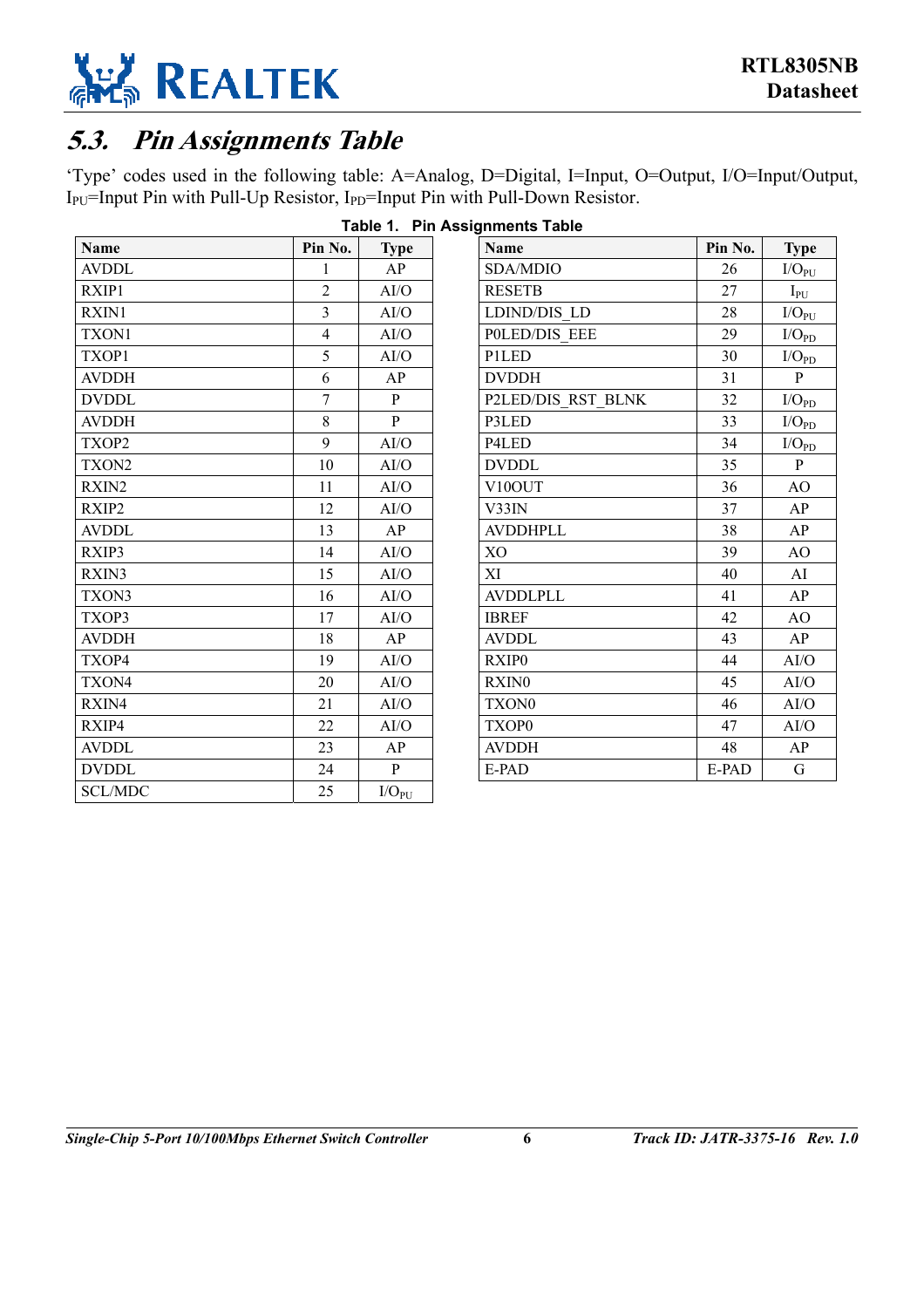

## <span id="page-12-0"></span>**6. Pin Descriptions**

## **6.1. Pin Assignment Codes**

<span id="page-12-1"></span>

| I: Input Pin                                                                                | AI: Analog Input Pin                                                                    |
|---------------------------------------------------------------------------------------------|-----------------------------------------------------------------------------------------|
| O: Output Pin                                                                               | AO: Analog Output Pin                                                                   |
| I/O: Bi-Directional Input/Output Pin                                                        | AI/O: Analog Bi-Directional Input/Output Pin                                            |
| P: Digital Power Pin                                                                        | AP: Analog Power Pin                                                                    |
| G: Digital Ground Pin                                                                       | AG: Analog Ground Pin                                                                   |
| $I_{\text{PU}}$ : Input Pin With Pull-Up Resistor;<br>(Typical Value is about $75K\Omega$ ) | $OPU$ : Output Pin With Pull-Up Resistor;<br>(Typical Value is about $75K\Omega$ )      |
| $I_{PD}$ : Input Pin With Pull-Down Resistor;<br>(Typical Value is about $75K\Omega$ )      | $O_{PD}$ : Output Pin With Pull-Down Resistor;<br>(Typical Value is about $75K\Omega$ ) |

 $I/O_{PU}$ : I<sub>PU</sub> and  $O_{PU}$  I/O<sub>PD</sub>: I<sub>PD</sub> and  $O_{PD}$ 

<span id="page-12-2"></span>**6.2. Media Connection Pins** 

# <span id="page-12-3"></span>**Table 2. Media Connection Pins**

| <b>Pin Name</b>    | Pin No. | <b>Type</b> | Drive (mA) | <b>Description</b>                    |
|--------------------|---------|-------------|------------|---------------------------------------|
| RXIP4/RXIN4        | 22, 21  | AI/O        | $\sim$     | Differential Receive Data Input.      |
| RXIP3/RXIN3        | 14, 15  |             |            | Port0~4 support 10Base-T, 100Base-TX. |
| RXIP2/RXIN2        | 12, 11  |             |            |                                       |
| <b>RXIP1/RXIN1</b> | 2, 3    |             |            |                                       |
| RXIP0/RXIN0        | 44, 45  |             |            |                                       |
| TXOP4/TXON4        | 19, 20  | AI/O        |            | Differential Transmit Data Output.    |
| TXOP3/TXON3        | 17, 16  |             |            | Port0~4 support 10Base-T, 100Base-TX. |
| TXOP2/TXON2        | 9, 10   |             |            |                                       |
| TXOP1/TXON1        | 5, 4    |             |            |                                       |
| TXOP0/TXON0        | 47, 46  |             |            |                                       |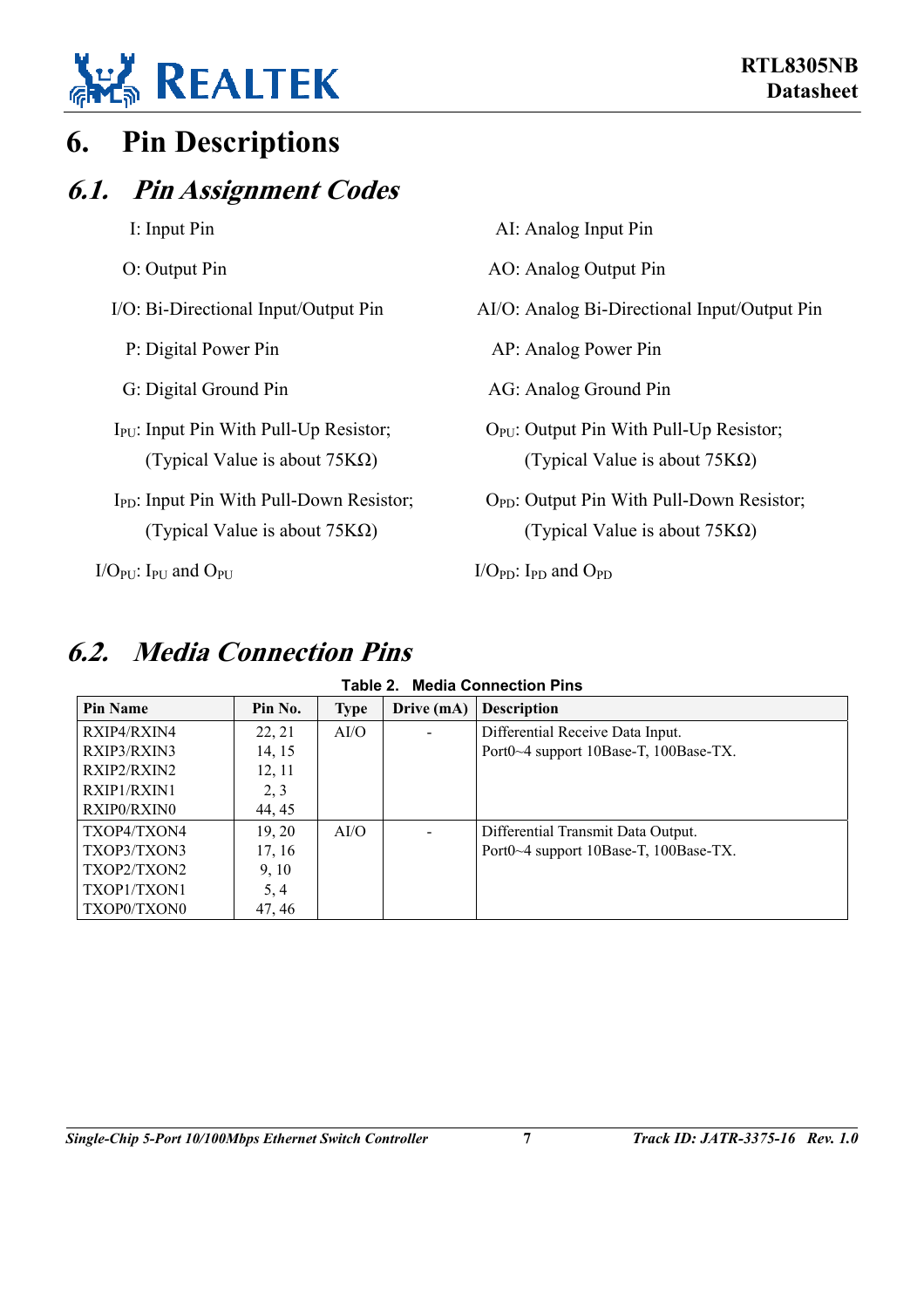

## <span id="page-13-0"></span>**6.3. Miscellaneous Pins**

As the output of the RTL8305NB is 3.3V, the serial EEPROM and external device must be 3.3V compatible.

| <b>Pin Name</b> | Pin No. | <b>Type</b>        | Drive (mA)     | <b>Description</b>                                                            |
|-----------------|---------|--------------------|----------------|-------------------------------------------------------------------------------|
| LDIND/DIS LD    | 28      | $I/O_{PU}$         | 10             | Loop Indication Used by LED and Buzzer.                                       |
| <b>SCL/MDC</b>  | 25      | I/O <sub>PIJ</sub> | $\overline{4}$ | I2C Interface Clock for EEPROM Auto Load when Power On.                       |
|                 |         |                    |                | After power on, this pin is MDC/MDIO Interface Clock for access<br>registers. |
| SDA/MDIO        | 26      | I/O <sub>PI</sub>  | $\overline{4}$ | I2C Interface Data Input/Output for EEPROM Auto Load when                     |
|                 |         |                    |                | Power On.                                                                     |
|                 |         |                    |                | After power on, this pin is MDC/MDIO Interface Data                           |
|                 |         |                    |                | Input/Output for access registers.                                            |
| <b>RESETB</b>   | 27      | $1_{\rm{PU}}$      |                | System Pin Reset Input.                                                       |
| XI              | 40      | AI                 |                | 25MHz Crystal Clock Input.                                                    |
|                 |         |                    |                | The clock tolerance is $\pm$ 50ppm.                                           |
| X <sub>O</sub>  | 39      | AO.                |                | 25MHz Crystal Clock Output Pin.                                               |
|                 |         |                    |                | When the pin of XI is using an oscillator this pin should be                  |
|                 |         |                    |                | floating.                                                                     |
| <b>IBREF</b>    | 42      | AO.                |                | Reference Resistor for PHY Bandgap.                                           |
|                 |         |                    |                | $A 2.49 K\Omega$ (1%) resistor should be connected between IBREF and          |
|                 |         |                    |                | GND.                                                                          |

<span id="page-13-2"></span>**Table 3. Miscellaneous Pins** 

## <span id="page-13-1"></span>**6.4. Port LED Pins**

All LED statuses are represented as active-low or high depending on input strapping.

Those pins that are dual-function pins are output for LED, or input for strapping. Below are LED descriptions only.

<span id="page-13-3"></span>

| Table 4. Port LED Pins          |         |            |            |                                  |  |  |  |
|---------------------------------|---------|------------|------------|----------------------------------|--|--|--|
| <b>Pin Name</b>                 | Pin No. | Type       | Drive (mA) | <b>Description</b>               |  |  |  |
| POLED/DIS EEE                   | 29      | $I/O_{PD}$ | 10         | LED for Port0 Status Indication. |  |  |  |
| P <sub>1</sub> L <sub>E</sub> D | 30      | $I/O_{PD}$ | 10         | LED for Port1 Status Indication. |  |  |  |
| P2LED/<br>DIS RST BLNK          | 32      | $I/O_{PD}$ | 10         | LED for Port2 Status Indication. |  |  |  |
| P3LED                           | 33      | $I/O_{PD}$ | 10         | LED for Port3 Status Indication. |  |  |  |
| P4LED                           | 34      | $I/O_{PD}$ | 10         | LED for Port4 Status Indication. |  |  |  |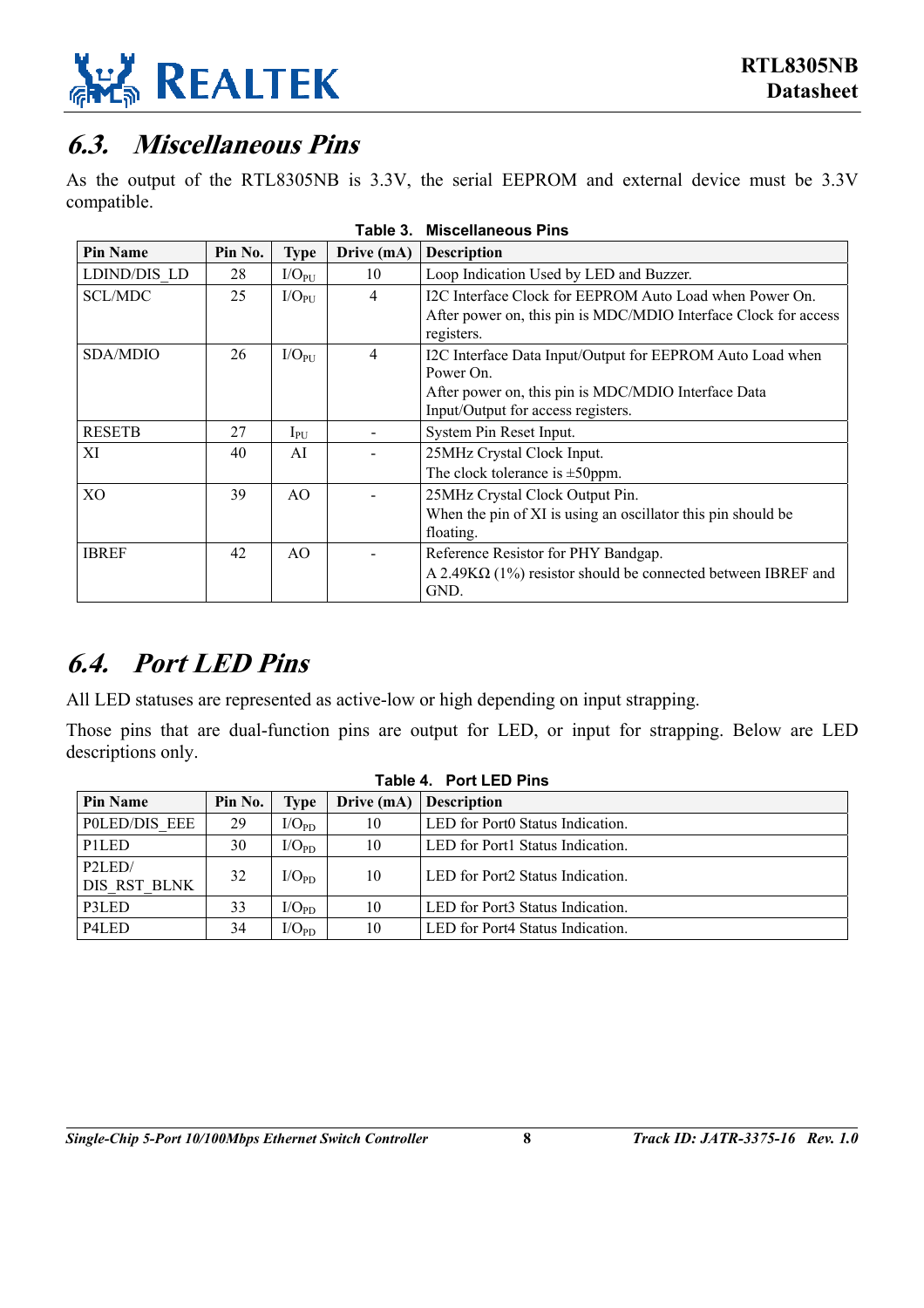

## <span id="page-14-0"></span>**6.5. Strapping Pins**

Pins that are dual function pins are outputs for LED or inputs for strapping. Below are strapping descriptions only.

| <b>Pin Name</b>    | Pin No. | <b>Type</b> | <b>Default</b> | <b>Description</b>               |  |  |  |
|--------------------|---------|-------------|----------------|----------------------------------|--|--|--|
| DIS LD/LDIND       | 28      | $I/O_{PUI}$ |                | Disable Loop Detection Function. |  |  |  |
|                    |         |             |                | $0$ : Enable                     |  |  |  |
|                    |         |             |                | 1: Disable (default)             |  |  |  |
| DIS EEE/POLED      | 29      | $I/O_{PD}$  |                | Disable EEE Function.            |  |  |  |
|                    |         |             |                | 0: Enable EEE function (default) |  |  |  |
|                    |         |             |                | 1: Disable EEE function          |  |  |  |
| DIS RST BLNK/      | 32      | $I/O_{PD}$  |                | Disable LED Power on Blinking.   |  |  |  |
| P <sub>2</sub> LED |         |             |                | 0: Enable (default)              |  |  |  |
|                    |         |             |                | 1: Disable                       |  |  |  |

#### <span id="page-14-3"></span>**Table 5. Strapping Pins**

## <span id="page-14-1"></span>**6.6. Regulator Pins**

| Table 6. Regulator Pins                                                         |    |    |  |                               |  |  |
|---------------------------------------------------------------------------------|----|----|--|-------------------------------|--|--|
| Pin No.<br><b>Pin Name</b><br><b>Type</b><br>Drive (mA)<br><b>□ Description</b> |    |    |  |                               |  |  |
| V <sub>10</sub> OUT                                                             | 36 | AО |  | Switch Regulator 1.0V Output. |  |  |
| V33IN                                                                           |    | AР |  | Switch Regulator 3.3V Input.  |  |  |

## <span id="page-14-2"></span>**6.7. Power and GND Pins**

<span id="page-14-5"></span><span id="page-14-4"></span>**Table 7. Power and GND Pins** 

| <b>Pin Name</b> | Pin No.       | <b>Type</b> | <b>Description</b>                   |
|-----------------|---------------|-------------|--------------------------------------|
| <b>AVDDH</b>    | 6, 8, 18, 48  | АP          | Analog Power 3.3V.                   |
| <b>AVDDL</b>    | 1, 13, 23, 43 | AP          | Analog Power 1.0V.                   |
| AVDDHPLL        | 38            | АP          | Power 3.3V for PLL.                  |
| AVDDLPLL        | 41            | AP          | Power 1.0V for PLL.                  |
| <b>DVDDH</b>    | 31            | P           | Digital Power 3.3V for IO Pin.       |
| <b>DVDDL</b>    | 7, 24, 35     | D           | Digital Power 1.0V for Core Voltage. |
| <b>GND</b>      | E-PAD         | G           | Ground for Whole Chip.               |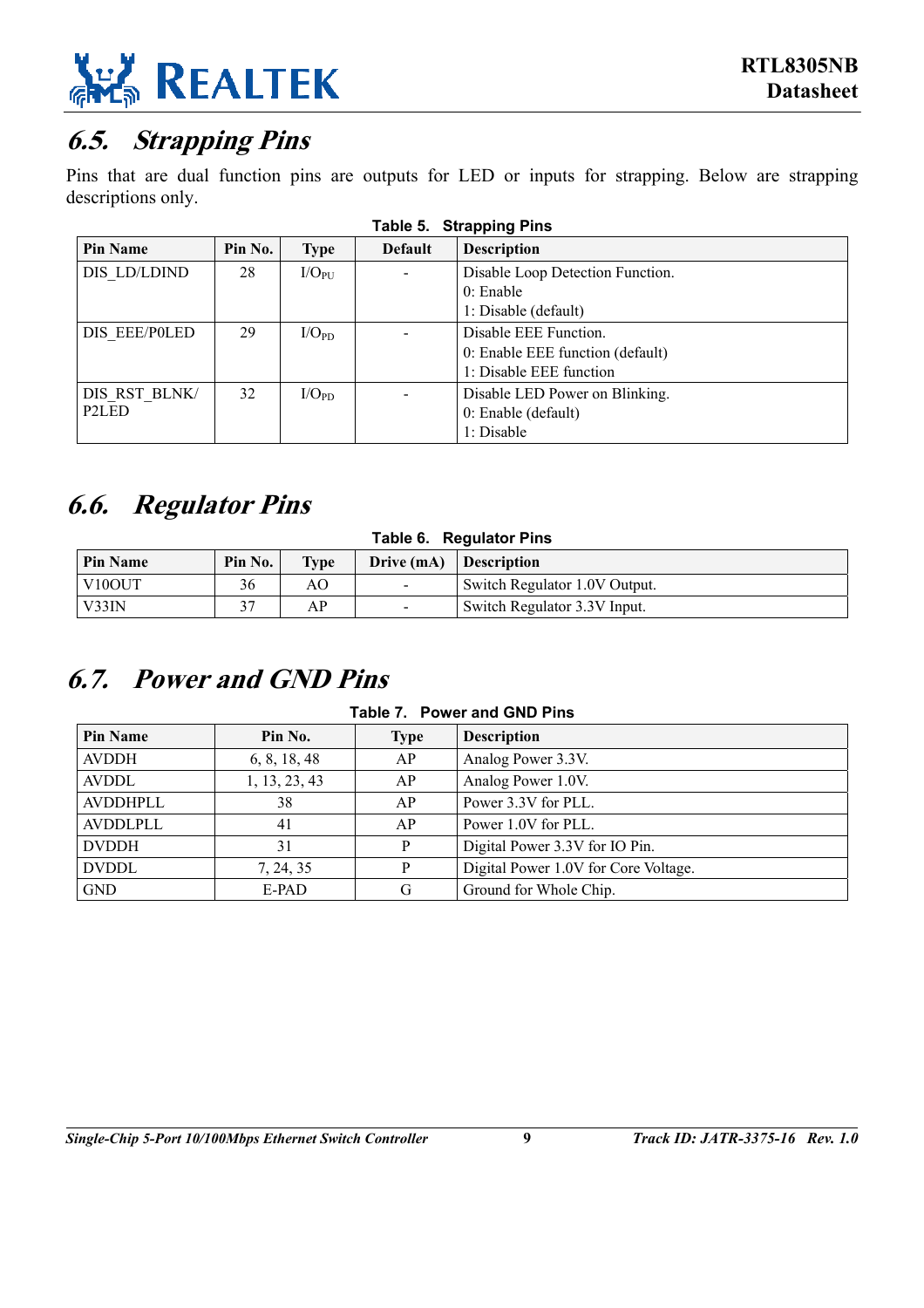

## <span id="page-15-0"></span>**7. Basic Function Descriptions**

## <span id="page-15-1"></span>**7.1. Switch Core Function Overview**

### <span id="page-15-2"></span>**7.1.1. Flow Control**

The RTL8305NB supports IEEE 802.3x full duplex flow control, force mode full duplex flow control, and optional half duplex backpressure.

#### <span id="page-15-3"></span>*7.1.1.1 IEEE 802.3x Full Duplex Flow Control*

For UTP with auto-negotiation ability, the pause ability of full duplex flow control is enabled by internal registers via SMI on a per-port basis after reset. IEEE 802.3x flow control's ability is auto-negotiated between the remote device and the RTL8305NB. If the auto-negotiation result of the IEEE 802.3x pause ability is 'Enabled', the full duplex 802.3x flow control function is enabled. Otherwise, full duplex IEEE 802.3x flow control function is disabled.

#### <span id="page-15-4"></span>*7.1.1.2 Half Duplex Back Pressure*

There are two mechanisms for half duplex backpressure; collision-based or carrier-based.

#### **Collision-Based Backpressure (Jam Mode)**

If the buffer is ready to overflow, this mechanism will force a collision. When the link partner detects this collision, the transmission is rescheduled.

The Reschedule procedure is:

- The RTL8305NB will drive TXEN to high and send the preamble; SFD and a 4-byte Jam signal (pattern is 0xAA). The RTL8305NB will then drive TXEN to low
- When the link partner receives the Jam signal, it will feedback a 4-byte signal (pattern is  $CRC^0x01$ ), it will then drive RXDV to low
- The link partner waits for a random back-off time then re-sends the packet. The timing is shown in [Figure 3](#page-15-5)

<span id="page-15-5"></span>

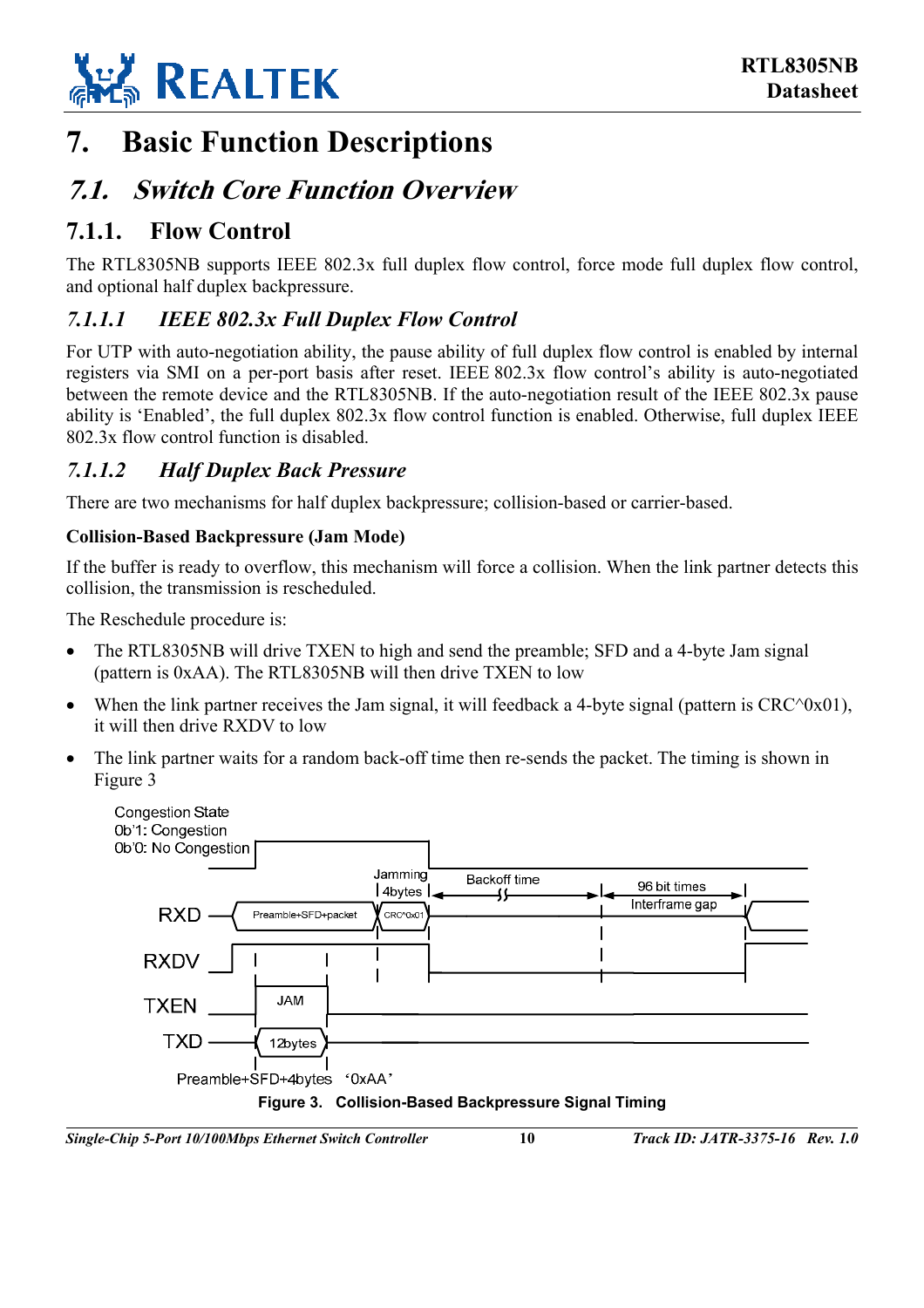

#### **Carrier-Based Backpressure (Defer Mode)**

If the buffer is about to overflow, this mechanism will send an 0xAA pattern to defer the other station's transmission. The RTL8305NB will continuously send the defer signal until the buffer overflow is resolved.

### <span id="page-16-0"></span>**7.1.2. Address Search, Learning, and Aging**

When a packet is received, the RTL8305NB will use the destination MAC address and FID to index the 2048-entry lookup table. If the indexed entry is valid, the received packet will be forwarded to the corresponding destination port. Otherwise, the RTL8305NB will broadcast the packet. This is the 'Address Search'.

The RTL8305NB then combines the source MAC address and the FID to index the 2048-entry lookup table. If the entry is not in the table it will record the source MAC address and add switching information. If this is an occupied entry, it will update the entry with new information when LRU is enabled. This is called 'Learning'.

Address aging is used to keep the contents of the address table correct in a dynamic network topology. The lookup engine will update the time stamp information of an entry whenever the corresponding source MAC address appears. An entry will be invalid (aged-out) if its time stamp information is not refreshed by the address learning process during the aging time period. The aging time of the RTL8305NB is between 200 and 400 seconds.

### <span id="page-16-1"></span>**7.1.3. Half Duplex Operation**

In half duplex mode, the CSMA/CD media access method is the means by which two or more stations share a common transmission medium. To transmit, a station waits (defers) for a quiet period on the medium (that is, no other station is transmitting) and then sends the intended message in bit-serial form. If the message collides with that of another station, then each transmitting station intentionally transmits for an additional predefined period to ensure propagation of the collision throughout the system. The station remains silent for a random amount of time (backoff) before attempting to transmit again.

When a transmission attempt has terminated due to a collision, it is retried until it is successful. A controlled randomization process called 'truncated binary exponential backoff' determines the scheduling of the retransmissions. At the end of enforcing a collision (jamming), the switch delays before attempting to retransmit the frame. The delay is an integer multiple of slot time (512 bit times). The number of slot times to delay before the n<sup>th</sup> retransmission attempt is chosen as a uniformly distributed random integer 'r' in the range:

 $0 \le r \le 2^k$ 

where:

 $k = min$  (n, backoffLimit). IEEE 802.3 defines the backoffLimit as 10.

### <span id="page-16-2"></span>**7.1.4. InterFrame Gap**

The InterFrame Gap is 9.6µs for 10Mbps Ethernet and 960ns for 100Mbps Fast Ethernet.

### <span id="page-16-3"></span>**7.1.5. Illegal Frame**

Illegal frames such as CRC error packets, runt packets (length < 64 bytes), and oversize packets (length > maximum length), will be discarded.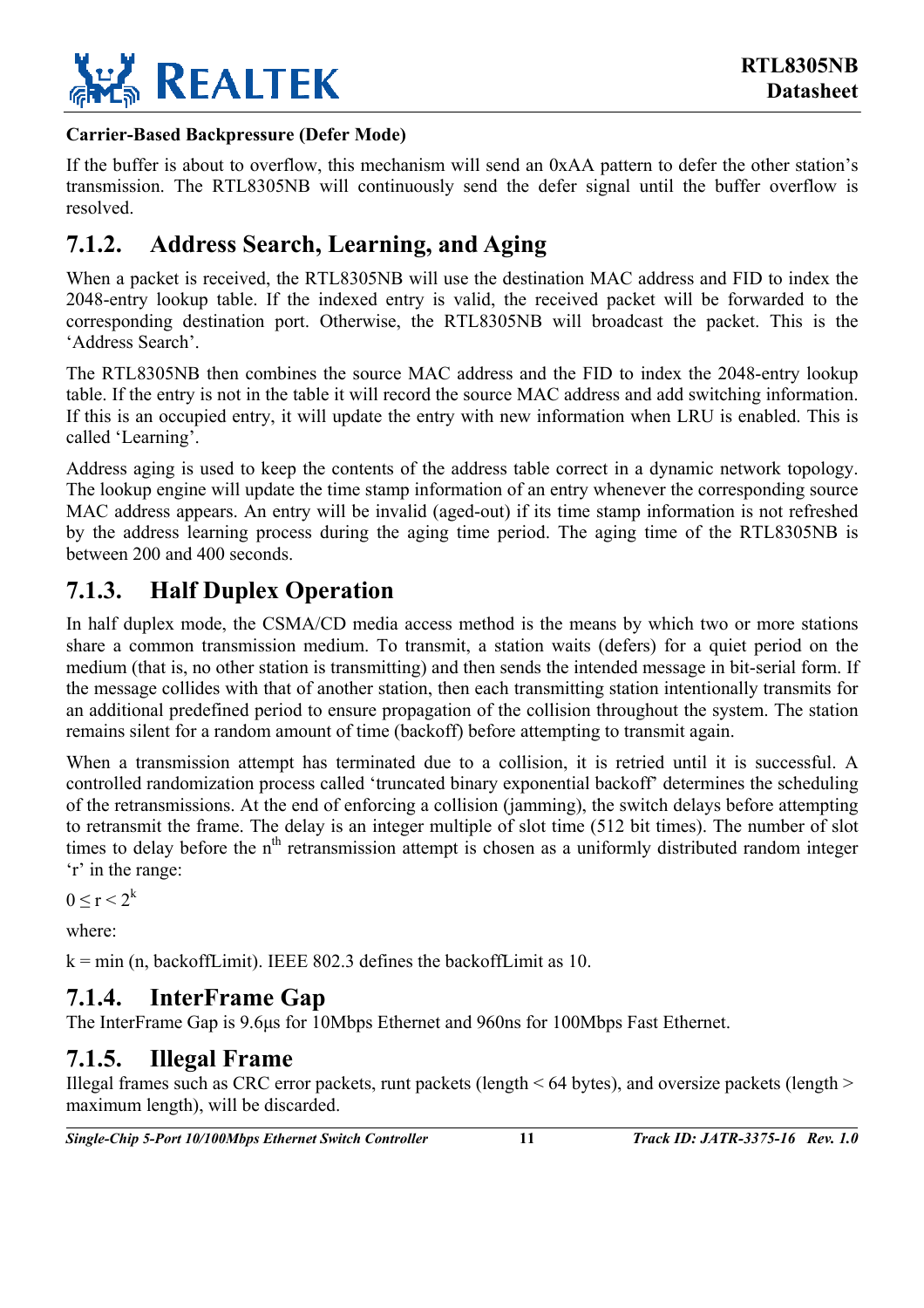

## <span id="page-17-0"></span>**7.2. Physical Layer Functional Overview**

### <span id="page-17-1"></span>**7.2.1. Auto-Negotiation**

The RTL8305NB obtains the states of duplex, speed, and flow control ability for each port through the auto-negotiation mechanism defined in the IEEE 802.3 specifications. During auto-negotiation, each port advertises its ability to its link partner and compares its ability with advertisements received from its link partner. By default, the RTL8305NB advertises full capabilities (100Full, 100Half, 10Full, 10Half) together with flow control ability. The RTL8305NB also advertises the Energy Efficient Ethernet (EEE) capability to the link partner.

### <span id="page-17-2"></span>**7.2.2. 10Base-T Transmit Function**

The output 10Base-T waveform is Manchester-encoded before it is driven onto the network media. The internal filter shapes the driven signals to reduce EMI emissions, eliminating the need for an external filter.

### <span id="page-17-3"></span>**7.2.3. 10Base-T Receive Function**

The Manchester decoder converts the incoming serial stream to NRZ data when the squelch circuit detects the signal level is above squelch level.

#### <span id="page-17-4"></span>**7.2.4. Link Monitor**

The 10Base-T link pulse detection circuit continually monitors the RXIP/RXIN pins for the presence of valid link pulses. Auto-polarity is implemented to correct the detected reverse polarity of RXIP/RXIN signal pairs.

#### <span id="page-17-5"></span>**7.2.5. 100Base-TX Transmit Function**

The 100Base-TX transmit function performs parallel to serial conversion, 4B/5B coding, scrambling, NRZ/NRZI conversion, and MLT-3 encoding. The 5-bit serial data stream after 4B/5B coding is then scrambled as defined by the TP-PMD Stream Cipher function to flatten the power spectrum energy such that EMI effects are significantly reduced.

The scrambled seed is based on PHY addresses and is unique for each port. After scrambling, the bit stream is driven into the network media in the form of MLT-3 signaling. The MLT-3 multi-level signaling technology moves the power spectrum energy from high frequency to low frequency, which further reduces EMI emissions.

### <span id="page-17-6"></span>**7.2.6. 100Base-TX Receive Function**

The receive path includes a receiver composed of an adaptive equalizer and DC restoration circuits (to compensate for an incoming distorted MLT-3 signal), an MLT-3 to NRZI and NRZI to NRZ converter to convert analog signals to digital bit-stream, and a PLL circuit to clock data bits with minimum bit error rate. A De-scrambler, 5B/4B decoder, and serial-to-parallel conversion circuits are followed by the PLL circuit. Finally, the converted parallel data is fed into the MAC.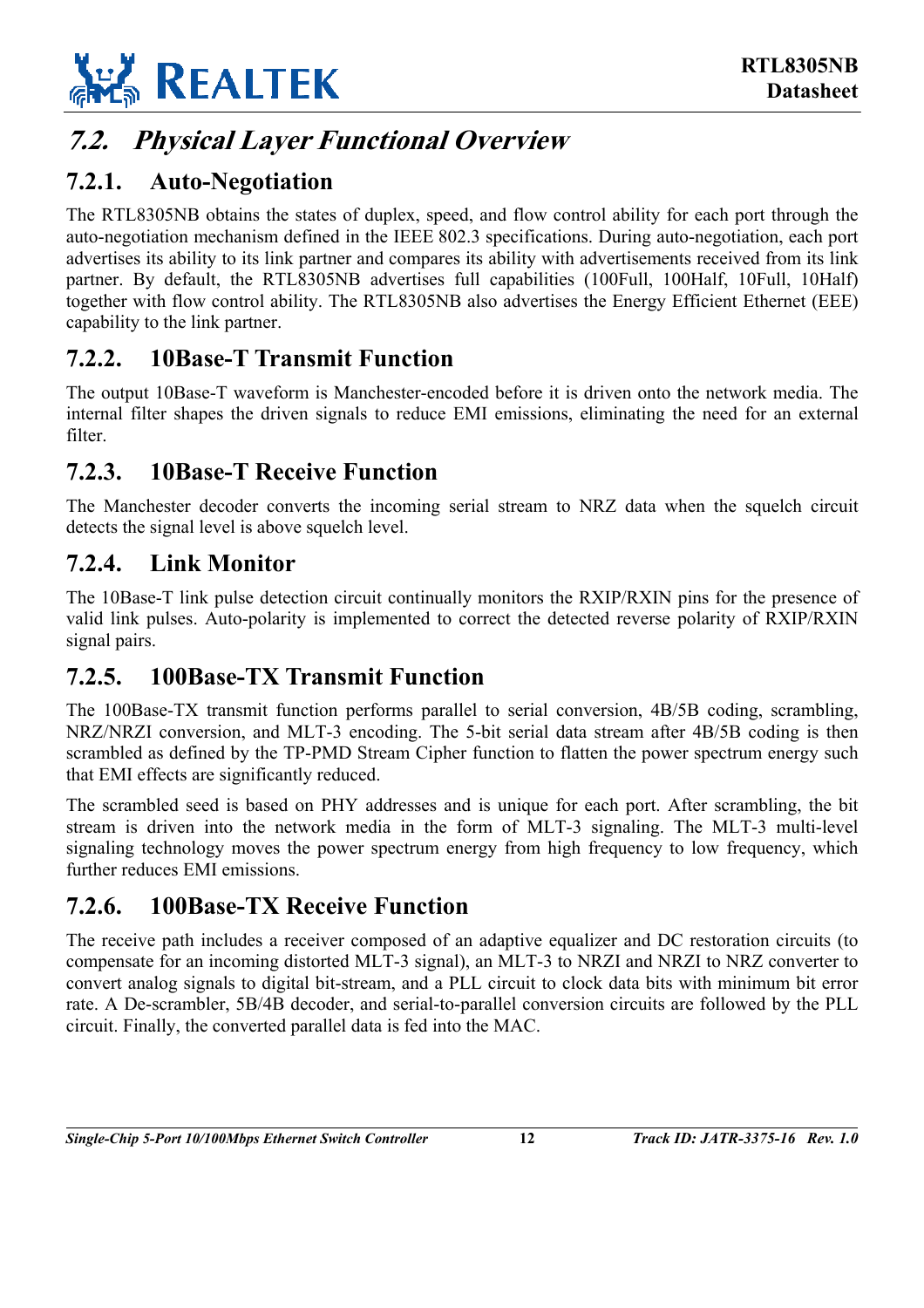

### <span id="page-18-0"></span>**7.2.7. Power-Down Mode**

The RTL8305NB implements power-down mode on a per-port basis. Setting MII Reg.0.11 forces the corresponding port of the RTL8305NB to enter power-down mode. This disables all transmit/receive functions, except SMI (Serial Management Interface: MDC/MDIO, also known as MII Management Interface).

### <span id="page-18-1"></span>**7.2.8. Crossover Detection and Auto Correction**

During the link setup phase, the RTL8305NB checks whether it receives active signals on every port in order to determine if a connection can be established. In cases where the receiver data pin pair is connected to the transmitter data pin pair of the peer device and vice versa, the RTL8305NB automatically changes its configuration and swaps receiver/transmitter data pins as required. If a port is connected to a PC or NIC with MDI-X interface with a crossover cable, the RTL8305NB will reconfigure the port to ensure proper connection. This replaces the DIP switch commonly used for reconfiguring a port on a hub or switch.

*Note: IEEE 802.3 compliant forced mode 100M ports with Autoxover have link problems with NWay (Auto-Negotiation) ports. It is recommended to not use Autoxover for forced 100M.* 

### <span id="page-18-2"></span>**7.2.9. Polarity Detection and Correction**

For better noise immunity and lower interference to ambient devices, the Ethernet electrical signal on a twisted-pair cable is transmitted in differential form. That is, the signal is transmitted on two wires in each direction with inverse polarities (+/-). If wiring on the connector is faulty, or a faulty transformer is used, the two inputs to a transceiver may carry signals with opposite but incorrect polarities. As a direct consequence, the transceiver will not work properly.

When the RTL8305NB operates in 10Base-T mode, it automatically reverses the polarity of its two receiver input pins if it detects that the polarities of the incoming signals on the pins is incorrect. However, this feature is unnecessary when the RTL8305NB is operating in 100Base-TX mode.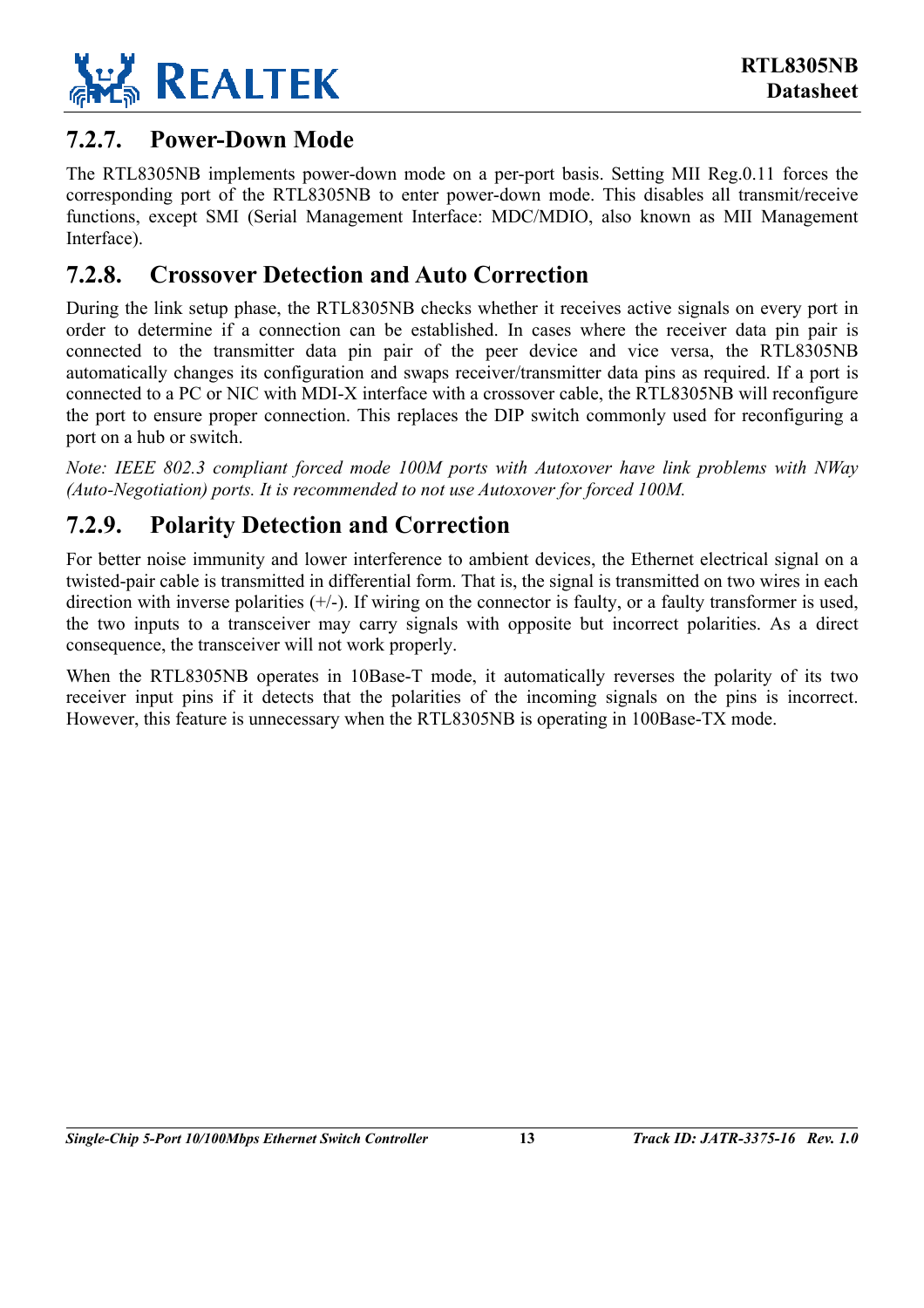

## <span id="page-19-0"></span>**7.3. General Function Overview**

### <span id="page-19-1"></span>**7.3.1. Power-On Sequence**

Two power voltage types are required for RTL8305NB normal operation, 3.3V and 1.0V. The 1.0V is converted from 3.3V via the LDO of the RTL8305NB.

- Ta is the moment when 3.3V power is higher than 2.6V  $(\pm 5\%)$ . 3.3V power never falls lower than  $2.6V$  ( $\pm$ 5%) after Ta
- Tb is the moment when 1.0V power is higher than  $0.71V (\pm 10\%)$ . 1.0V power never falls lower than  $0.71V (\pm 10\%)$  after Tb
- Tc is the moment when both 3.3V and 1.0V power are stable (the voltage is always in the legal operating range)
- Td is the moment that the pin reset signal is de-asserted
- <span id="page-19-2"></span>• Te is the moment that the RTL8305NB device is ready to be accessed by an external CPU



The requirements are:

- The time of Ta should be between 1ms and 20ms
- The sequence of Ta is always less than Tb for the LDO of the RTL8305NB. In principle, the sequence of Td and Ta/Tb/Tc is also not required. The sequence of  $Td > Tc + 10$ ms is recommended
- The time from Te to the later of Ta/Tb/Td is the sum of the time of the EEPROM loading  $+$  30ms. The EEPROM loading time varies according to the autoloaded data bytes in the serial EEPROM
- Reset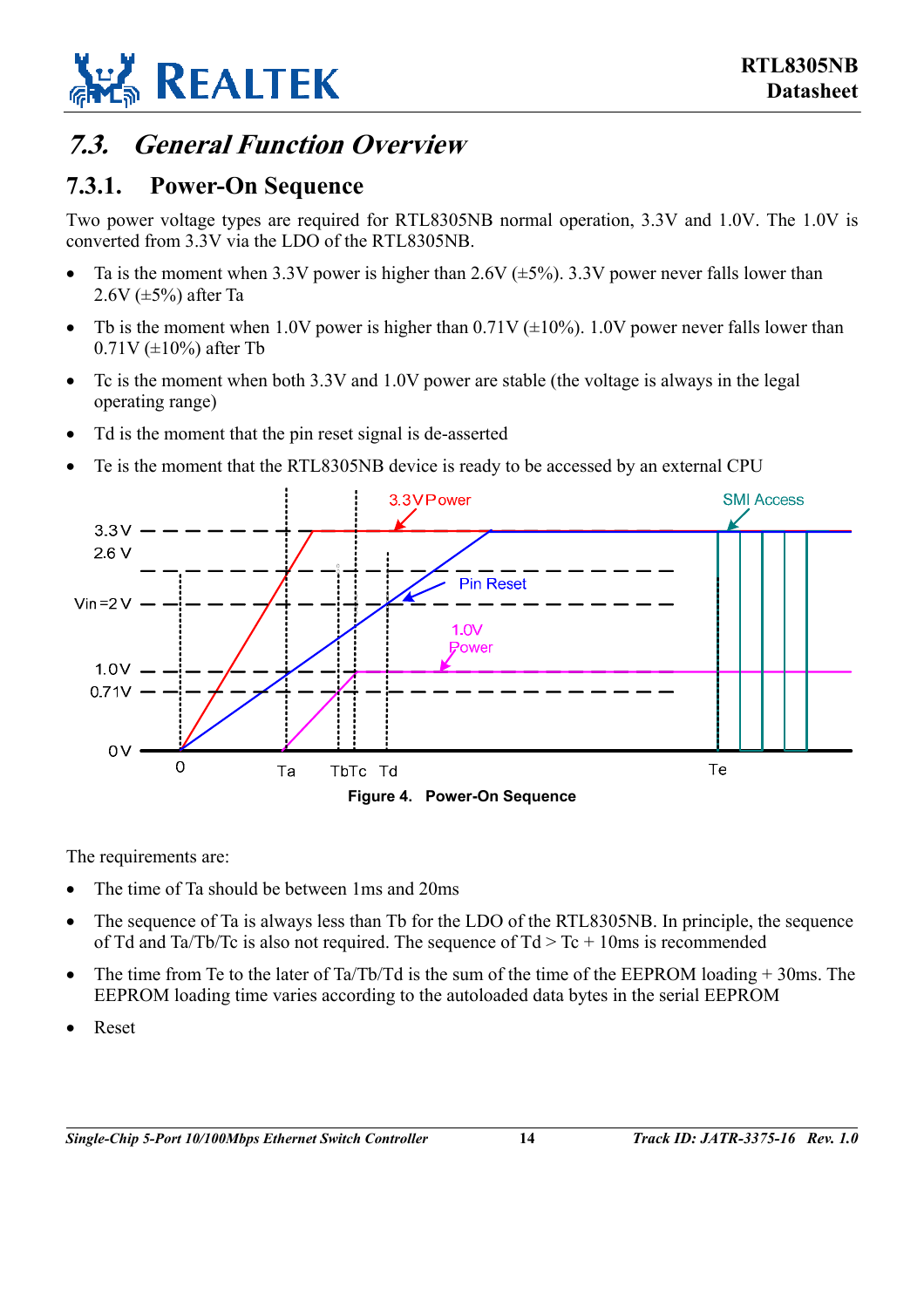

Depending on the type of reset, the whole or just part of the RTL8305NB is initialized. There are several ways to reset the RTL8305NB.

- Hardware reset for the whole chip via pin RESET# or power-on
- Soft reset for packet buffer, queue, and MIB counter via register SoftReset
- PHY software reset for each PHY by register reset

Hardware Reset: Power-on, or pull the RESET# pin low for at least 1us. The RTL8305NB resets the whole chip and after all power is ready and the RESET# pin is de-asserted, it gets initial values from pins and serial EEPROM.

Soft Reset: The RTL8305NB does not reset the LUT, LED circuit, and all registers, and does not load data from serial EEPROM and pins to registers. The packet buffer, queue, and MIB counter will be reset. After changing the queue number via SMI (Serial Management Interface), the external device must perform a soft reset in order to update the configuration.

PHY Software Reset: Write bit15 of Reg0 of a PHY as 1. The RTL8305NB will then reset this PHY.

<span id="page-20-1"></span>

Some setting values for operation modes are latched from those corresponding mode pins upon hardware reset. 'Upon reset' is defined as a short time after the end of a hardware reset. Other advanced configuration parameters may be latched from serial EEPROM.

### <span id="page-20-0"></span>**7.3.2. Setup and Configuration**

The RTL8305NB can be configured easily and flexibly by:

- Hardware pins upon reset
- Optional serial EEPROM upon reset (contact Realtek for detailed EEPROM configuration settings)
- Internal registers (including PHY registers for each port and global MAC registers) accessed via SMI (Serial Management Interface: MDC/MDIO, also known as MII Management Interface)

There are three methods of configuration:

- Only hardware pins for normal switch applications
- Hardware pins and serial EEPROM for advanced switch applications
- Hardware pins and internal registers via SMI for applications with processor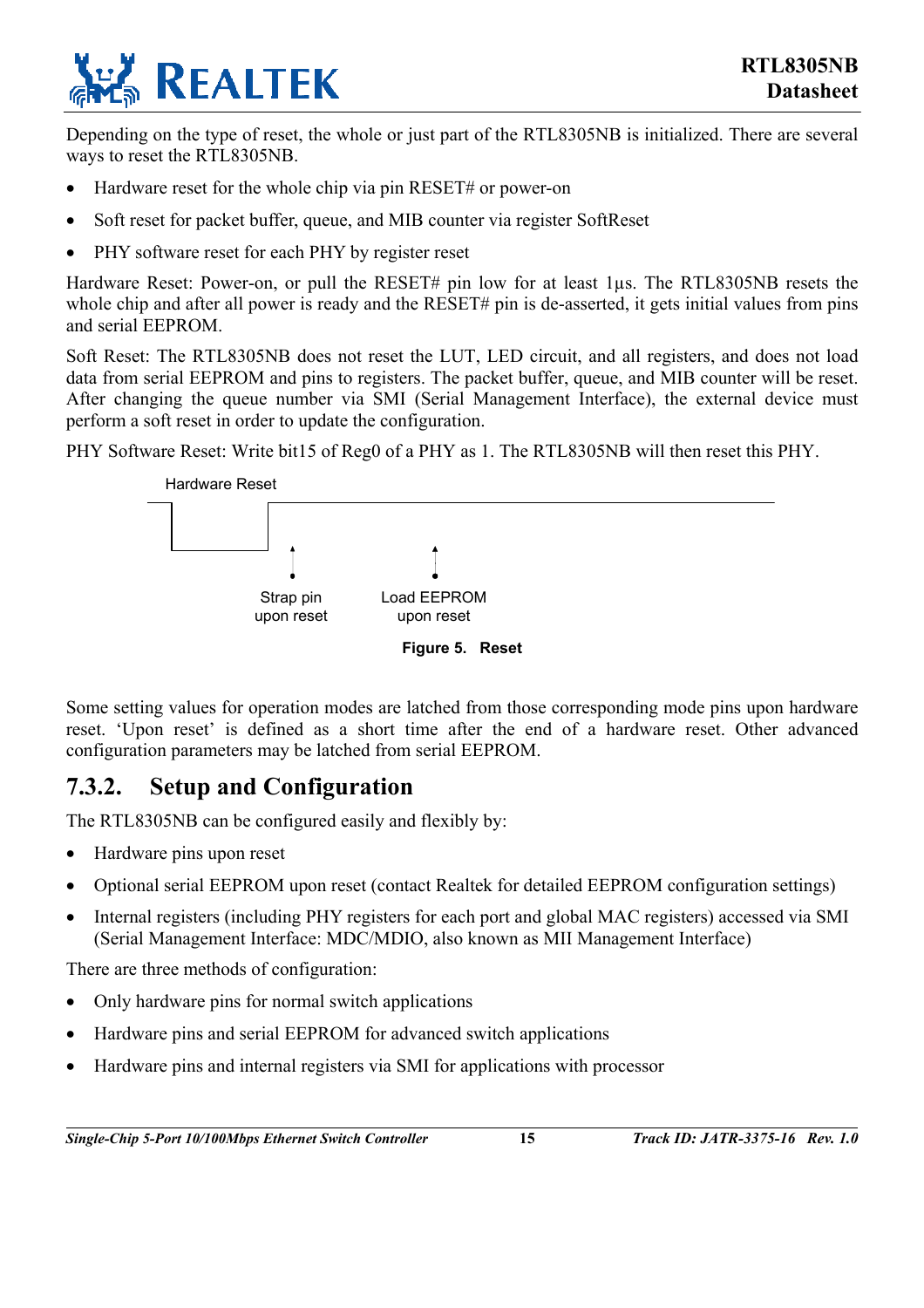

Two types of pins, each with internal pull-high or pull-low resistors, are used for configuration:

- Input/Output pins used for strapping upon reset and used as output pins after reset
- Input/Output pins used for strapping upon reset and used as LED indicator pins after reset. The LED statuses are represented as active-low or high depending on input strapping

Pins with default value=0 are internal pull-low and use I/O pads. They can be left floating to set the input value as low, but should not be connected to VDD without a pull-high resistor.

The serial EEPROM shares two pins, SCL/MDC and SDA/MDIO, with SMI, and is optional for advanced configuration. SCL/MDC and SDA/MDIO are tri-state during hardware reset (pin RESET#=0). The RTL8305NB will try to automatically find the serial EEPROM upon reset.

Internal registers can still be accessed after reset via SMI (pin SCL/MDC and SDA/MDIO). Serial EEPROM signals and SMI signals must not exist at the same time.

### <span id="page-21-0"></span>**7.3.3. Serial EEPROM Example**

Both the 24LC01/02/04/08/16 and 24C01/02/04/08/16 can be used with the RTL8305NB. The interface is a 2-wire serial EEPROM interface providing 1K/2K/4K/8K/16K bits of storage space. The EEPROM must be 3.3V compatible.

#### <span id="page-21-1"></span>*7.3.3.1 EEPROM Device Operation*

Clock and Data Transitions: The SDA pin is normally pulled high with an external resistor. Data on the SDA pin may change only during SCL low time periods. Data changes during SCL high periods will indicate a start or stop condition as defined below. The SCL frequency is 200kHz.

#### **Start Condition**

A high-to-low transition of SDA with SCL high is the start condition and must precede any other command.

#### **Stop Condition**

A low-to-high transition of SDA with SCL high is a stop condition.

#### **Acknowledge**

All addresses and data are transmitted serially to and from the EEPROM in 8-bit words. The EEPROM sends a zero to acknowledge that it has received each word. This happens during the ninth clock cycle.

#### **Random Read**

A random read requires a 'dummy' byte write sequence to load in the data word address.

#### **Sequential Read**

For the RTL8305NB, the sequential reads are initiated by a random address read. After the EEPROM receives a data word, it responds with an acknowledgement. As long as the EEPROM receives an acknowledgement, it will continue to increment the data word address and clock out sequential data words in series.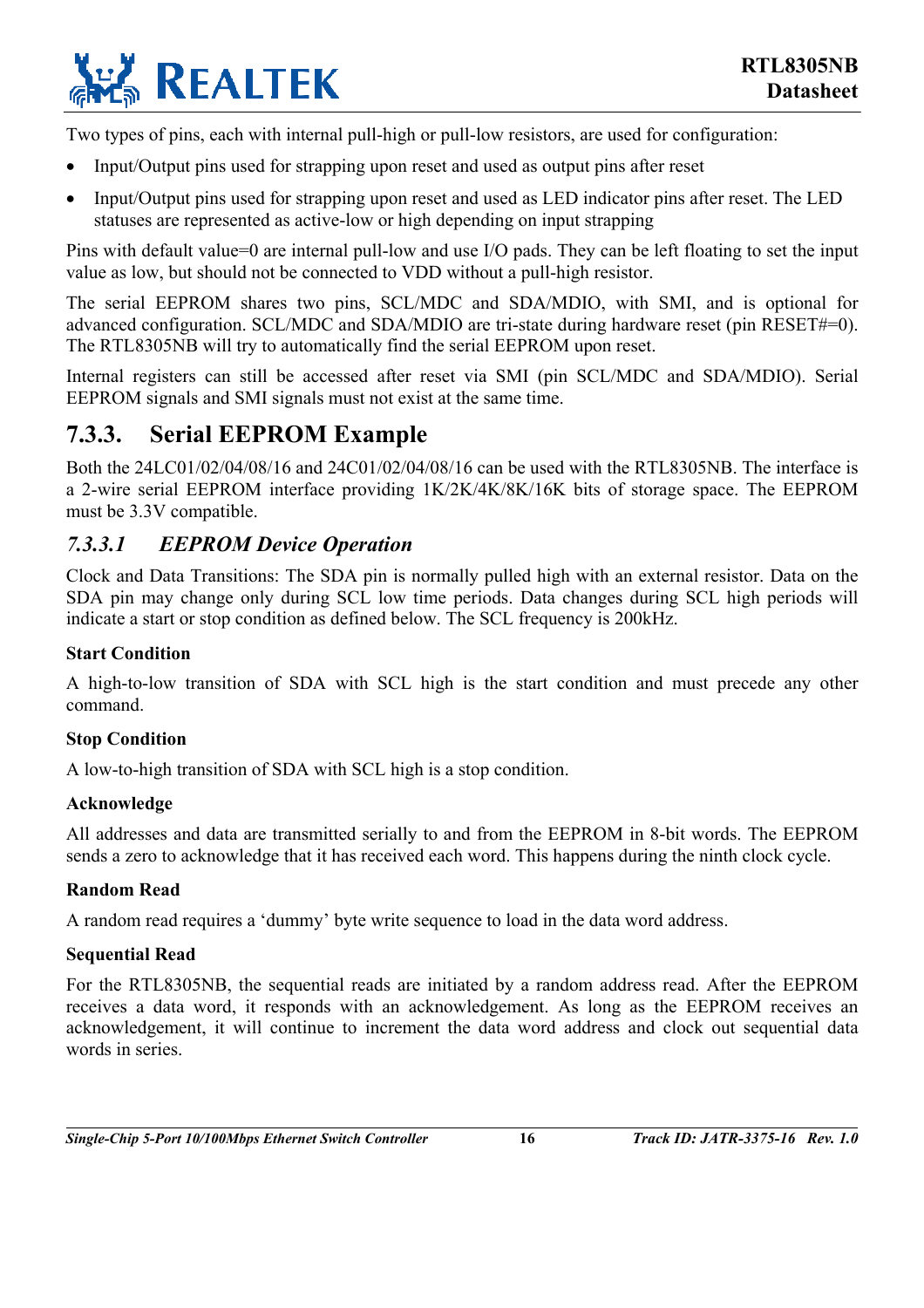

<span id="page-22-0"></span>

<span id="page-22-1"></span>**Figure 6. Start and Stop Definition** 



<span id="page-22-2"></span>



<span id="page-22-3"></span>

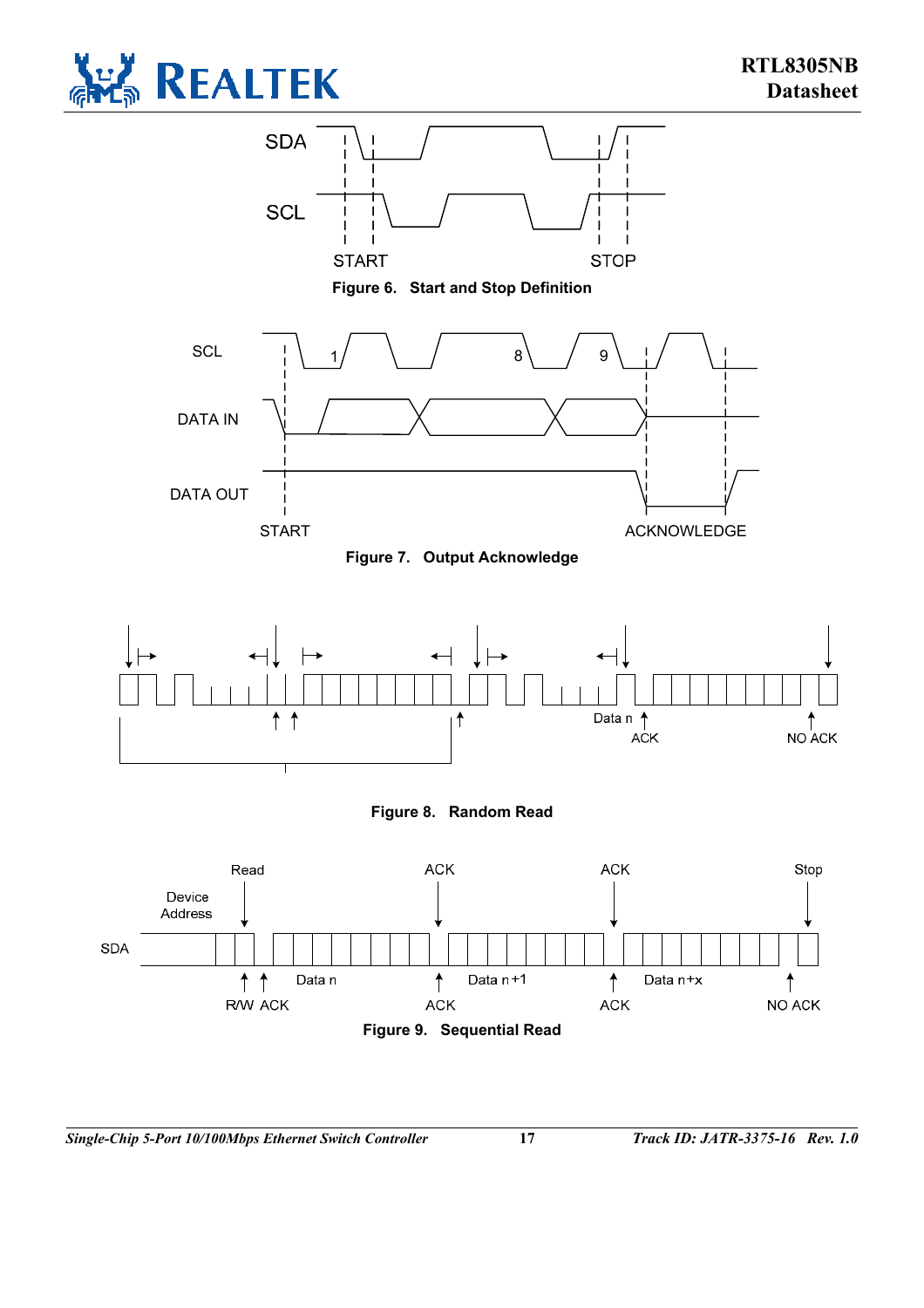

#### <span id="page-23-0"></span>*7.3.3.2 EEPROM Size Selection*

The RTL8305NB supports five serial EEPROM sizes —1k bits, 2k bits, 4k bits, 8k bits and 16k bits. Via the auto-download operation, the RTL8305NB decides the size of the data downloaded to the RTL8305NB from the EEPROM according to the value of the  $2<sup>nd</sup>$  byte data in the serial EEPROM.

If the  $2^{nd}$  byte data = 0x01, 0x02, 0x04, 0x08 or 0x16, it means the data size is 1k bits, 2k bits, 4k bits, 8k bits or 16k bits respectively. The value of the 2<sup>nd</sup> byte should accord with the actual EEPROM data size. For example, the value of the  $2<sup>nd</sup>$  byte cannot be '0x02' when the 24(L)C02 is used.

### <span id="page-23-1"></span>**7.3.4. SMI**

The SMI (Serial Management Interface) is also known as the MII Management Interface, and consists of two signals (MDIO and MDC). It allows external devices with SMI master mode (MDC is output) to control the state of the PHY and internal registers (SMI slave mode: MDC is input). MDC is an input clock for the RTL8305NB to latch MDIO on its rising edge. The clock can run from DC to 2.5MHz. MDIO is a bi-directional connection used to write data to, or read data from the RTL8305NB. The PHY address is from 0 to 4.

| Table 6. Basic Sivil Read/Write Cycles |                     |                    |                    |                    |                    |                    |                     |             |
|----------------------------------------|---------------------|--------------------|--------------------|--------------------|--------------------|--------------------|---------------------|-------------|
|                                        | Preamble            | <b>Start</b>       | <b>OP Code</b>     | <b>PHYAD</b>       | <b>REGAD</b>       | <b>Turn Around</b> | Data                | <b>Idle</b> |
|                                        | $(32 \text{ bits})$ | $(2 \text{ bits})$ | $(2 \text{ bits})$ | $(5 \text{ bits})$ | $(5 \text{ bits})$ | $(2 \text{ bits})$ | $(16 \text{ bits})$ |             |
| Read                                   | . 1                 | 01                 | 10                 | $A_4A_3A_2A_1A_0$  | $R_4R_3R_2R_1R_0$  | Z0                 | $D_{15}$ $D_0$      | $Z^*$       |
| Write                                  | . 1                 | 01                 | 01                 | $A_4A_3A_2A_1A_0$  | $R_4R_3R_2R_1R_0$  | 10                 | $D_{15}$ $D_0$      | $Z^*$       |

#### <span id="page-23-3"></span>**Table 8. Basic SMI Read/Write Cycles**

*\*: High-impedance. During idle time MDIO state is determined by an external 1.5K*Ω *pull-up resistor.* 

For MDIO Manageable Device (MMD) access, the RTL8305NB supports the extended SMI format.

| Frame                       | <b>PRE</b> | <b>ST</b> | OP             | <b>PHYAD</b> | <b>DEVAD</b> | <b>TA</b> | <b>DATA</b>     | <b>IDLE</b> |
|-----------------------------|------------|-----------|----------------|--------------|--------------|-----------|-----------------|-------------|
| Address                     |            | 00        | 0 <sub>0</sub> | AAAAA        | <b>EEEEE</b> | $10^{-1}$ | AAAAAAAAAAAAAAA | 7           |
| Write                       |            | 00        | 0 <sub>1</sub> | AAAAA        | <b>EEEEE</b> | 10        | adadaadaaaaaaa  | Z           |
| Read                        |            | 00        |                | AAAAA        | <b>EEEEE</b> | Z0        | addadadadaadaa  | 7           |
| Post-Read-Increment-Address |            | 00        | 10             | AAAAA        | <b>EEEEE</b> | Z0        | addadadadadaan  | 7           |

<span id="page-23-4"></span>

|  | Table 9. Extended SMI Management Frame Format |
|--|-----------------------------------------------|

To guarantee the first successful SMI transaction after power-on reset, the external device should delay a few moments before issuing the first SMI Read/Write Cycle relative to the rising edge of reset.

### <span id="page-23-2"></span>**7.3.5. Head-Of-Line Blocking**

The RTL8305NB incorporates a mechanism to prevent Head-Of-Line blocking problems when flow control is disabled. When the flow control function is disabled, the RTL8305NB first checks the destination address of the incoming packet. If the destination port is congested, the RTL8305NB will discard this packet to avoid blocking the next packet, which is going to a non-congested port.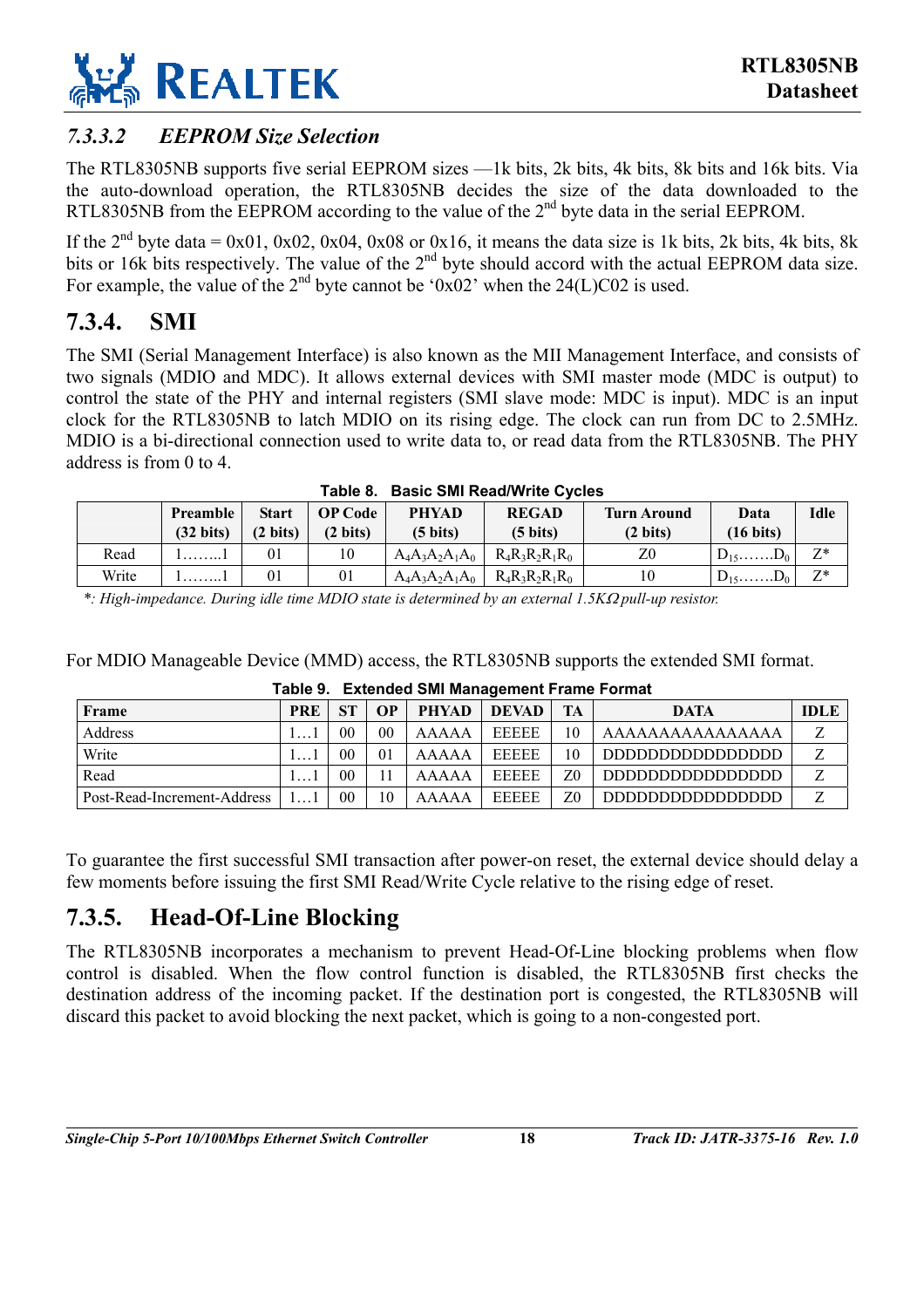

### <span id="page-24-0"></span>**7.3.6. Filtering/Forwarding Reserved Control Frame**

The RTL8305NB supports the ability to forward or drop the frames of the IEEE 802.1 specified reserved Ethernet multicast addresses.

| B: Broadcast (Search the Look-Up Table)<br>D: Drop                              |                                                                       |                         |  |  |  |  |
|---------------------------------------------------------------------------------|-----------------------------------------------------------------------|-------------------------|--|--|--|--|
| <b>Assignment</b>                                                               | <b>Value</b>                                                          | <b>Available Action</b> |  |  |  |  |
| <b>Bridge Group Address</b>                                                     | $01 - 80 - C2 - 00 - 00 - 00$                                         | $D, B$ (Default)        |  |  |  |  |
| IEEE Std 802.3, 1988 Edition, Full Duplex PAUSE<br>Operation                    | $01 - 80 - C2 - 00 - 00 - 01$                                         | D (Default), B          |  |  |  |  |
| IEEE 802.3ad Slow Protocols-Multicast Address                                   | $01 - 80 - C2 - 00 - 00 - 02$                                         | D (Default), B          |  |  |  |  |
| IEEE 802.1X PAE Address                                                         | $01 - 80 - C2 - 00 - 00 - 03$                                         | D, B (Default)          |  |  |  |  |
| Reserved for Future Standards                                                   | 01-80-C2-00-00-04~01-80-C2-00-00-0D,<br>$01 - 80 - C2 - 00 - 00 - 0F$ | D (Default), B          |  |  |  |  |
| LLDP IEEE Std 802.1AB Link Layer Discovery<br><b>Protocol Multicast Address</b> | $01 - 80 - C2 - 00 - 00 - 0E$                                         | D, B (Default)          |  |  |  |  |
| All LANs Bridge Management Group Address                                        | $01 - 80 - C2 - 00 - 00 - 10$                                         | D (Default), B          |  |  |  |  |
| Reserved for $01-80-C2-00-00-1x$                                                | 01-80-C2-00-00-11~01-80-C2-00-00-1F                                   | D, B (Default)          |  |  |  |  |
| <b>GMRP</b> Address                                                             | $01 - 80 - C2 - 00 - 00 - 20$                                         | $D$ (Default), $B$      |  |  |  |  |
| <b>GVRP</b> Address                                                             | $01 - 80 - C2 - 00 - 00 - 21$                                         | D, B (Default)          |  |  |  |  |
| Reserved for use by Multiple Registration Protocol<br>(MRP) Applications        | 01-80-C2-00-00-22~01-80-C2-00-00-2F                                   | D (Default), B          |  |  |  |  |
| 802.1ag PDU CCM/LTM                                                             | 01-80-C2-00-00-31 $\sim$ 01-80-C2-00-00-3F                            | D, B (Default)          |  |  |  |  |

#### <span id="page-24-2"></span>**Table 10. Reserved Ethernet Multicast Addresses**

### <span id="page-24-1"></span>**7.3.7. Loop Detection**

Loops should be avoided between switch applications. The simplest loop as shown below results in: 1) Unicast frame duplication; 2) Broadcast frame multiplication; 3) Address table non-convergence. Frames are transmitted from Switch1 to Switch 2 via Link 1, and then returned to Switch 1 via Link 2.

<span id="page-24-3"></span>

**Figure 10. Loop Example**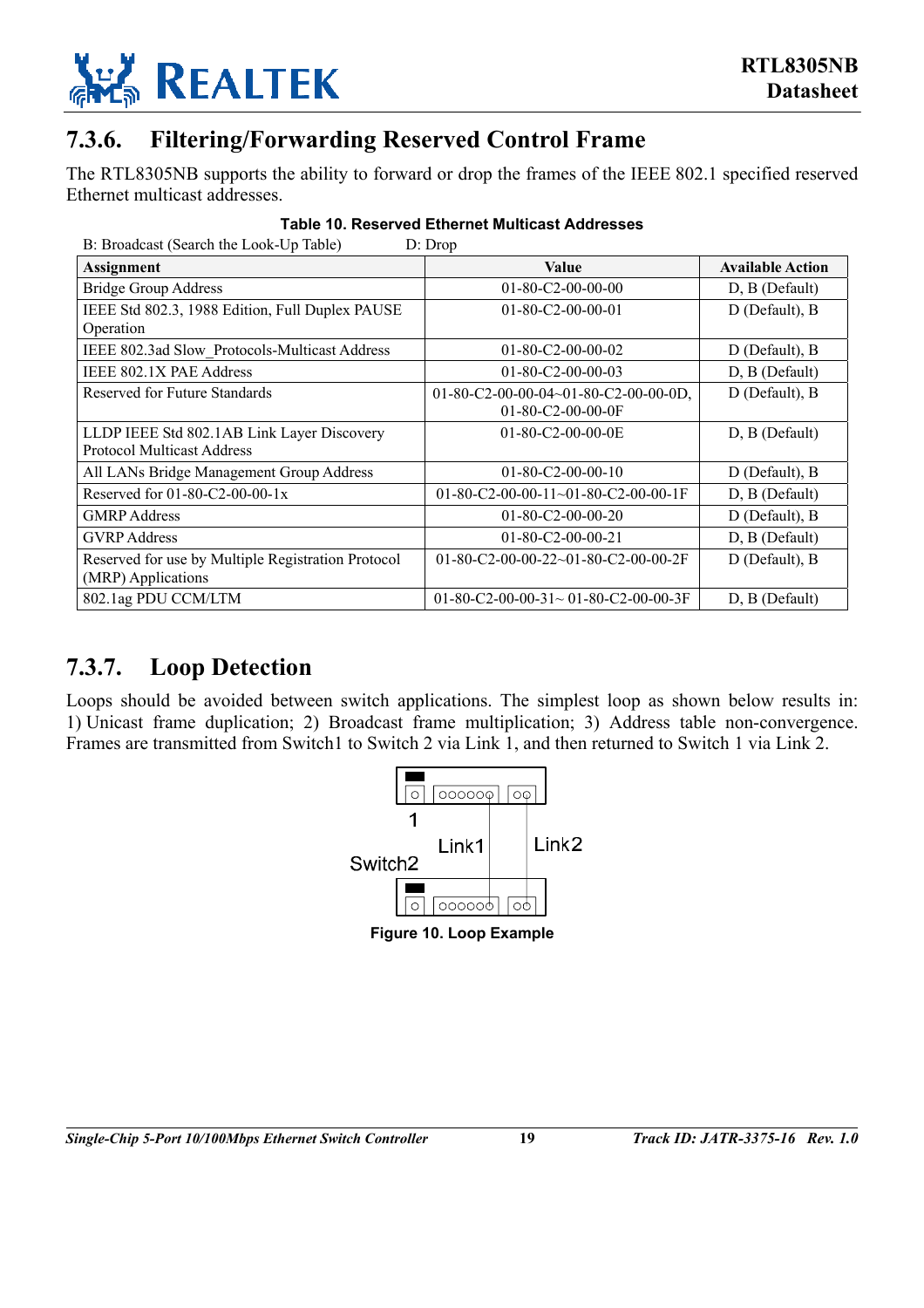

The loop detect function can be enabled/disabled via strapping pin or registers. When the loop detection function is enabled, the RTL8305NB sends out a broadcast 64-byte loop frame (the frequency is configured by register) and sniffs for the sent loop frame on each port to detect whether there is a network loop (or bridge loop). If a loop is detected, the RTL8305NB will drive the external LEDs and buzzer alarm.

- The LED driven by the LDIND pin will blink
- The LEDs driven by port LED pins (see [Table 4,](#page-13-3) page [8\)](#page-13-3) of the ports on which the network loop is detected will all blink simultaneously
- The buzzer driven by the LDIND pin will buzz at the same frequency as the LED blinking

Both passive and active buzzers can be supported. The resonant frequency for the passive buzzer is approximately 2kHz. The buzzer and all LEDs will turn on/off simultaneously. In [Figure 11,](#page-25-1) T1 is the turned-off period and T2 is the turned-on period. T1 and T2 are equal and can be configured to 400ms or 800ms.

<span id="page-25-1"></span>

**Figure 11. LED and Buzzer Control Signal for Loop Detection** 

Loop status, LED, and buzzer indications can be cleared when one of the following conditions occurs.

- Loop frame is not detected in the next loop detection period
- The loop port links down

The Loop frame length is 64 bytes. Its format is shown below.

<span id="page-25-0"></span>

| <b>Table 11. Loop Frame Format</b> |  |
|------------------------------------|--|
|------------------------------------|--|

| 48-bit                   | 48-bit | 16-bit | 16-bit | 12-bit  | 4-bit     | 352-bit | l 6-bit |
|--------------------------|--------|--------|--------|---------|-----------|---------|---------|
| <b>EEEE</b><br>FFFF FFFF | SIE    | 8899   | 2300   | $000\,$ | mm<br>1 L | 0000    | CRC     |

In order to achieve loop detection, each switch device needs a unique SID (the source MAC address). If an EEPROM is not used, a unique SID should be assigned via SMI after reset. The TTL (Time-To-Live) field is used to avoid a storm triggered by the loop frame. The TTL field in the loop frame will decrease by 1 when it passes through an RTL8305NB whose MAC address is not equal to the SID of the loop frame. The RTL8305NB will drop a loop frame in which the TTL is the minimum value (0001 is the minimum value. 0000, meaning 16, is the maximum value). The initial value of the TTL field can be configured via SMI or EEPROM.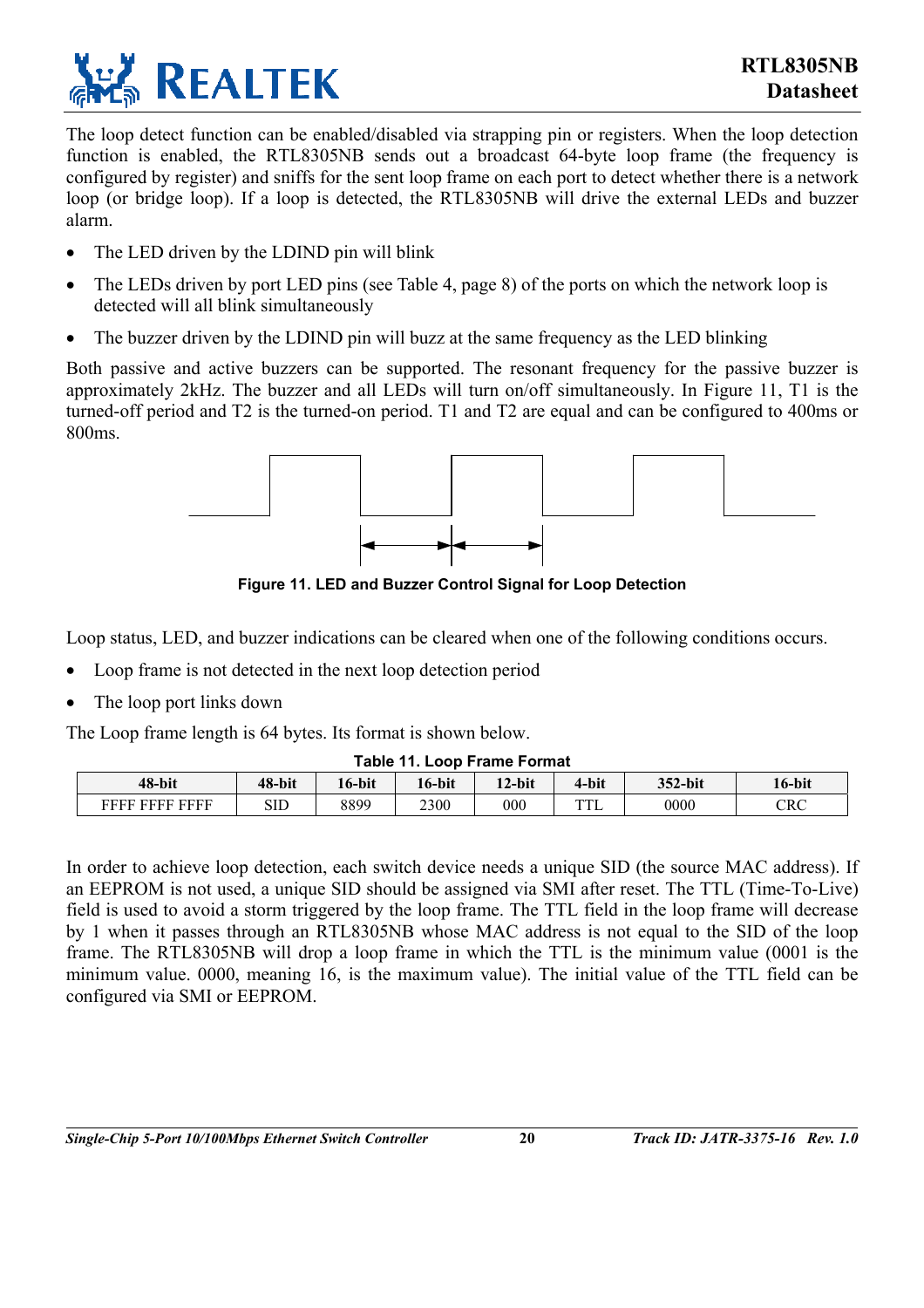

In [Figure 12,](#page-26-1) device A, B, and C are in a loop. Device D connects to device B. Device D generates a loop frame with an initial TTL value 3 then sends to device B. When the loop frame arrives at device C, the TTL value decreases to 2. It turns to 1 when the loop frame is transmitted to device A, and then the loop frame is dropped by the device A. If device D generates loop frames without the TTL mechanism, the loop frames will cause a storm in the loop of devices A, B, and C. The RTL8305NB provides an option to assign high priority to loop frames to reduce the possibility of erroneous loop frame dropping, and thereby enhance loop detection.

<span id="page-26-1"></span>

### <span id="page-26-0"></span>**7.3.8. Reg.0.14 PHY Digital Loopback Return to Internal**

The digital loopback mode of the PHY (return to internal MAC) may be enabled on a per-port basis by setting MII Reg.0.14 to 1. In digital loopback mode, the TXD of the PHY is transferred directly to the RXD of the PHY, with TXEN changed to CRS DV, and returns to the MAC via an internal MII. The data stream coming from the MAC will not egress to the physical medium, and an incoming data stream from the network medium will be blocked in this mode. The packets will be looped back in 10Mbps full duplex or 100Mbps full duplex mode. This function is especially useful for diagnostic purposes. For example, a NIC can be used to send broadcast frames into Port 0 of the RTL8305NB and set Port 1 to Reg0.14 Loopback. The frame will be looped back to Port 0, so the received packet count can be checked to verify that the switch device is good. In this example, Port 0 can be 10M or 100M, and full or half duplex.

<span id="page-26-2"></span>

**Figure 13. Reg. 0.14 Loopback**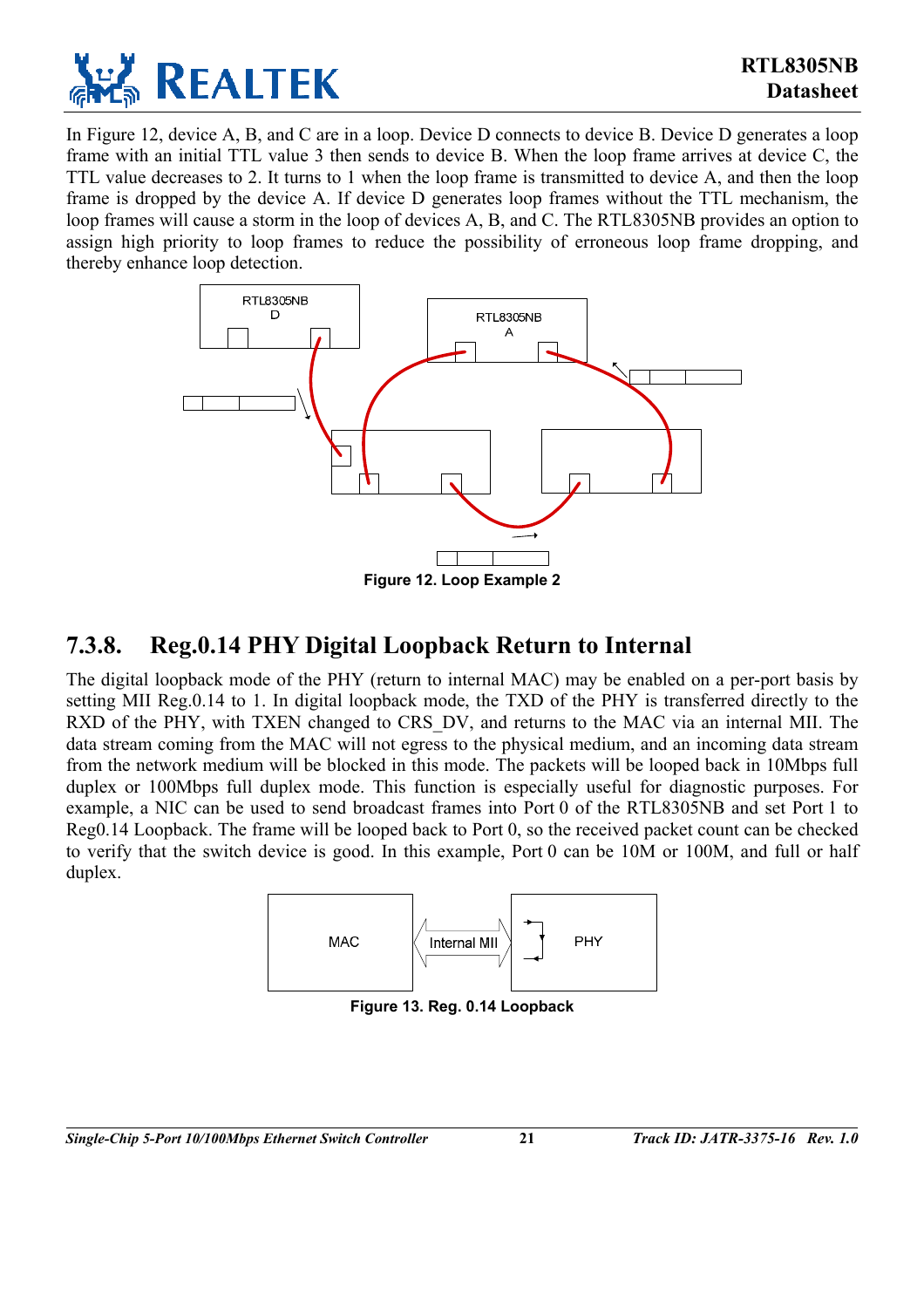

As the RTL8305NB only supports digital loopback in full duplex mode, PHY Reg.0.8 for each port will always be kept on 1 when digital loopback is enabled. The digital loopback only functions on broadcast packets (DA=FF-FF-FF-FF-FF-FF). In loopback mode, the link LED of the loopback port should always be ON, and the Speed and Duplex LED combined to reflect the link status (100full/10full) correctly, regardless of what the previous status of this loopback port was.

### <span id="page-27-0"></span>**7.3.9. LDO for 1.0V Power Generation**

The RTL8305NB can use an internal LDO to generate 1.0V from a 3.3V power supply. This 1.0V is used for the digital core and analog receiver circuits. Do not use the LDO for other chips, even if the rating is enough.

Do not connect an inductor (bead) directly between the V10OUT pin and AVDDLPLL pin. This will adversely affect the stability of the 1.0V power to a significant degree. Refer to the reference design for details.

### <span id="page-27-1"></span>**7.3.10. Crystal/Oscillator**

When using a crystal, the RTL8305NB should connect a loading capacitor from each pin of XI and XO to ground. Whether using an oscillator or driving an external 25MHz clock from another device, the external clock should be fed into the XI pin. The following table shows the requirements of the crystal and oscillator.

| <b>Nominal Frequency</b>                                         | 25,000 MHz                                 |
|------------------------------------------------------------------|--------------------------------------------|
| <b>Frequency Tolerance</b>                                       | $\pm 50$ ppm Max.                          |
| <b>Temperature Characteristics</b>                               | $\pm$ 50ppm in Operating Temperature Range |
| <b>Equivalent Series Resistance of Crystal</b>                   | 50 Ohm Max.                                |
| XTALI/OSC Input Clock Jitter Tolerance (in 5KHz to 2.5MHz Range) | $250ps$ Max.                               |
| Duty Cycle                                                       | $40\% - 60\%$                              |

#### <span id="page-27-2"></span>**Table 12. Crystal and Oscillator Requirements**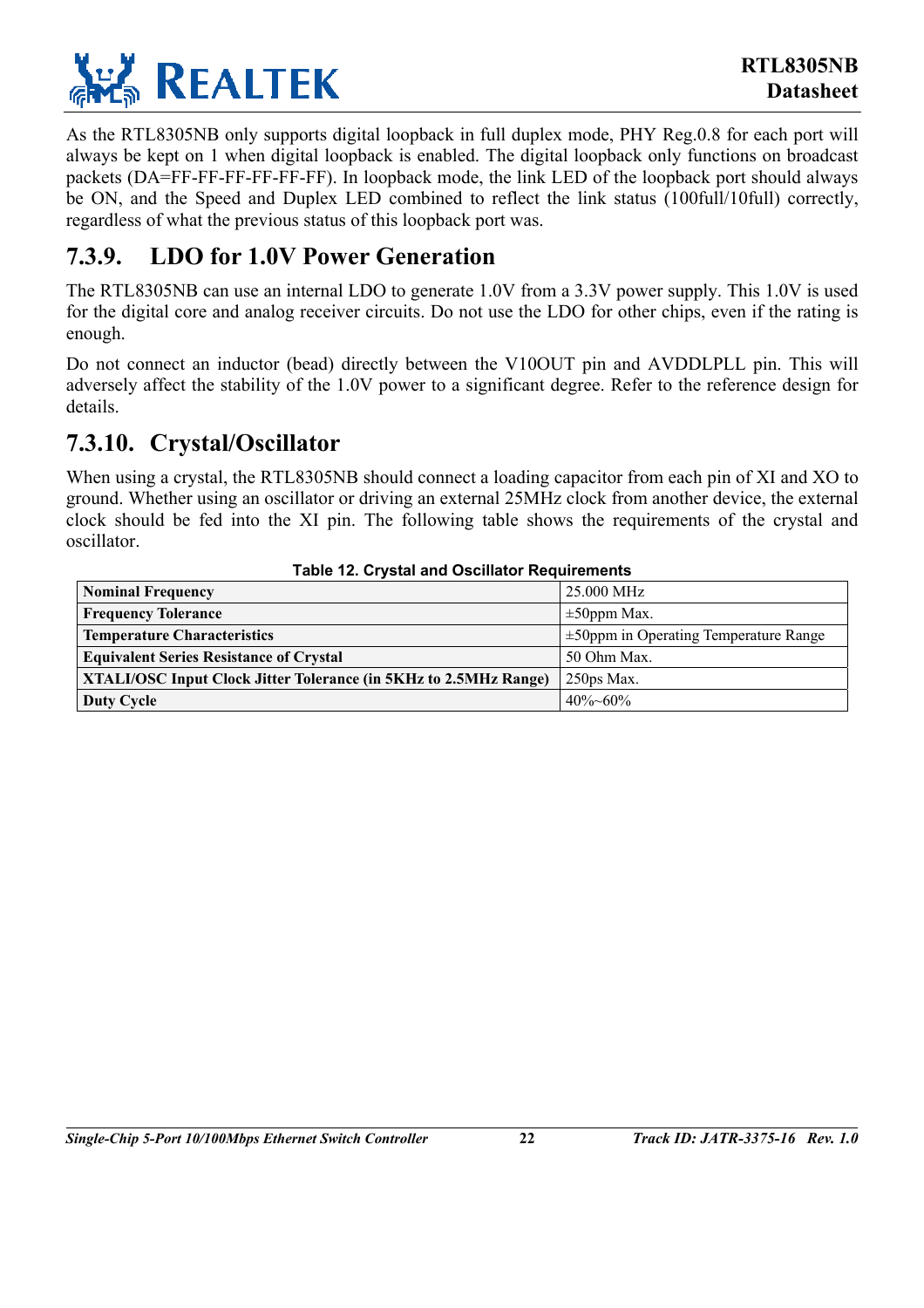

## <span id="page-28-0"></span>**8. Advanced Function Descriptions**

## <span id="page-28-1"></span>**8.1. VLAN Function**

### <span id="page-28-2"></span>**8.1.1. VLAN Description**

The RTL8305NB supports 16 VLAN groups via the 16-entry VLAN table (see [Table 13](#page-28-3) and [Table 14\)](#page-28-4). These can be configured as port-based VLANs and/or IEEE 802.1Q tag-based VLANs. The RTL8305NB supports four IVLs, with the mapping information in the VLAN table. The contents of the VLAN table can be configured via SMI or EEPROM. Multiple ingress filtering and egress filtering options provide various VLAN admit rules for the RTL8305NB. The RTL8305NB also provides a flexible VLAN tag insert/remove function based on port and VID.

|                     | I ANIC IV. VLAIN TANIC |                                    |                           |            |  |  |  |  |
|---------------------|------------------------|------------------------------------|---------------------------|------------|--|--|--|--|
| <b>Entry Index</b>  | <b>VLAN ID</b>         | <b>Membership</b>                  | <b>UNTAG MSK</b>          | <b>FID</b> |  |  |  |  |
| VLAN Entry 0        | VLAN ID $A[11:0]$      | VLAN ID A membership $[4:0]$       | VLAN ID A UNTAG MSK [4:0] | FID[1:0]   |  |  |  |  |
| <b>VLAN</b> Entry 1 | VLAN ID B $[11:0]$     | VLAN ID B membership $[4:0]$       | VLAN ID B UNTAG MSK [4:0] | FID[1:0]   |  |  |  |  |
| .                   | .                      | .                                  | .                         | .          |  |  |  |  |
| VLAN Entry 15       | VLAN ID $P[11:0]$      | $\vert$ VLAN ID P membership [4:0] | VLAN ID P UNTAG MSK [4:0] | FID[1:0]   |  |  |  |  |

#### <span id="page-28-3"></span>**Table 13. VLAN Table**

#### <span id="page-28-4"></span>**Table 14. VLAN Entry**

| Field           | <b>Description</b>                                                                                                  | <b>Bits</b> |
|-----------------|---------------------------------------------------------------------------------------------------------------------|-------------|
| <b>VID</b>      | The VLAN ID for Search.                                                                                             | 12          |
|                 | The VID of the ingress packet will be compared with this field.                                                     |             |
| <b>MBR</b>      | VLAN Member Port Set.                                                                                               | b           |
|                 | If the bit in this field is '1', the corresponding port is a member port of the VLAN<br>specified by the VID field. |             |
| UNTAG SET       | VLAN Untag Set.                                                                                                     | 6           |
|                 | If the bit in this field is '1', egress packets from the corresponding port will be VLAN-<br>untagged.              |             |
| <b>PRIORITY</b> | VID-Based Priority.                                                                                                 |             |
|                 | The priority assigned to all ingress packets of the VLAN specified by the VID field.                                |             |
| <b>FID</b>      | The FID is Used by Lookup Table for IVL Application.                                                                |             |

The main VLAN features of the RTL8305NB are as follows:

- Supports up to 16 VLAN groups
- Flexible IEEE 802.1Q port/tag-based VLAN
- Four IVLs
- Leaky VLAN for ARP broadcast/unicast/multicast packets
- Leaky inter-VLAN mirror function
- VLAN tag Insert/Remove function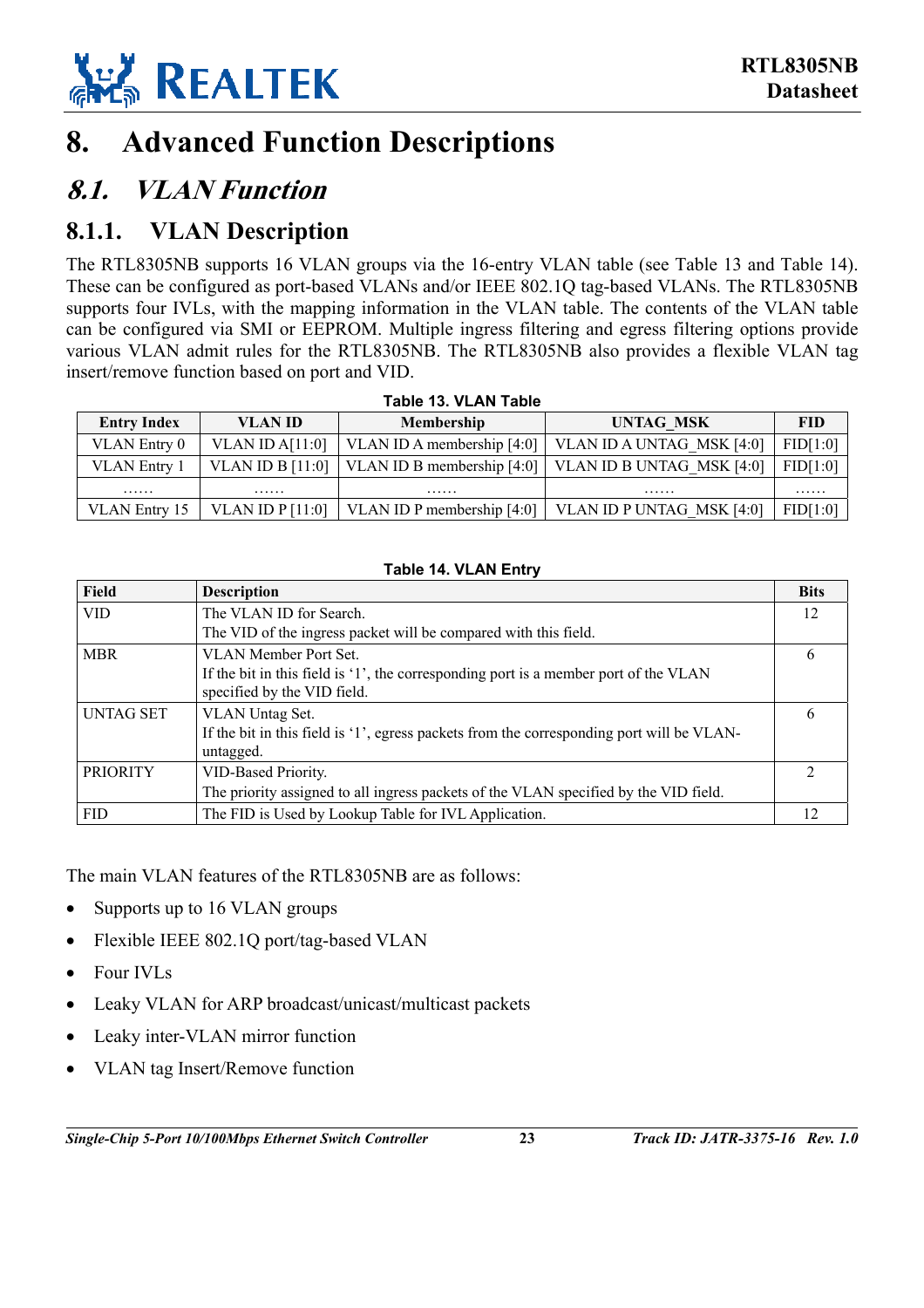

### <span id="page-29-0"></span>**8.1.2. Port-Based VLAN**

The 16 VLAN membership registers designed into the RTL8305NB provide full flexibility for users to configure the member ports to associate with different VLAN groups in the VLAN table. Each port can join more than one VLAN group.

Port-based VLAN mapping is the simplest implicit mapping rule. Each ingress packet is assigned to a VLAN group based on the input port. It is not necessary to parse and inspect frames in real-time to determine their VLAN association. All the packets received on a given input port will be forwarded to this port's VLAN members. The RTL8305NB supports VLAN indexes for each port to individually index this port to one of the 16 VLAN membership registers. A port that is not included in a VLAN's member set cannot transmit packets to this VLAN.

For non-VLAN tagged frames, the RTL8305NB performs port-based VLAN. The VLAN ID associated with the port-based VLAN index setting is the Port VID (PVID) of this port. The VLAN tag with the ingress port's PVID can be inserted (or replace the VID with a PVID for VLAN-tagged packets) into the packet on egress. The RTL8305NB also provides an option to admit VLAN tagged packets with a specific PVID only. When IEEE 802.10 tag-aware VLAN is enabled, the VLAN tag admit control and non-PVID discard are enabled at the same time. Non-tagged packets and packets with an incorrect PVID will be RTL8305NB .

The RTL8305NB supports Port VID (PVID) for each port and can insert a PVID in the VLAN tag on egress. The PVID in the inserted (or replaced) VLAN tag on egress can indicate the source port of the packet. Using this function, VID information carried in the VLAN tag will be changed to PVID. The RTL8305NB also provides an option to admit VLAN tagged packets with a specific PVID only. If this function is enabled, it will drop non-tagged packets and packets with an incorrect PVID.

### <span id="page-29-1"></span>**8.1.3. IEEE 802.1Q Tagged-VID Based VLAN**

The RTL8305NB supports 16 VLAN entries to perform IEEE 802.1Q-tagged VID-based VLAN mapping. The RTL8305NB uses a 12-bit explicit identifier in the VLAN tag to associate received packets with a VLAN. If the VID of a VLAN-tagged frame does not match any of the 16 VLAN entries, the RTL8305NB will drop the frame. Otherwise, the RTL8305NB compares the explicit identifier in the VLAN tag with the 16 VLAN IDs to determine the VLAN association of this packet, and then forwards this packet to the member set of this VLAN.

Two VIDs are reserved for special purposes; one of them is all 1's, which is reserved and currently unused. The other is all 0's, which indicates a priority tag. A priority-tagged frame should be treated as an untagged frame.

When '802.1Q tag aware VLAN' is enabled, the RTL8305NB performs 802.1Q tag-based VLAN mapping for tagged frames, but still performs port-based VLAN mapping for untagged frames. If '802.1Q tag aware VLAN' is disabled, the RTL8305NB performs only port-based VLAN mapping both on nontagged and tagged frames.

### <span id="page-29-2"></span>**8.1.4. Insert/Remove/Replace Tag**

The RTL8305NB supports the VLAN Insertion/Removal/replacing action for each port. The 802.1Q VLAN tags can be inserted, removed, or replaced based on the port's setting.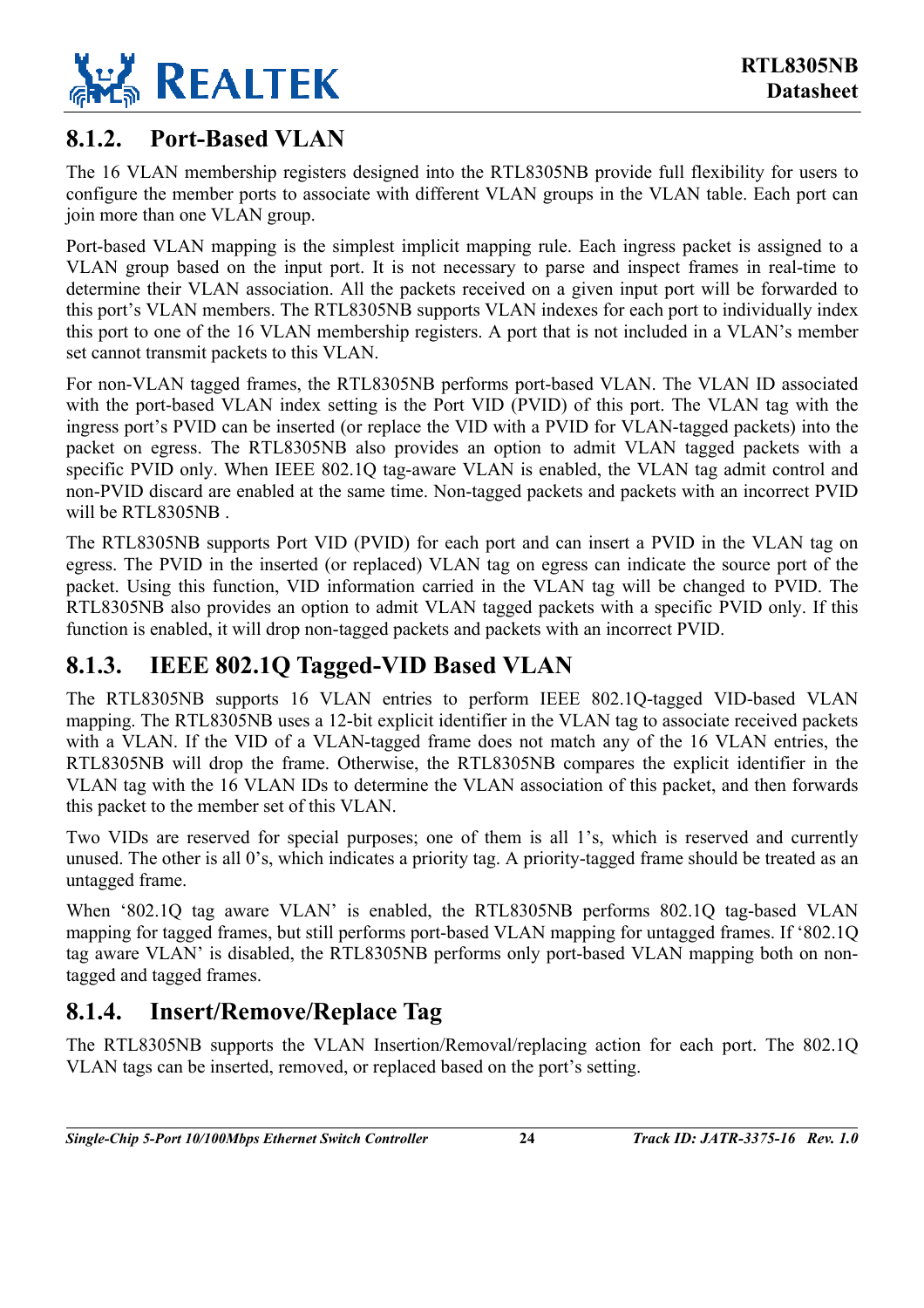

### <span id="page-30-0"></span>**8.1.5. Ingress and Egress Rules**

The RTL8305NB provides flexible VLAN ingress and egress rules to permit comprehensive traffic control. The RTL8305NB can filter packets on ingress according to the tag condition of the packet. For a normalized VLAN application and VLAN translation application, each of the RTL8305NB ports can be independently configured to:

- 'admit all frames'
- 'admit only tagged frames'
- 'admit only untagged frames'

*Note: The priority tagged frame (VID=0) will be treated as an untagged frame.* 

The RTL8305NB also can optionally discard a frame associated with a VLAN of which the ingress port is not in the member set.

For the egress filter, the RTL8305NB drops the frame if this frame belongs to a VLAN but its egress port is not one of the VLAN's member ports. However, there are 5 leaky options to provide exceptions for special applications.

- 'Unicast leaky VLAN' enables inter-VLAN unicast packet forwarding. That is, if the layer 2 lookup table search has a hit, then the unicast packet will be forwarded to the egress port, ignoring the egress rule
- 'Multicast leaky VLAN' enables inter-VLAN multicast packet forwarding. Packets may be flooded to all the multicast address group member sets, ignoring the VLAN member set domain limitation
- 'Broadcast leaky VLAN' enables inter-VLAN broadcast packet forwarding. Packets may be flooded to all the other ports, ignoring the VLAN member set domain limitation
- 'ARP leaky VLAN' enables broadcasting of ARP packets to all other ports, ignoring the egress rule
- 'Inter-VLAN mirror function' enables the inter-VLAN mirror function, ignoring the VLAN member set domain limitation. The default value is 'Enable the inter-VLAN mirror'

## <span id="page-30-1"></span>**8.2. IEEE 802.1p Remarking Function**

The RTL8305NB provides IEEE 802.1p Remarking ability. Each port can enable or disable IEEE 802.1p Remarking ability.

In addition, there is a RTL8305NB global IEEE 802.1p Remarking Table. When one port enables 802.1p Remarking ability, 2-bit priority (not QID) determined by the RTL8305NB is mapped to 3-bit priority according to the 1p Remarking Table.

If the port's 1p remarking function is enabled, transmitting VLAN tagged packets will have the 1Q VLAN tag's Priority field replaced with the 3-bit 1p remarking Priority.

When the VLAN tags are inserted to non-tagged packets, the inserted tag's priority will accord with the 1p remarking table, even if the port's 1p remarking function is disabled. When the VLAN tag is replaced on tagged packets and the 1p remarking function is disabled, the VLAN tag's VID will be replaced but the priority will not change. For a VLAN-tagged packet, the VID and 3-bit priority can be replaced by the RTL8305NB independently.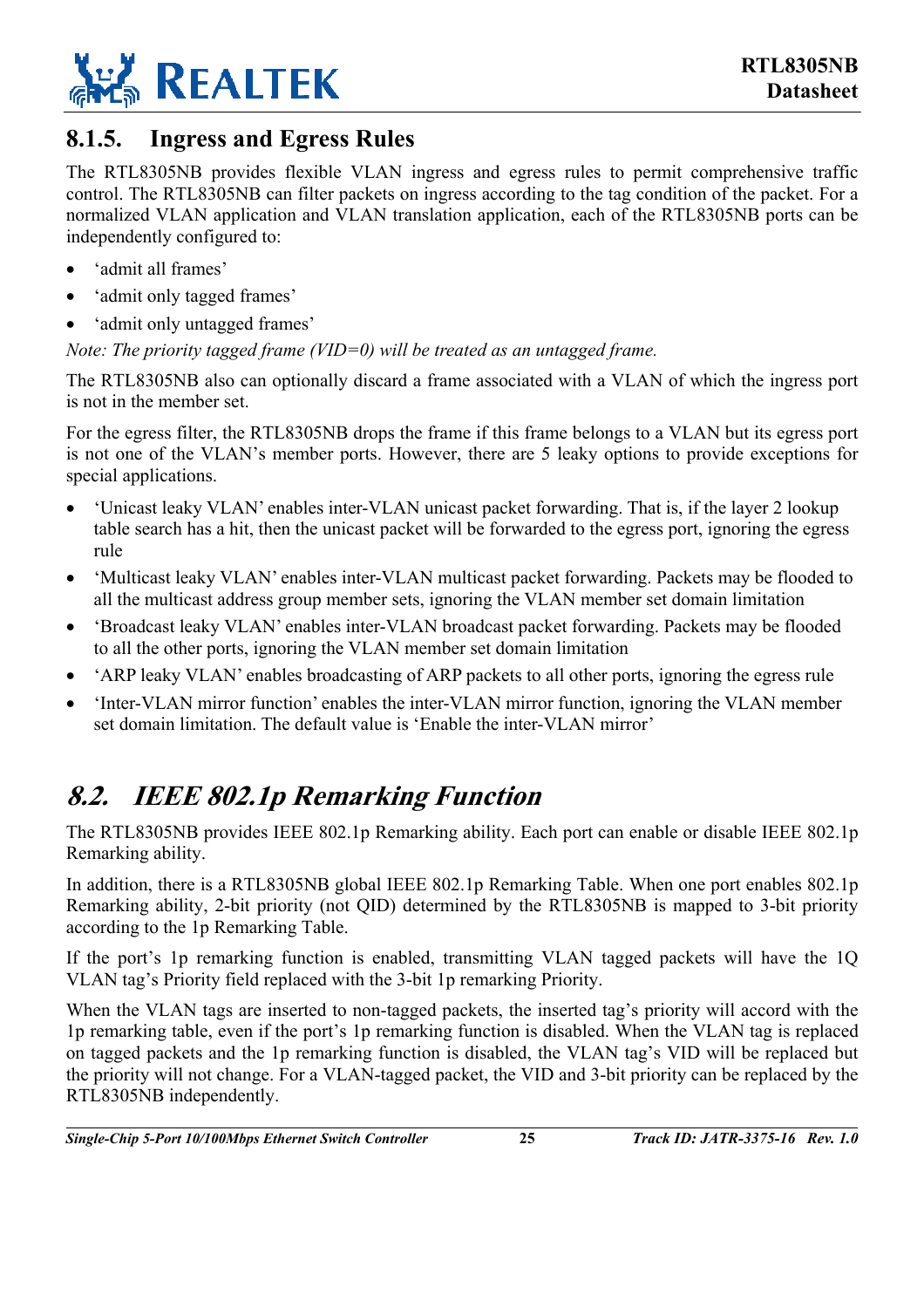

## <span id="page-31-0"></span>**8.3. QoS Function**

### <span id="page-31-1"></span>**8.3.1. Bandwidth Control**

#### <span id="page-31-2"></span>*8.3.1.1 Output (TX) Bandwidth Control*

The RTL8305NB supports MIN-MAX packet scheduling.

Packet scheduling offers three modes:

- Type I leaky bucket, which specifies the average rate of one queue (see [Figure 14;](#page-31-3) only Q2 and Q3 have leaky bucket, O0 and O1 do not). The queue rate can be configured from 0kbps to the line rate in steps of 64kbps
- Weighted Round Robin (WRR), which decides which queue is selected in one slot time to guarantee the minimal packet rate of one queue
- Port bandwidth control (type II leaky bucket) to control the bandwidth of the whole port. The port rate can be configured from 0kbps to the line rate in steps of 64kbps

In addition, the RTL8305NB can select one of the two sets of packet-scheduling configurations according to the packet-scheduling mode. [Figure 14](#page-31-3) shows the RTL8305NB packet-scheduling diagram.

<span id="page-31-3"></span>

**Figure 14. Packet-Scheduling Diagram** 

#### **Weighted Round Robin (WRR)**

WRR adds weighting on the basis of Round Robin; for example, assume O3:O2:O1:O0: 4:3:2:1, then the transmit order will be:

 $O(0 Q1 > Q1 >$  $Q2 > Q2 > Q2 >$  $Q3 > Q3 > Q3 > Q3$ 

WRR guarantees a minimal packet rate for one queue only.

If there is strict priority (only in Q2 and Q3) and WRR at the same time, the queue with strict priority has higher priority than WRR. When the scheduler scans queues, queues with strict priority are scanned first, and then the other queues are scanned according to WRR. If there is more than one queue with strict priority, the queue with the bigger QID has higher priority.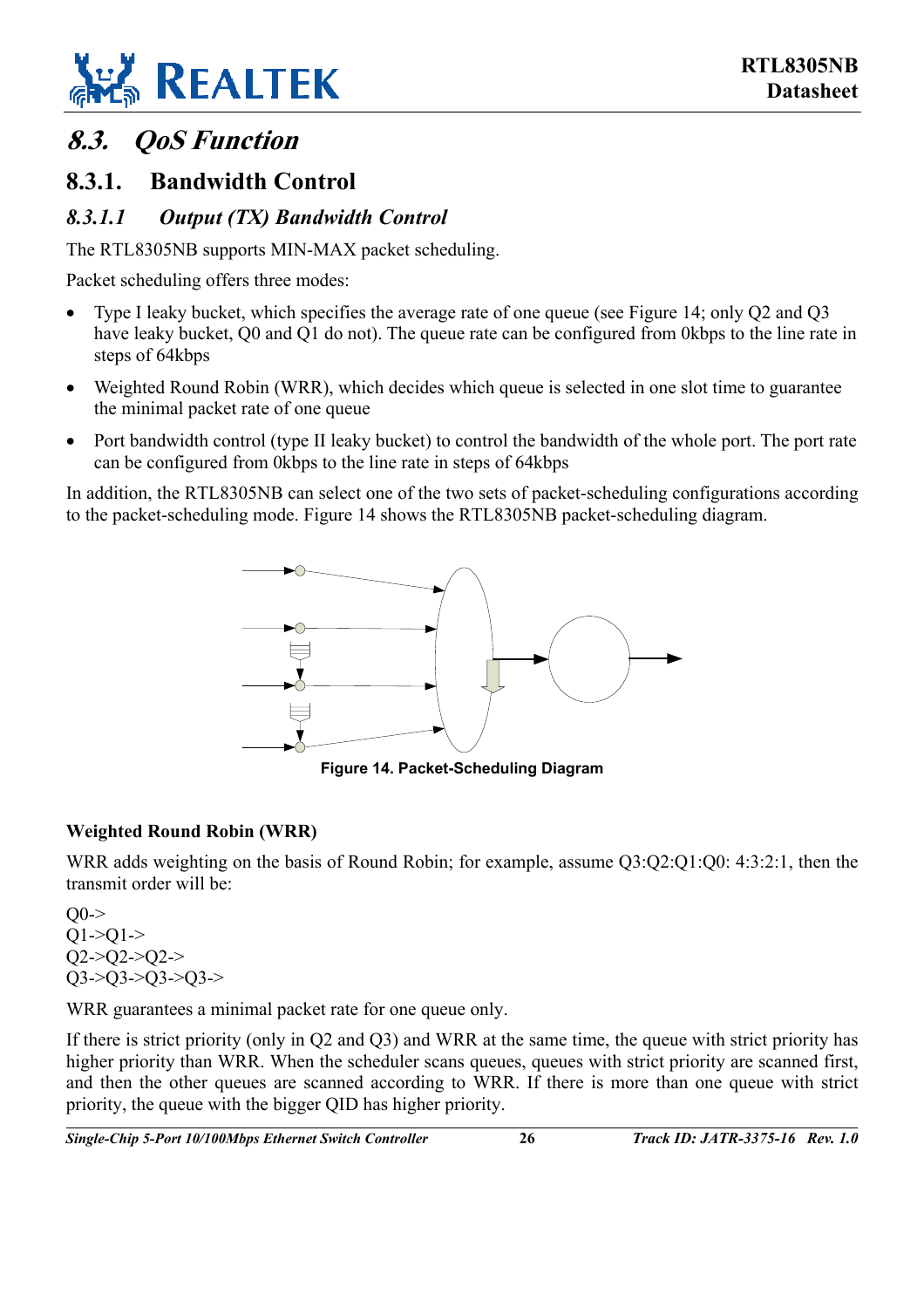

#### <span id="page-32-0"></span>*8.3.1.2 Input (RX) Bandwidth Control*

Input bandwidth control limits the input bandwidth. When input traffic is more than the RX Bandwidth parameter, this port will either send out a 'pause ON' frame, or drop the input packet depending on flow control status. The input bandwidth can also be configured from 0kbps to the line rate in steps of 64kbps.

### <span id="page-32-1"></span>**8.3.2. Priority Assignment**

Priority assignment specifies the priority of a received packet according to various rules. The RTL8305NB can recognize the QoS priority information of incoming packets to give a different egress service priority.

The RTL8305NB identifies the priority of packets based on several types of QoS priority information:

- Port-based priority
- IEEE 802.1p/Q VLAN Priority Tag
- DSCP Priority field
- IP Address
- Reassigned priority
- RLDP priority

Below is a block diagram of the priority assignment.

<span id="page-32-4"></span>

**Figure 15. RTL8305NB Priority Assignment Diagram** 

#### <span id="page-32-2"></span>*8.3.2.1 Queue Number Selection*

In the RTL8305NB, the output queue number can be set. All ports follow a global configuration. The maximum number of output queues per port is 4. After changing the queue number via SMI (Serial Management Interface), the external device must perform a soft reset in order to update the configuration.

#### <span id="page-32-3"></span>*8.3.2.2 Port-Based Priority Assignment*

Each physical port is assigned a 2-bit priority level. Packets received from a high-priority port are sent to the high-priority queue of the destination port. Port-based priority can be disabled by register setting.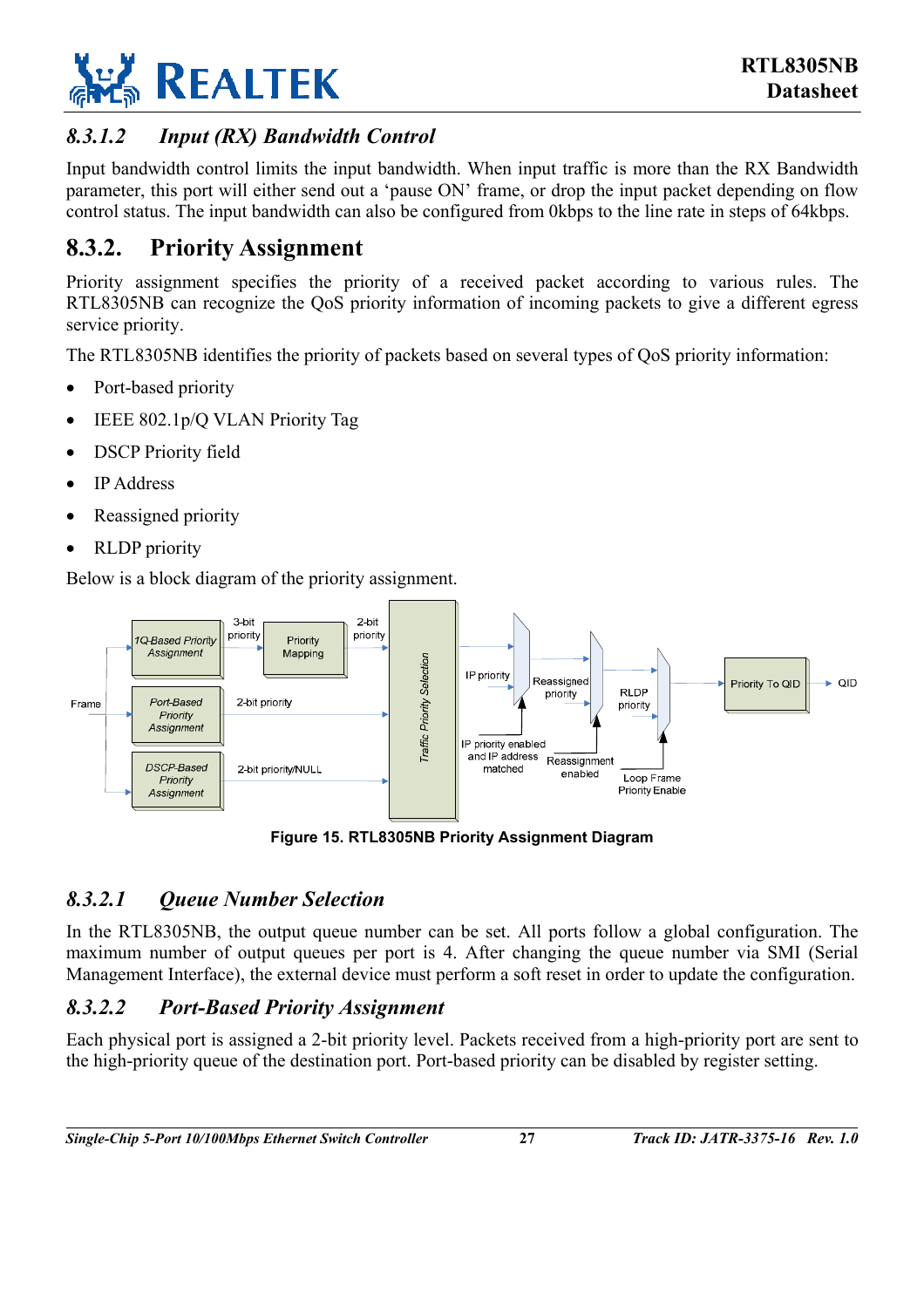

#### <span id="page-33-0"></span>*8.3.2.3 IEEE 802.1p/Q-Based Priority Assignment*

In IEEE 802.1Q-based priority assignment, when a packet is VLAN-tagged or priority-tagged, the 3-bit priority is specified by tag. When a packet is untagged, the 802.1Q-based priority is assigned to the default 2-bit priority information of a physical port. So, each port must provide a default 2-bit priority (every received packet must be assigned a 2-bit 1Q-Based Priority). When the priority comes from a packet, the 1Q-based priority is acquired by mapping 3-bit tag priority to 2-bit priority though an RTL8305NB 1Q-based Priority Mapping Table. The 1Q-based priority can be disabled.

#### <span id="page-33-1"></span>*8.3.2.4 DSCP-Based Priority Assignment*

DSCP (Differentiated Services Code Point)-based priority assignment maps the DSCP of an IP packet to 2-bit priority information through a DSCP to priority table, as DSCP is only in the IP packet. A non-IP packet (such as a Layer 2 frame, ARP, etc) will get a NULL instead of a 2-bit priority. For an IPv6 IP header, DSCP-based priority assignment acquires the DSCP value according to the class of IPv6 header.

In the RTL8305NB , DSCP-based priority assignment provides a DSCP to Priority Table of all DSCP value. If the DSCP of a packet is not matched in the table, the DSCP-based priority is 2'b00, The DSCPbased priority can be disabled by register.

#### <span id="page-33-2"></span>*8.3.2.5 IP Address-Based Priority*

When IP-based priority is enabled, any incoming packets with source or destination IP address equal to the configuration in register IP Priority Address [A] and IP Priority Mask [A], or IP Priority Address [B] and IP Priority Mask [B] will be set to a 2-bit priority.

IP priority [A] and IP priority [B] may be enabled or disabled independently. IP address-based priority can be enabled or disabled by the control register.

#### <span id="page-33-3"></span>*8.3.2.6 Reassigned Priority*

RTL8305NB can reassign the priority mainly according to the packets' DMAC information. This function is used to differentiate the priority of the Layer 2 control packet, broadcast packet, multicast packet, unicast packet, and so on.

#### <span id="page-33-4"></span>*8.3.2.7 RLDP-Based Priority*

To support the loop detection effectively, the RTL8305NB provides the RLDP-based priority assignment. When it is enabled, the pre-defined priority will be assigned to all RLDP packets.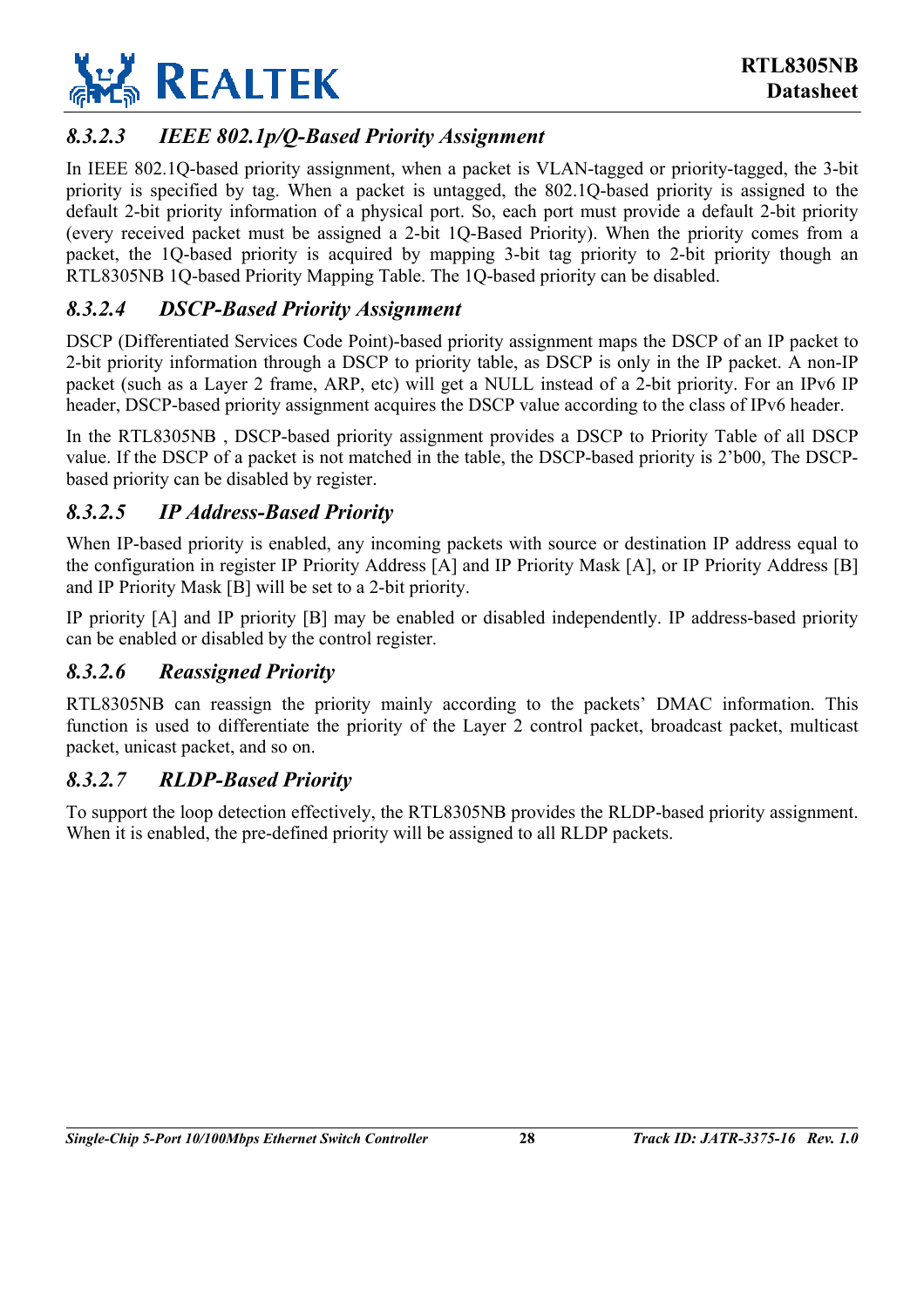

#### <span id="page-34-0"></span>*8.3.2.8 Packet Priority Selection*

As one received packet may simultaneously support several priority assignment mechanisms, e.g., Port-Based Priority, 1Q-Based Priority, DSCP-Based Priority, it may get several different priority values.

- RLDP-based priority has the highest priority
- If RLDP-based priority is disabled, the final priority is equal to the reassigned priority
- If RLDP-based priority and reassigned priority is disabled, the final priority is equal to the IP address priority
- If RLDP-based priority, reassigned priority and IP address priority are disabled, the following rules are used to decide a final priority for the other five types of priority

There is a 2-bit register for each of the three types of priority that represent the weight of the priority. The higher value in the register indicates a higher weight for the priority. If more than one of the three types of priority is the same, the final priority will be the one of the three types, whose priority value is greatest.

#### **Queue Priority Mapping**

The 2-bit priority has four numbers; however, every port has at most four output queues, so every port needs a User Priority to Traffic Class Mapping Table to map the priority to QID. A set of Traffic Class Mapping Tables is provided for each port independently. There is a mechanism to prevent a problem caused by mapping the traffic to an unused queue. For example, when a port's queue number is 2, the queue 2 and queue 3 are not used and mapping the traffic to queue 2 or queue 3 will cause the system to crash. In the mechanism, traffic mapped to the unused queue will be forced to the highest used queue (queue 2 in a 3-queue case, queue 1 in a 2-queue case, queue 0 in a 1-queue case). In the example, the traffic mapped to a port's queue 2 or queue 3 will be forwarded to queue 1.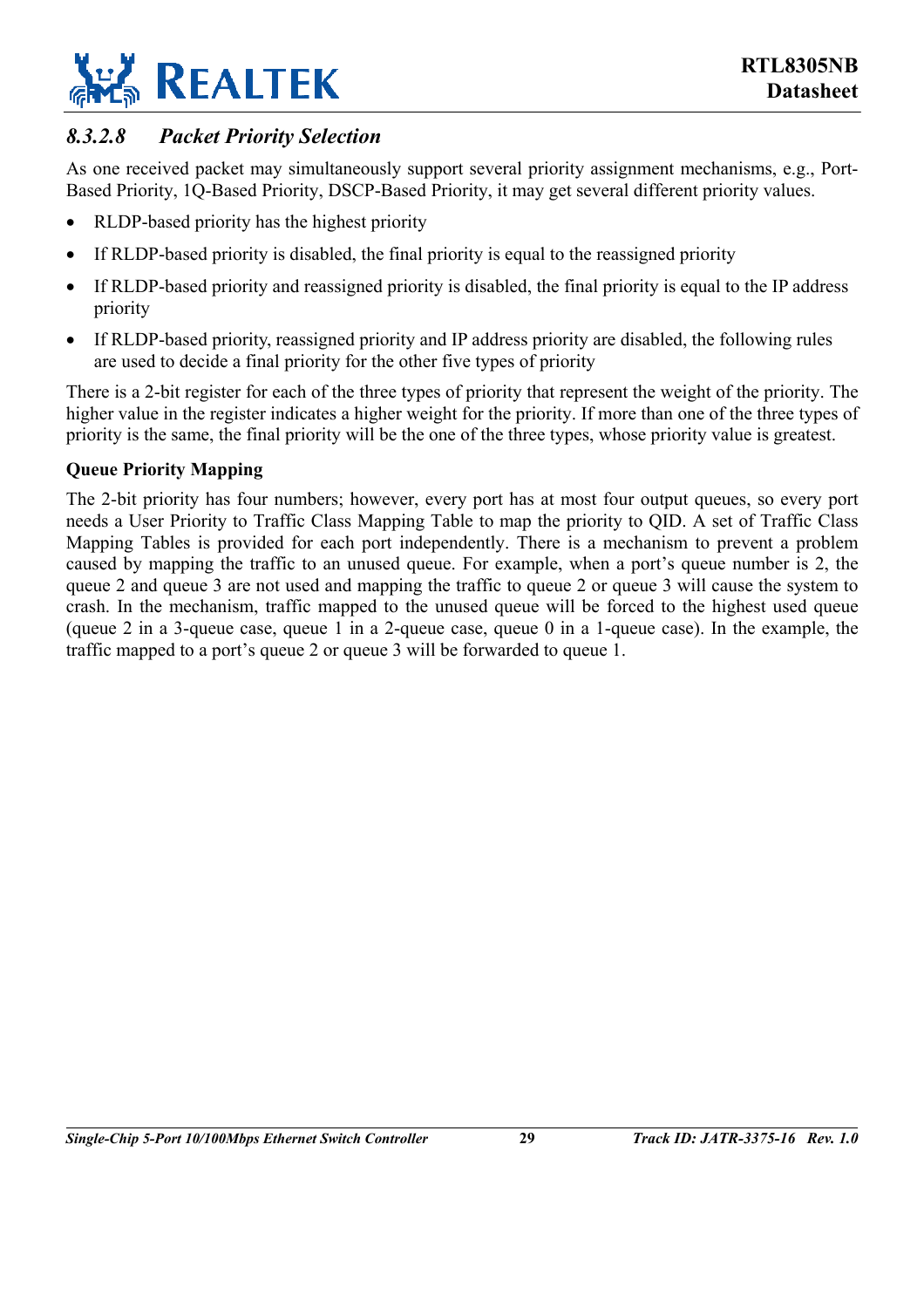

## <span id="page-35-0"></span>**8.4. Lookup Table Function**

### <span id="page-35-1"></span>**8.4.1. Function Description**

- 2048-entry lookup table (LUT)
- 4-way entry for each entry index
- Supports LRU (Least Recently Used) function for lookup table learning

### <span id="page-35-2"></span>**8.4.2. Address Search, Learning, and Aging**

Received packets are forwarded according to the information learned or written into the LUT. When a packet is received, the RTL8305NB tries to retrieve learned information and assign a forwarding destination port to the packet.

The 48-bit destination MAC address (DA) of the received packet and the 2-bit FID are used to calculate a 9-bit index value. The hash algorithm uses all 48 bits of the MAC address and 2 bits of the FID. The hash algorithm is shown below.

Index  $0 = MAC4 \land MAC11 \land MAC18 \land MAC25 \land MAC32$ Index1 = MAC3  $\land$  MAC10  $\land$  MAC17  $\land$  MAC24  $\land$  MAC47 Index2 = MAC2  $\land$  MAC9  $\land$  MAC16  $\land$  MAC39  $\land$  MAC46 Index3 = MAC1  $\land$  MAC8  $\land$  MAC31  $\land$  MAC38  $\land$  MAC45 Index4 = FID1  $\land$  MAC0  $\land$  MAC23  $\land$  MAC30  $\land$  MAC37  $\land$  MAC44 Index5 = FID0  $\land$  MAC15  $\land$  MAC22  $\land$  MAC29  $\land$  MAC36  $\land$  MAC43 Index6 = MAC7  $\land$  MAC14  $\land$  MAC21  $\land$  MAC28  $\land$  MAC35  $\land$  MAC42 Index7 = MAC6  $\land$  MAC13  $\land$  MAC20  $\land$  MAC27  $\land$  MAC34  $\land$  MAC41 Index8 = MAC5  $\land$  MAC12  $\land$  MAC19  $\land$  MAC26  $\land$  MAC33  $\land$  MAC40

As the 9-bit MAC addresses, MAC[13:15] and MAC[0:5], are not stored in the LUT entries, these MAC address bits should be calculated from the index information via the following method when the hash algorithm is selected.

 $MAC0 = Index4 \land FID1 \land MAC23 \land MAC30 \land MAC37 \land MAC44$  $MAC1 = Index3^{\wedge} MAC8^{\wedge} MAC31^{\wedge} MAC38^{\wedge} MAC45$  $MAC2 = Index2^{\wedge} MAC9^{\wedge} MAC16^{\wedge} MAC39^{\wedge} MAC46^{\wedge}$  $MAC3 = Index1 ^ \wedge MAC10 ^ \wedge MAC17 ^ \wedge MAC24 ^ \wedge MAC47$  $MAC4 = Index0^\wedge MAC11^\wedge MAC18^\wedge MAC25^\wedge MAC32$  $MAC5 = Index8 \land MAC12 \land MAC19 \land MAC26 \land MAC33 \land MAC40$  $MAC13 = Index7 \land MAC6 \land MAC20 \land MAC27 \land MAC34 \land MAC41$  $MAC14 = Index6 \land MAC7 \land MAC21 \land MAC28 \land MAC35 \land MAC42$  $MAC15 = Index5^{\wedge} FIDO^{\wedge} MAC22^{\wedge} MAC29^{\wedge} MAC36^{\wedge} MAC43$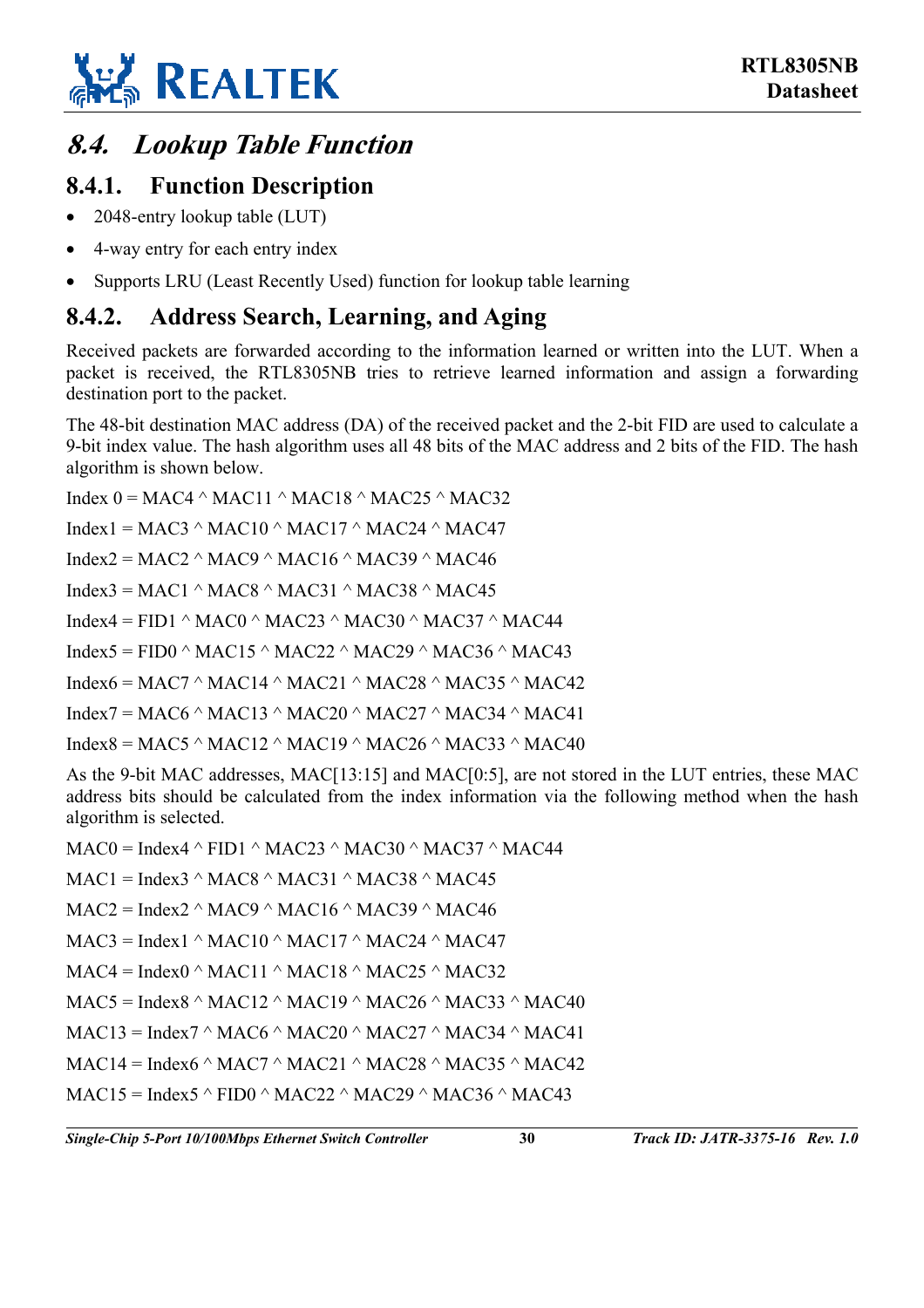

The hashed index key is used to locate a matching LUT entry. There are 4 entries sharing one index key ([Table 15\)](#page-36-1). This is called a 4-way hash. It is helpful to minimize address collisions in the address learning process. The address search engine compares the DA packet with the data in 4 entries, from entry 3 to entry 0. The final forwarding destination is abstracted from the first matching entry. If the address search fails to return a matching LUT entry, the packet will be flooded to appropriate ports.

| Index    | Entry 0       | Entry 1       | Entry 2       | Entry 3       |
|----------|---------------|---------------|---------------|---------------|
| 0x00     | MAC Addr 0    | MAC Addr 1    | MAC Addr 2    | MAC Addr 3    |
| 0x01     | MAC Addr 4    | MAC Addr 5    | MAC Addr 6    | MAC Addr 7    |
| 0x02     | MAC Addr 8    | MAC Addr 9    | MAC Addr 10   | MAC Addr 11   |
| $\cdots$ | $\cdots$      | $\cdots$      | $\cdots$      | $\cdots$      |
| 0x1FE    | MAC Addr 2040 | MAC Addr 2041 | MAC Addr 2042 | MAC Addr 2043 |
| 0x1FF    | MAC Addr 2044 | MAC Addr 2045 | MAC Addr2046  | MAC Addr 2047 |

<span id="page-36-1"></span>

|  |  |  | Table 15. L2 Table 4-Way Hash Index Method |
|--|--|--|--------------------------------------------|
|  |  |  |                                            |

Address learning is the gathering process and storing of information from received packets for the future purpose of forwarding frames addressed to the receiving port. The information includes the source MAC address (SA) and the receiving port. As with the hash algorithm, an address search is used in address learning. The SA of the received packet is used to calculate the entry index. The receiving port information and the aging timer of the first matching entry will be updated when an address is learned. If there is no matching entry, the packet's information will be 'learned' into the first empty entry. The SA will not be learned when all of the 4 entries are occupied. The address learning process can be disabled on a per-port basis via register setting.

For unicast packet learning & search, and multicast packet search, the RTL8305NB applies the same 4way hash algorithm.

Address aging is used to keep the contents of the learned address table updated in a dynamic network topology. The look-up engine will update the aging timer of an entry whenever the corresponding SA appears. An entry will be invalid (aged out) if its aging timer is not refreshed by the address learning process during the aging time period. The aging time of the RTL8305NB is between 200 and 400 seconds. The RTL8305NB also supports a fast aging function that is used to age all dynamic entries within 1ms.

### <span id="page-36-0"></span>**8.4.3. Lookup Table Definition**

In traditional switch learning, if a MAC address hash collision occurs then the later MAC address in the collision will not be learned into the lookup table. The LRU function attempts to resolve this problem.

When Enable LRU = 0b1, then the LRU function is enabled. If the Source MAC address of the incoming packet encounters a hash collision during the learning process and when the 4-way entries are all occupied, then the switch will learn the address in one of the 4-way entries using the LRU aging timer. The criteria for selecting the entry to over-write is comparing via the aging timer and choosing the oldest entry. If the aging timer of the 4 entries are the same, then the entry with the highest Entry Address[1:0] value is selected to be over-written.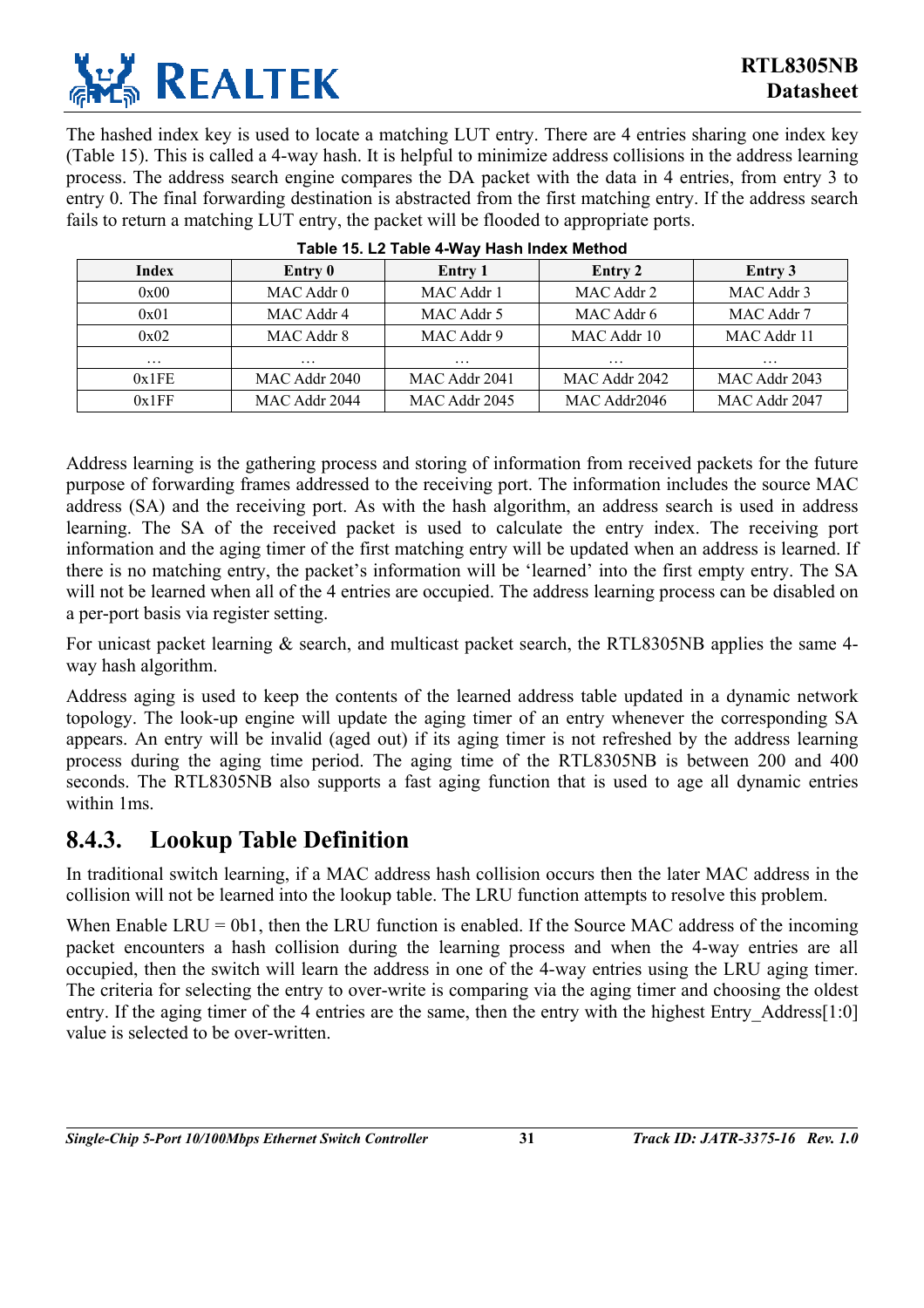

## <span id="page-37-0"></span>**8.5. Storm Filter Function**

The RTL8305NB can effectively control four-types of broadcast storms; those caused by broadcast packets, multicast packets, unknown multicast packets, and unknown DA unicast packets.

Note: Broadcast packets discussed here are packets whose DA is ff-ff-ff-ff-ff-ff.

Multicast packets include all multicast packets and only unknown multicast packets, which are those whose DA is a multicast address, but excluding 01-80-C2-00-00-xx.

An unknown DA unicast packet is a packet whose DA is a unicast address and is not found in the lookup table of the switch.

The RTL8305NB can configure a storm filter rate for these four packet types, and the rate unit can be configured as packet-based or byte-based via registers. The storm filter rate limits the packet forwarding rate to less than the rate threshold.

## <span id="page-37-1"></span>**8.6. Input and Output Drop Function**

If some destination ports are blocking, or the buffer is full, the frames to these ports will be dropped.

There are two types of drop:

- Input Drop: Drop the frame directly. Do not forward to any port
- Output Drop: Forward only to non-blocking ports

For the RTL8305NB , the dropping of broadcast, multicast, and unknown DA frames can be controlled independently.

<span id="page-37-3"></span><span id="page-37-2"></span>

*Single-Chip 5-Port 10/100Mbps Ethernet Switch Controller* **32** *Track ID: JATR-3375-16 Rev. 1.0*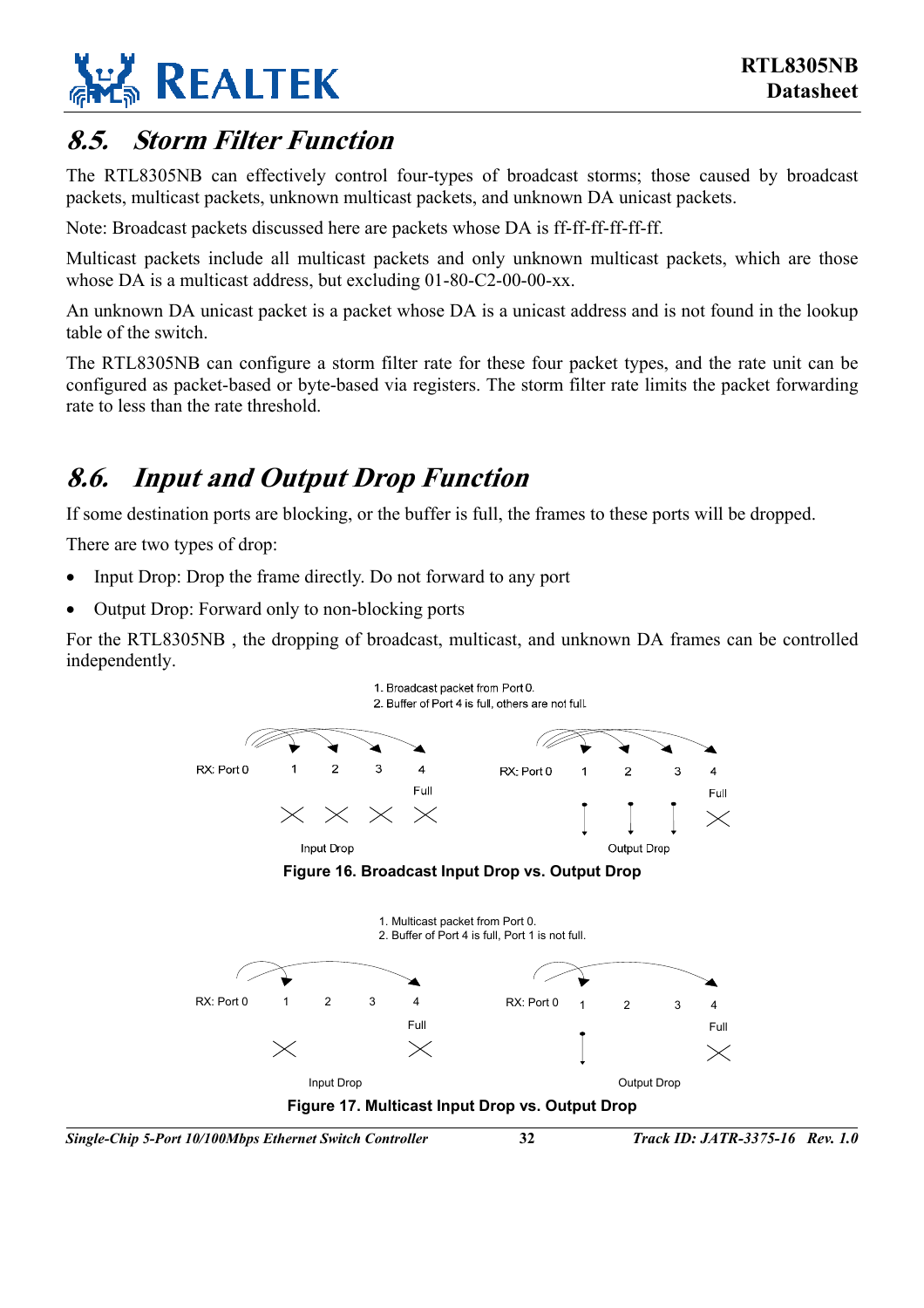

## <span id="page-38-0"></span>**8.7. LED Function**

The RTL8305NB provides flexible LED functions for diagnostics. The LEDs can be configured to indicate the link information (link, activity, speed, duplex), and collision & loop detection information.

The parallel LED for each port indicates the port's link information when loop-detection is disabled or no loop condition occurs. If the loop is detected on a port, the parallel LED will blink.

All LED statuses are represented as active-low or high depending on input strapping.

LED BLINK TIME determines the LED blinking period for activity and collision via register (0: 32ms) and 1: 128ms).

Some LED pins are dual function pins: input operation for configuration upon reset, and output operation for LED after reset. If the pin input is floating upon reset, the pin output is active high after reset. Otherwise, if the pin input is pulled high upon reset, the pin output is active low after reset.

[Figure 18](#page-38-1) shows example circuits for LEDs. Typical values for pull-down resistors are 10KΩ.

<span id="page-38-1"></span>

**Figure 18. Floating and Pull-High of LED Pins for LED**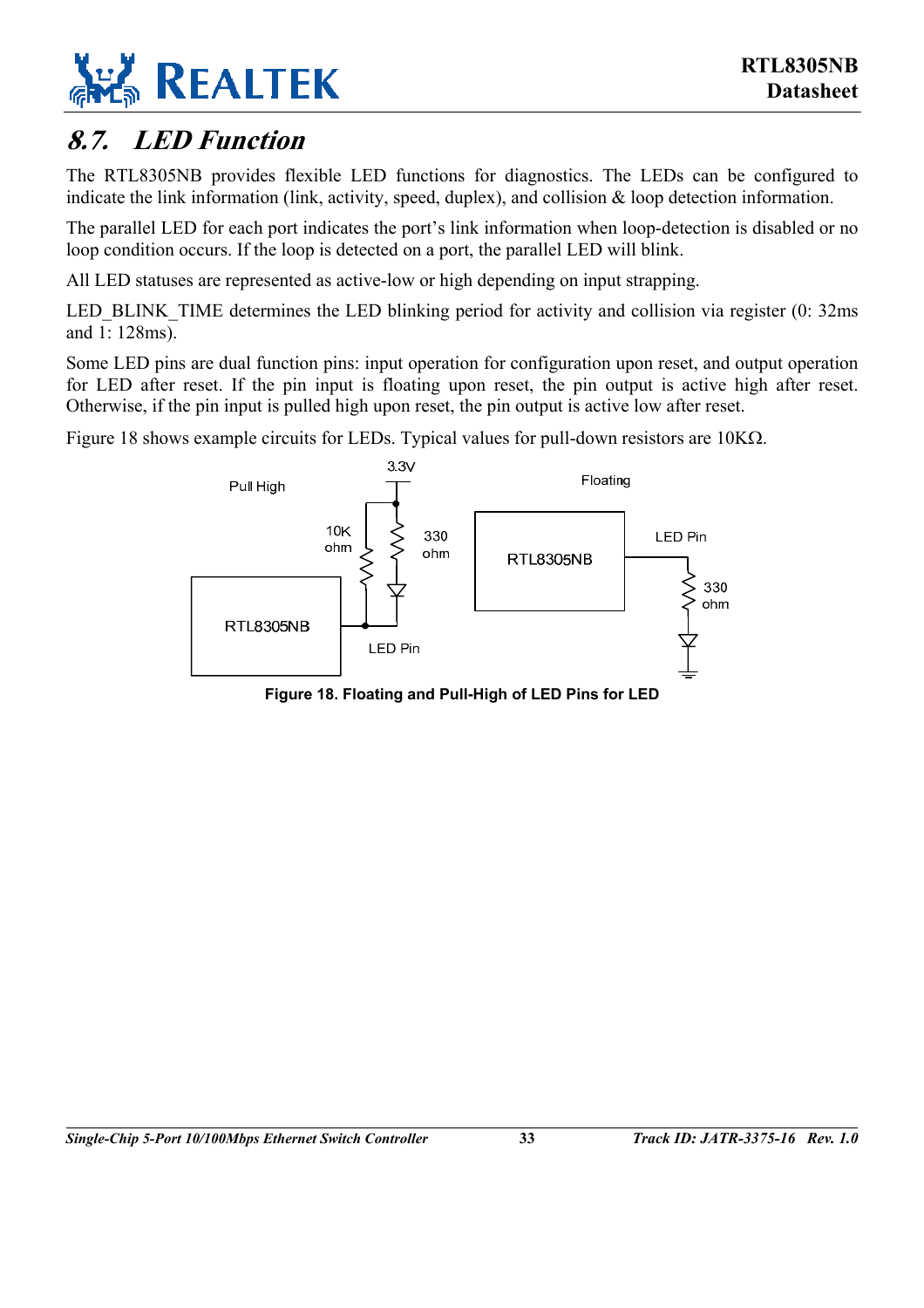

## <span id="page-39-0"></span>**8.8. Energy-Efficient Ethernet (EEE)**

The RTL8305NB supports Energy-Efficient Ethernet (EEE) function as defined in IEEE 802.3az. The EEE function implements the Low Power Idle (LPI) mode at 100Mbps operation to save power during periods of low link utilization. In Low Power Idle mode, devices on both sides of the link disable portions of the functionality to lower the power consumption.

At the transmitter side, the RTL8305NB port 0~4 can automatically enter or quit LPI mode based on their transmission loading. When a port's EEE function is enabled, the transmission loading is monitored in real time. If the transmission loading is lower than a preset threshold, this port's transmission circuit will enter LPI mode during the idle period. When there are packets to be transmitted, this port wakes up and quits LPI mode.

There are two types of wake-up:

- Packets in a high priority queue or a control packet (e.g., a PAUSE frame). These can wake up the port immediately
- Packet in a low priority queue that reach a preset number. A port in LPI mode can be woken up by low priority packets when the number of the cumulated low priority packets exceeds the preset threshold or a delay timer expires

At the receiver side, each embedded PHY of the RTL8305NB will automatically respond to the request from the link partner to enter or quit the LPI mode.

The EEE ability for 100Base-TX on each side of a link should be exchanged via auto-negotiation. Autonegotiation is mandatory when EEE is enabled. The MDIO Manageable Device (MMD), defined in IEEE 802.3, Clause 45, should also be supported, as the EEE register is located in the MMD of each PHY.

The RTL8305NB also supports EEE at 10Mbps operation by reducing the transmit amplitude (10Base-Te). 10Base-Te is fully interoperable with 10Base-T PHYs over 100m of Category 5 or better cable.

The EEE function for each port is enabled by default and can be disabled independently via strapping pin, registers, or EEPROM configurations.

## <span id="page-39-1"></span>**8.9. Cable Diagnosis**

The RTL8305NB physical layer transceivers use DSP technology to implement the Realtek Cable Tester (RTCT) feature for cable diagnosis. The RTCT feature can detect short, open, or normal in both differential pair signal runs.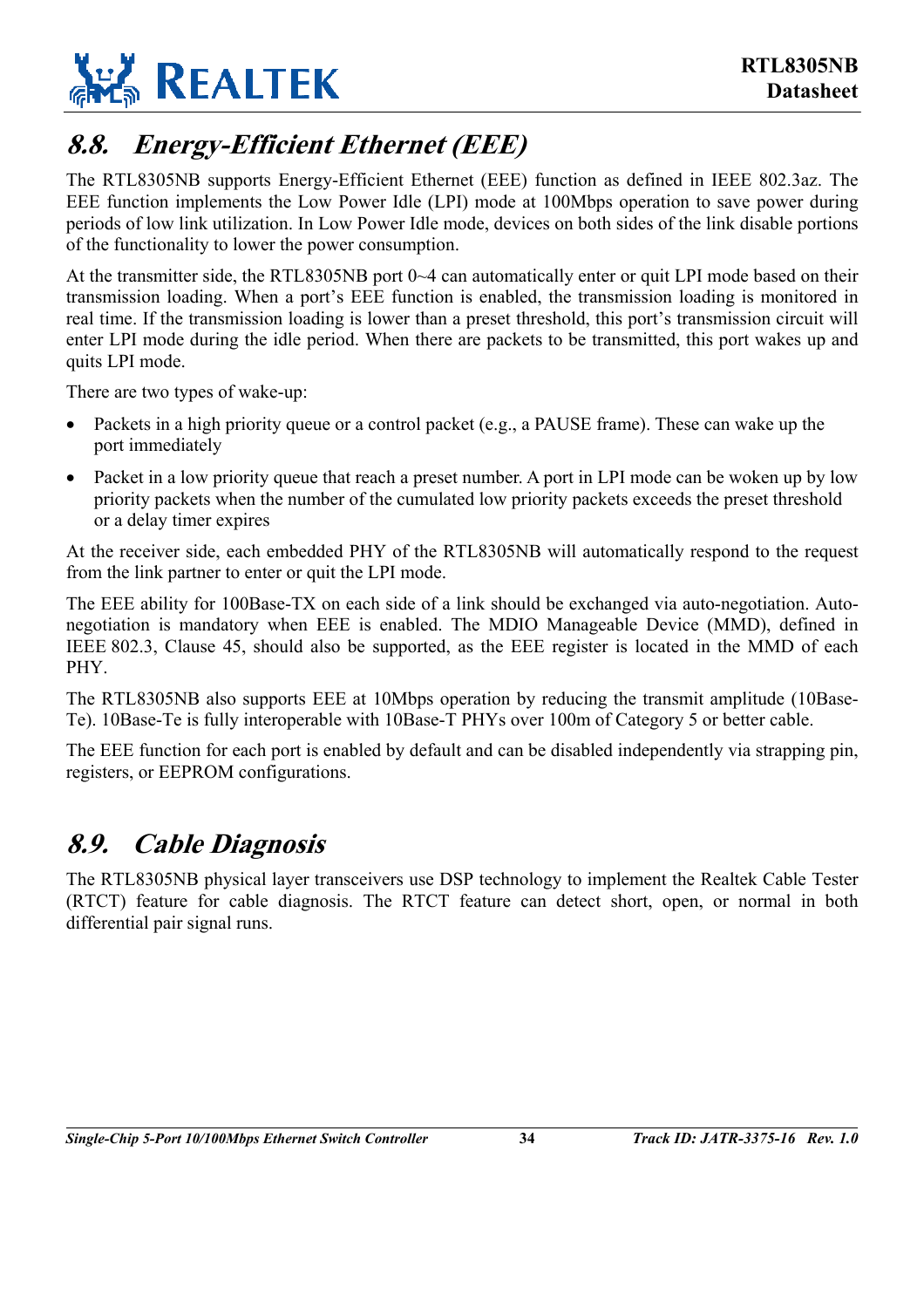

## <span id="page-40-0"></span>**9. Characteristics**

## <span id="page-40-1"></span>**9.1. Electrical Characteristics/Maximum Ratings**

WARNING: Maximum ratings are limits beyond which permanent damage may be caused to the device or which may affect device reliability. All voltages are specified reference to GND unless otherwise specified.

| Table To. Electrical Unaracteristics/Maximum Ratings |           |         |       |  |  |
|------------------------------------------------------|-----------|---------|-------|--|--|
| Parameter                                            | Min       | Max     | Units |  |  |
| DVDDH, AVDDH, AVDDHPLL Supply Referenced to GND      | $GND-0.3$ | $+3.63$ |       |  |  |
| DVDDL, AVDDL, AVDDLPLL Supply Referenced to GND      | $GND-0.3$ | $+1.10$ |       |  |  |

#### <span id="page-40-4"></span>**Table 16. Electrical Characteristics/Maximum Ratings**

## <span id="page-40-2"></span>**9.2. Operating Range**

<span id="page-40-5"></span>**Table 17. Operating Range** 

| Parameter                                              | Min  | Max    | Units   |
|--------------------------------------------------------|------|--------|---------|
| Storage Temperature                                    | -55  | $+150$ | $\circ$ |
| Ambient Operating Temperature (Ta)                     |      | $+70$  | $\circ$ |
| 3.3V Vcc Supply Voltage Range (DVDDH, AVDDH, AVDDHPLL) | 3.13 | 3.47   |         |
| 1.0V Vcc Supply Voltage Range (DVDDL, AVDDL, AVDDLPLL) | 0.95 | 1.05   |         |

## <span id="page-40-3"></span>**9.3. DC Characteristics**

<span id="page-40-6"></span>**Table 18. DC Characteristics** 

| Parameter                    | <b>SYM</b> | Condition                                    | Min   | <b>Typical</b> | Max | Units   |
|------------------------------|------------|----------------------------------------------|-------|----------------|-----|---------|
| TTL Input High Voltage       | $V_{ih}$   |                                              | 2.0   |                |     | V       |
| <b>TTL Input Low Voltage</b> | $V_{il}$   |                                              |       |                | 0.8 | V       |
| <b>TTL Input Current</b>     | $I_{in}$   |                                              | $-10$ |                | 10  | μA      |
| TTL Input Capacitance        | $C_{in}$   | $\blacksquare$                               |       | 3              |     | pF      |
| Output High Voltage          | $V_{oh}$   | $\overline{a}$                               | 2.25  |                |     | V       |
| <b>Output Low Voltage</b>    | $V_{ol}$   | $\blacksquare$                               |       |                | 0.4 | V       |
| <b>Output Three State</b>    | $ I_{OZ} $ |                                              |       |                | 10  | $\mu A$ |
| Leakage Current              |            |                                              |       |                |     |         |
| Power Supply Current for     | Icc        | 10Base-T, idle                               |       | 31             |     | mA      |
| 1.0V                         |            | 10Base-T, Peak continuous 100% utilization   |       | 32             |     |         |
|                              |            | 100Base-TX, idle                             |       | 81             |     |         |
|                              |            | 100Base-TX, Peak continuous 100% utilization |       | 81             |     |         |
|                              |            | Link down                                    |       | 30             |     |         |
| Power Supply Current for     | Icc        | 10Base-T, idle                               |       | 18             |     | mA      |
| 3.3V                         |            | 10Base-T, Peak continuous 100% utilization   |       | 81             |     |         |
|                              |            | 100Base-TX, idle                             |       | 95             |     |         |
|                              |            | 100Base-TX, Peak continuous 100% utilization |       | 95             |     |         |
|                              |            | Link down                                    |       | 18             |     |         |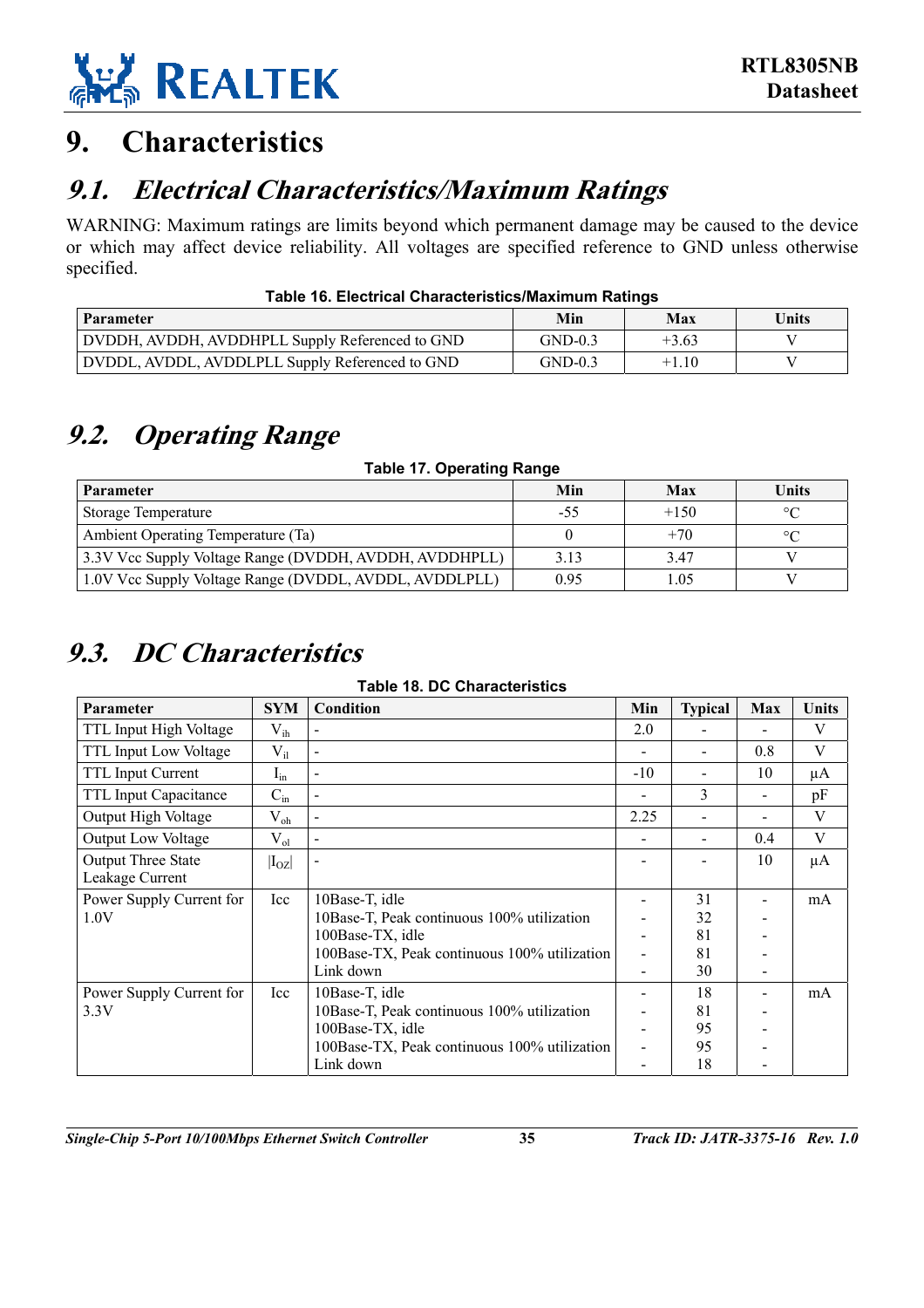

| <b>Parameter</b>               | <b>SYM</b> | Condition                                    | Min | <b>Typical</b> | Max                      | <b>Units</b> |
|--------------------------------|------------|----------------------------------------------|-----|----------------|--------------------------|--------------|
| <b>Total Power Consumption</b> | <b>PS</b>  | 10Base-T, idle                               |     | 89.4           | $\,$                     | mW           |
| for All Ports                  |            | 10Base-T, Peak continuous 100% utilization   |     | 301.6          | $\qquad \qquad$          |              |
|                                |            | 100Base-TX, idle                             | -   | 391.5          | $\overline{\phantom{0}}$ |              |
|                                |            | 100Base-TX, Peak continuous 100% utilization | ٠.  | 393.5          | $\overline{\phantom{a}}$ |              |
|                                |            | Link down                                    |     | 89.4           | $\,$                     |              |

*Note: All power supply currents are measured under the following conditions:* 

*1. DVDDL=AVDDL=AVDDHPLL=1.0V; DVDDH=AVDDH=AVDDHPLL=3.3V.* 

*2. Room temperature.* 

*3. The EEE and Green features are disabled.* 

*4. All LEDs are in low-active mode.* 

*5. LDO power is not included.* 

## <span id="page-41-0"></span>**9.4. Thermal Characteristics**

### <span id="page-41-1"></span>**9.4.1. Simulation Conditions**

#### <span id="page-41-3"></span>**Table 19. PCB Descriptions**

| <b>PCB</b> | PCB Dimension $(L \times W)$ | 79.7 x 50.8 mm |
|------------|------------------------------|----------------|
|            | <b>PCB</b> Thickness         | 1.6mm          |
|            | PCB Top GND Plane Size       | 75%            |
|            | Number of Cu Layer-PCB       | 1-Layer        |

#### <span id="page-41-4"></span>**Table 20. Condition Descriptions**

| <b>Input Power</b>      | 0.6 W                     |
|-------------------------|---------------------------|
| <b>Test Board (PCB)</b> | Laver                     |
| Control Condition       | Air Flow= $0, 1, 2, 3$ ms |

### <span id="page-41-2"></span>**9.4.2. Thermal Characteristics Results**

#### <span id="page-41-5"></span>**Table 21. Thermal Characteristics Results**

| Air Flow (ms)                    |                 |                          |        |      |
|----------------------------------|-----------------|--------------------------|--------|------|
| $\theta$ JA (°C/W)               | 51.6            | 45.6                     | 43.4   | 41.7 |
| $\psi$ JT (°C/W)                 | 0.8             | $\,$                     |        |      |
| $\psi$ JB (°C/W)                 | 24.6            | $\overline{\phantom{0}}$ | $\sim$ |      |
| <b>Max. Junction Temperature</b> | $125^{\circ}$ C |                          |        |      |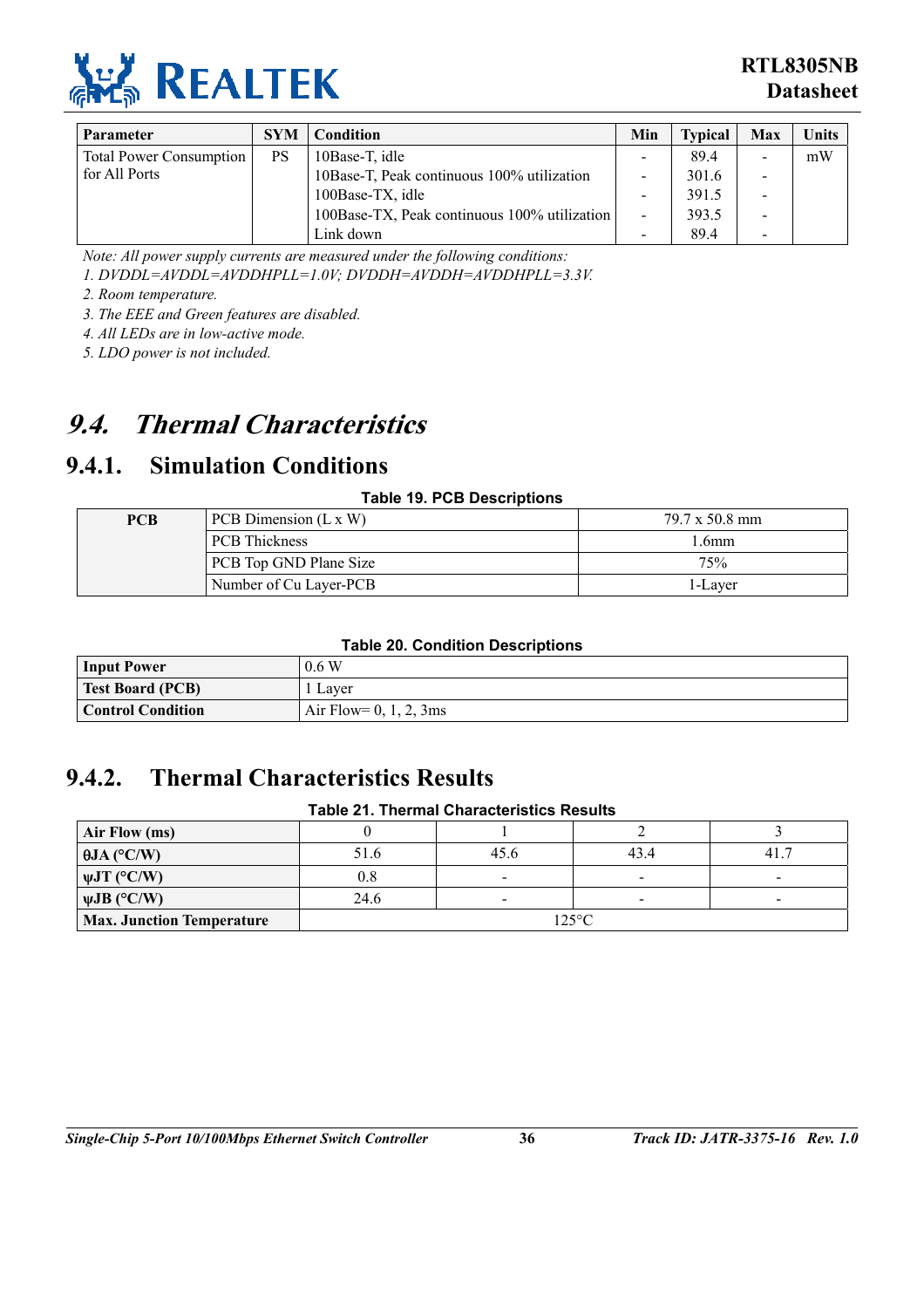

## <span id="page-42-0"></span>**9.5. Digital Timing Characteristics**

### <span id="page-42-1"></span>**9.5.1. LED Timing**

<span id="page-42-3"></span>

| Table 22. LED Timing |            |                                                     |    |  |     |              |
|----------------------|------------|-----------------------------------------------------|----|--|-----|--------------|
| Parameter            | <b>SYM</b> | Min<br>Max<br><b>Typical</b><br><b>Condition</b>    |    |  |     | <b>Units</b> |
| LED On Time          |            | tLED on   LED Blinking to Indicate Link Information | 32 |  | 128 | ms           |
| LED Off Time         |            | tLED off LED Blinking to Indicate Link Information  | 32 |  | 128 | ms           |

### **9.5.2. Reception/Transmission Data Timing of SMI Interface**

<span id="page-42-5"></span><span id="page-42-2"></span>

<span id="page-42-6"></span>

| Figure 20. Transmission Data Timing of SMI Interface |  |  |
|------------------------------------------------------|--|--|
|                                                      |  |  |

| Parameter              | <b>SYM</b>       | <b>Description</b>                   | I/O      | Min | <b>Type</b>                                                                                                                                       | Max                      | <b>Units</b> |
|------------------------|------------------|--------------------------------------|----------|-----|---------------------------------------------------------------------------------------------------------------------------------------------------|--------------------------|--------------|
| <b>MDC</b>             | <sup>L</sup> eve | <b>MDC Clock Cycle</b>               |          | 400 | $\overline{\phantom{0}}$                                                                                                                          |                          | ns           |
| MDIO Input Setup Time  | $T_{IS}$         | MDIO to MDC Rising Edge Setup Time   |          | 50  | $\hskip1.6pt\hskip1.6pt\hskip1.6pt\hskip1.6pt\hskip1.6pt\hskip1.6pt\hskip1.6pt\hskip1.6pt\hskip1.6pt\hskip1.6pt\hskip1.6pt\hskip1.6pt\hskip1.6pt$ |                          | ns           |
| MDIO Input Hold Time   | $T_{\rm IH}$     | MDIO to MDC Rising Edge Hold Time    |          | 10  | $\hskip1.6pt\hskip1.6pt\hskip1.6pt\hskip1.6pt\hskip1.6pt\hskip1.6pt\hskip1.6pt\hskip1.6pt\hskip1.6pt\hskip1.6pt\hskip1.6pt\hskip1.6pt\hskip1.6pt$ | $\overline{\phantom{0}}$ | ns           |
| MDIO Output Delay Time | T <sub>D</sub>   | MDIO to MDC Rising Edge Output Delay | $\Omega$ |     | $\hskip1.6pt\hskip1.6pt\hskip1.6pt\hskip1.6pt\hskip1.6pt\hskip1.6pt\hskip1.6pt\hskip1.6pt\hskip1.6pt\hskip1.6pt\hskip1.6pt\hskip1.6pt\hskip1.6pt$ | 10                       | ns           |

<span id="page-42-4"></span>**Table 23. SMI Timing** 

*Single-Chip 5-Port 10/100Mbps Ethernet Switch Controller* **37** *Track ID: JATR-3375-16 Rev. 1.0*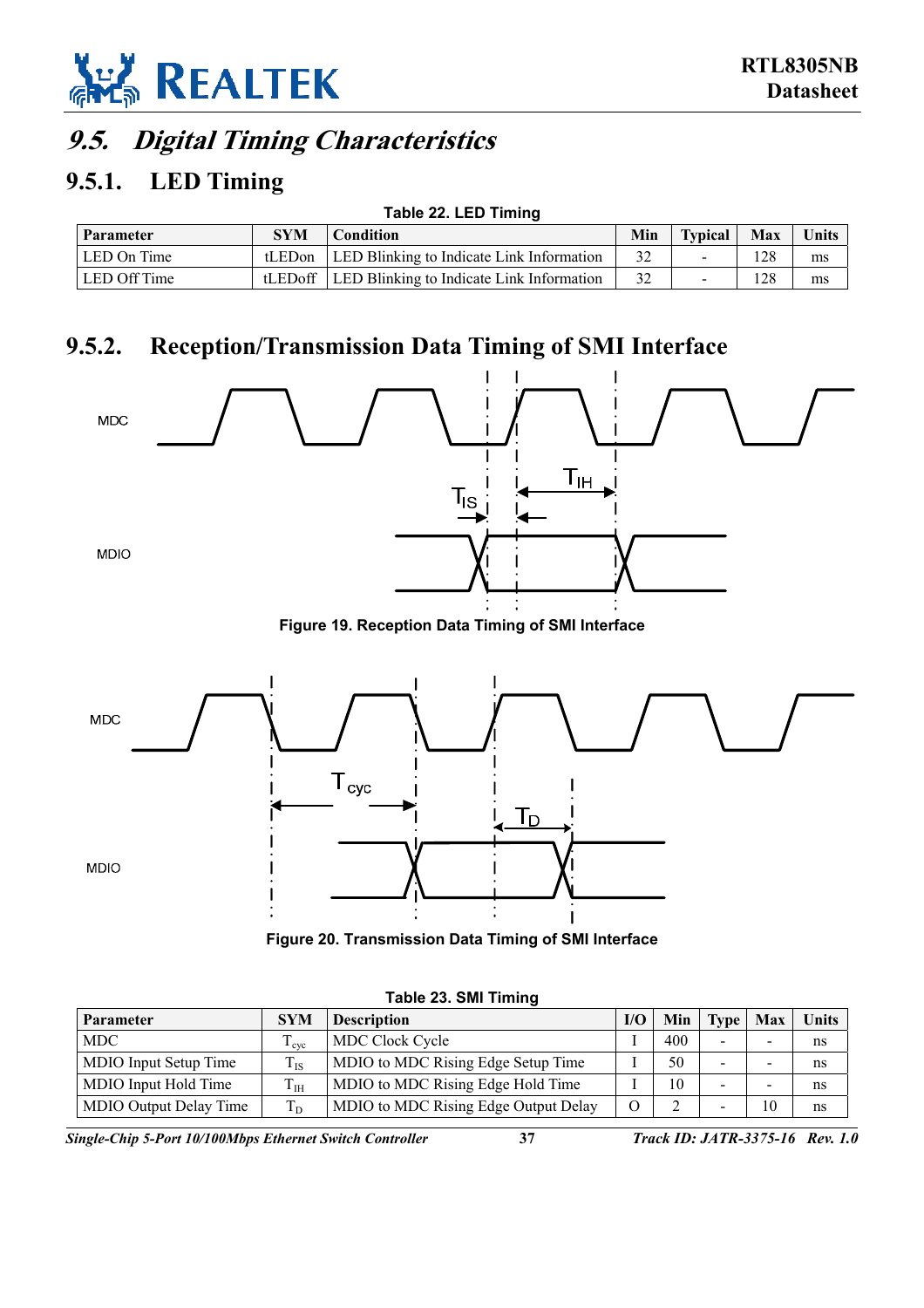

## **9.5.3. EEPROM Auto-Load Timing**

<span id="page-43-0"></span>

<span id="page-43-2"></span>**Figure 21. EEPROM Auto-Load Timing** 

<span id="page-43-1"></span>

|  | Table 24. EEPROM Auto-Load Timing Characteristics |
|--|---------------------------------------------------|
|--|---------------------------------------------------|

| <b>Symbol</b>  | <b>Description</b>                | Min      | <b>Typical</b> | Max                      | <b>Units</b> |
|----------------|-----------------------------------|----------|----------------|--------------------------|--------------|
| t1             | SCL High Time                     |          | 2.52           | $\overline{\phantom{a}}$ | μs           |
| t2             | <b>SCL Low Time</b>               |          | 2.52           | $\overline{\phantom{a}}$ | $\mu$ s      |
| t3             | <b>START Condition Setup Time</b> |          | 2.52           |                          | $\mu$ s      |
| t4             | <b>START Condition Hold Time</b>  |          | 2.52           |                          | $\mu$ s      |
| t <sub>5</sub> | Data In Hold Time                 | $\theta$ |                | $\overline{\phantom{a}}$ | ns           |
| t6             | Data In Setup Time                | 100      |                | $\overline{\phantom{a}}$ | ns           |
| t7             | Data Output Hold Time             |          | 1.28           | $\overline{\phantom{a}}$ | $\mu$ s      |
| t8             | STOP Condition Setup Time         |          | 2.52           | $\overline{\phantom{a}}$ | μs           |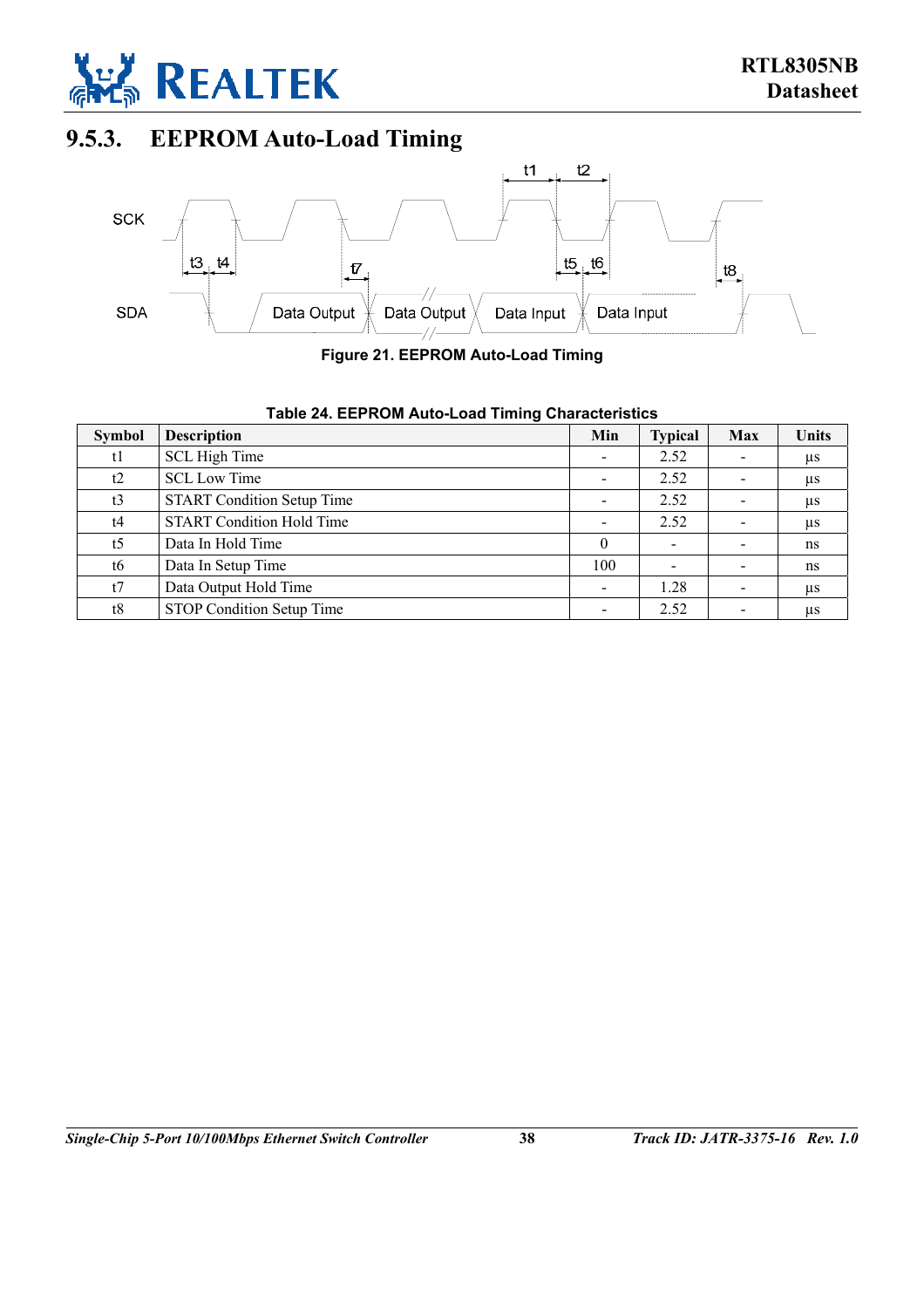

# **10. Mechanical Dimensions**

<span id="page-44-0"></span>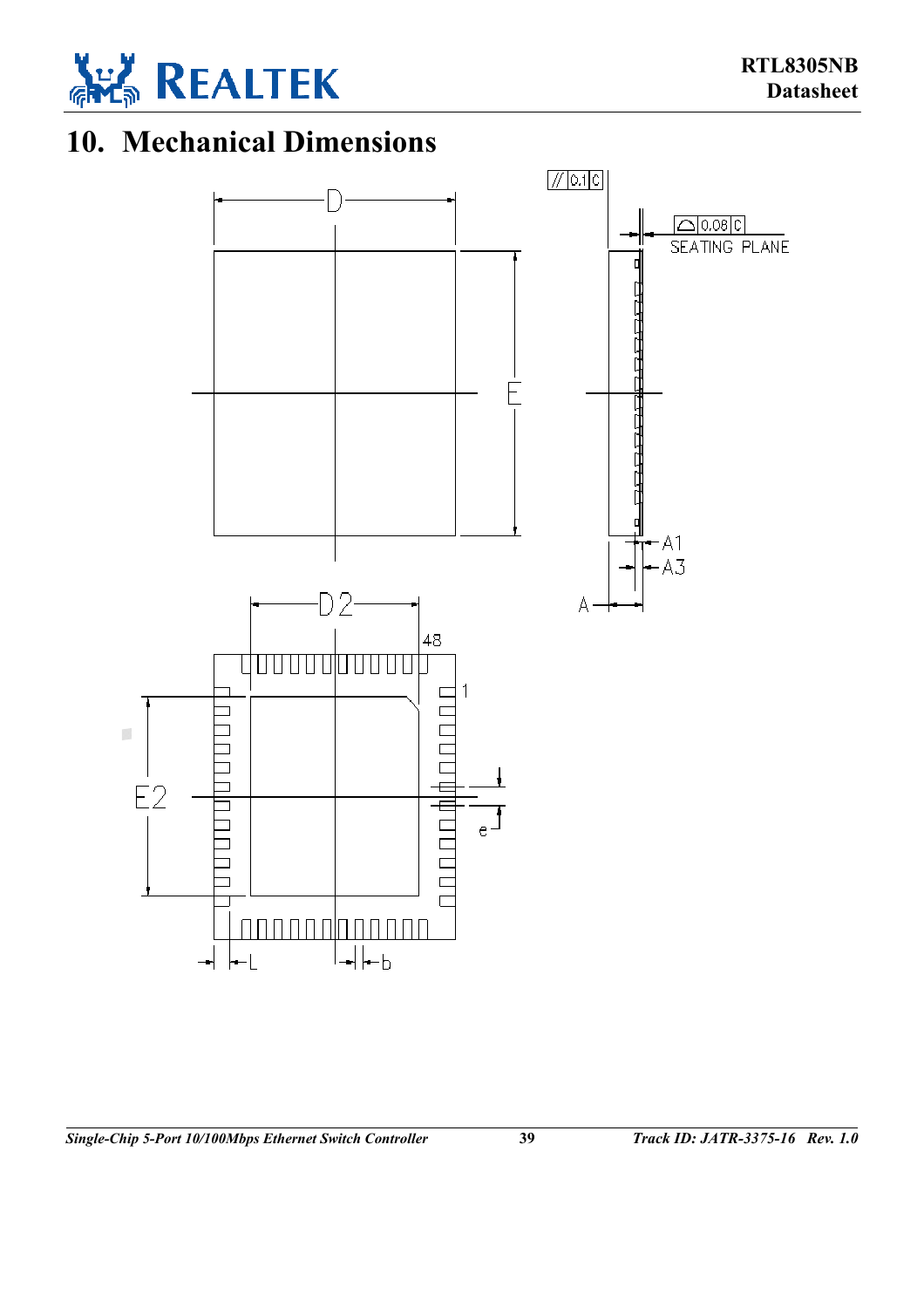

## **10.1. Mechanical Dimensions Notes**

<span id="page-45-0"></span>

| <b>Symbol</b> | Dimension in mm |            |            | Dimension in inch |            |            |  |
|---------------|-----------------|------------|------------|-------------------|------------|------------|--|
|               | Min             | <b>Nom</b> | <b>Max</b> | Min               | <b>Nom</b> | <b>Max</b> |  |
| A             | 0.75            | 0.85       | 1.00       | 0.030             | 0.034      | 0.039      |  |
| $A_1$         | 0.00            | 0.02       | 0.05       | 0.000             | 0.001      | 0.002      |  |
| $A_3$         | 0.20 REF        |            |            | 0.008 REF         |            |            |  |
| $\mathbf b$   | 0.15            | 0.20       | 0.25       | 0.006             | 0.008      | 0.010      |  |
| D/E           | 6.00BSC         |            |            | 0.236BSC          |            |            |  |
| D2/E2         | 4.15            | 4.4        | 4.65       | 0.163             | 0.173      | 0.183      |  |
| e             | 0.40BSC         |            |            | 0.016BSC          |            |            |  |
| L             | 0.30            | 0.40       | 0.50       | 0.012             | 0.016      | 0.020      |  |

*Note 1: CONTROLLING DIMENSION: MILLIMETER (mm).* 

*Note 2: REFERENCE DOCUMENT: JEDEC MO-220.*